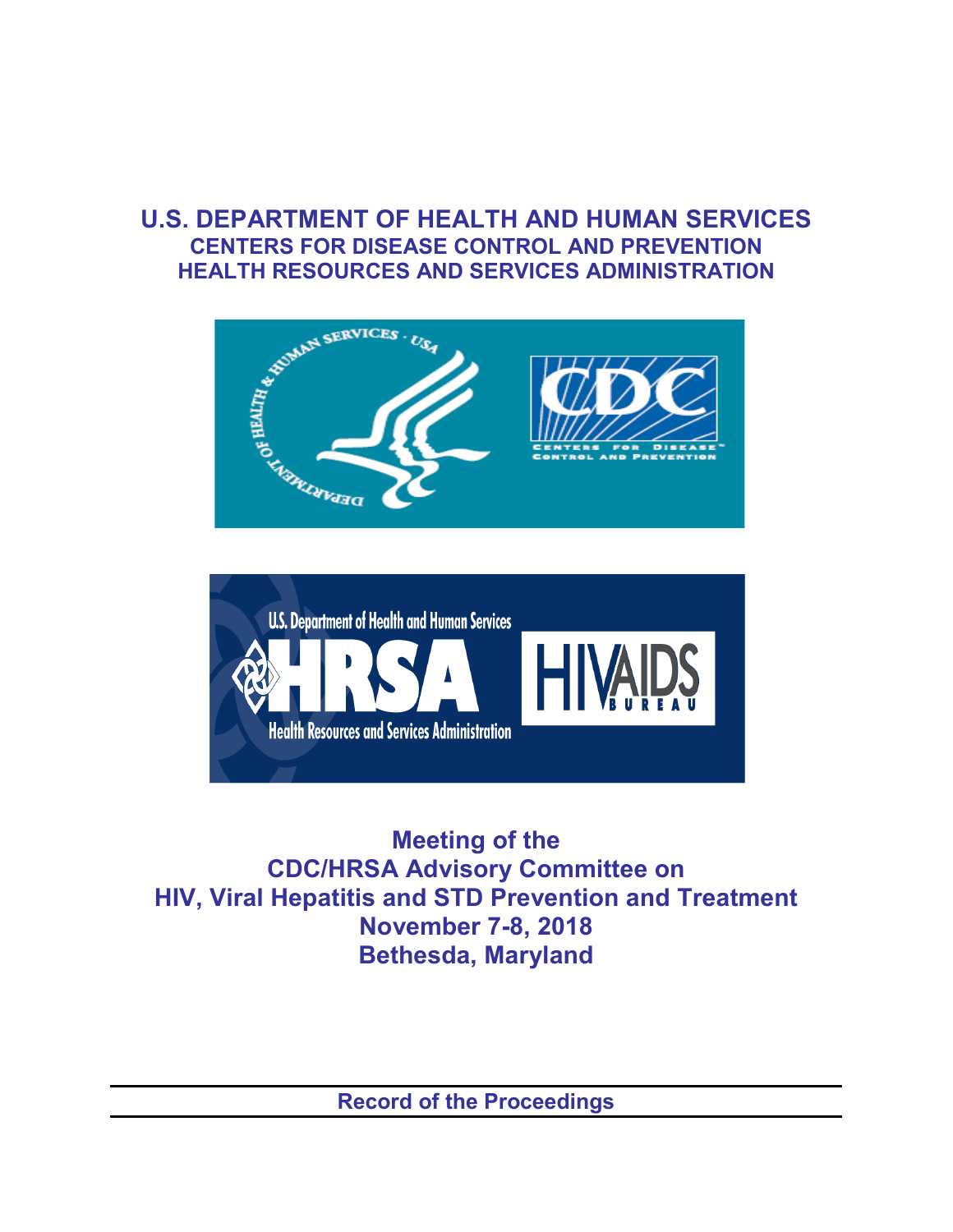| Examining Strategies for Serving Women, Infants, Children, and Youth Living with HIV19 |  |
|----------------------------------------------------------------------------------------|--|
| Data-Driven Methodology for the Allocation of RWHAP Part A Supplemental Funds25        |  |
|                                                                                        |  |
|                                                                                        |  |
|                                                                                        |  |
|                                                                                        |  |
| HRSA Initiatives in Response to the Opioid Crisis: Update and Future Considerations 33 |  |
|                                                                                        |  |
| Development of Guidance for Universal HCV Screening among Pregnant Women and All       |  |
|                                                                                        |  |
|                                                                                        |  |
|                                                                                        |  |
|                                                                                        |  |
|                                                                                        |  |
|                                                                                        |  |
|                                                                                        |  |
|                                                                                        |  |

# Table of Contents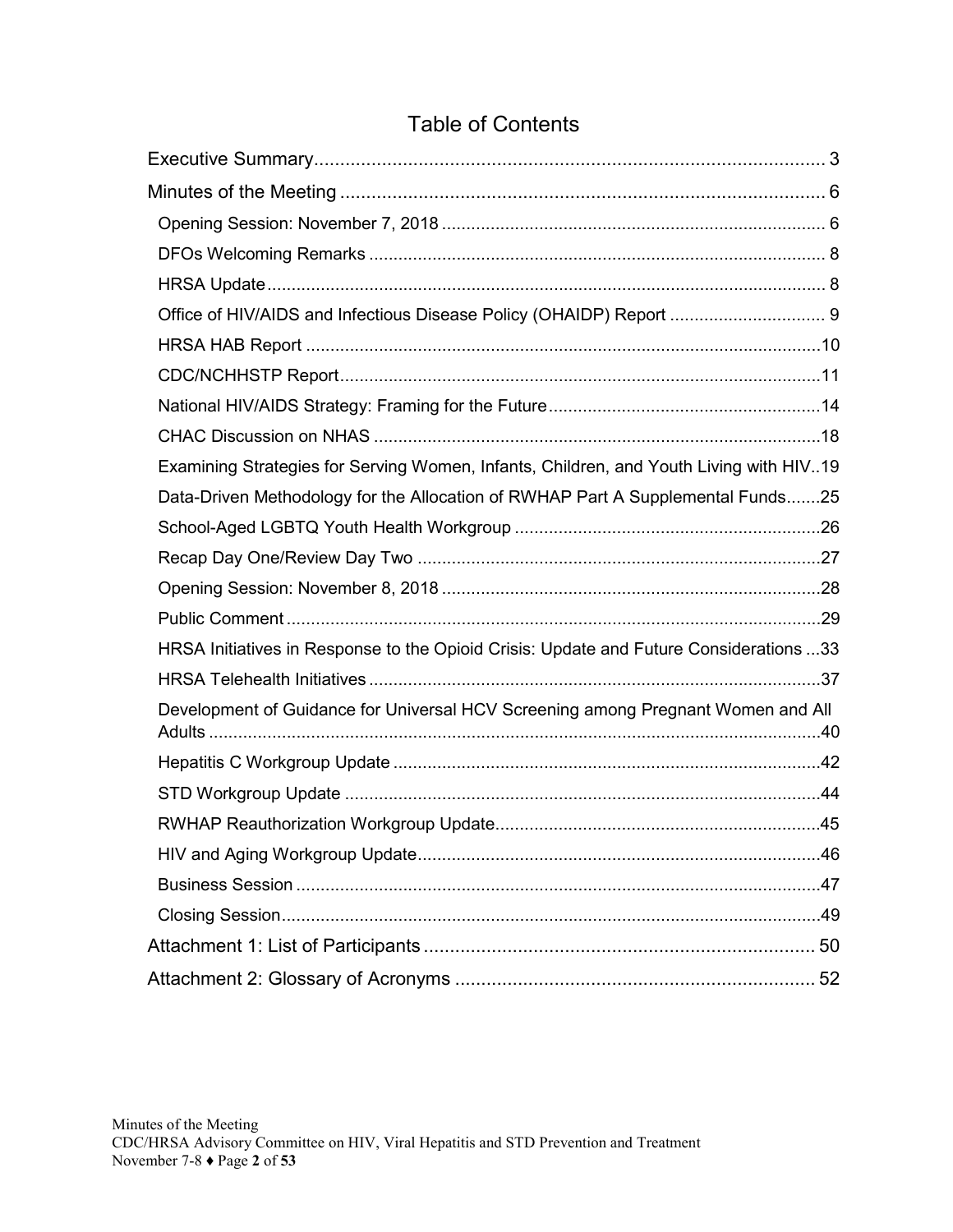



### **U.S. DEPARTMENT OF HEALTH AND HUMAN SERVICES CENTERS FOR DISEASE CONTROL AND PREVENTION HEALTH RESOURCES AND SERVICES ADMINISTRATION**

### **CDC/HRSA ADVISORY COMMITTEE ON HIV, VIRAL HEPATITIS AND STD PREVENTION AND TREATMENT November 7-8, 2018 Bethesda, Maryland**

# **Executive Summary**

<span id="page-2-0"></span>The U.S. Department of Health and Human Services (HHS), the Centers for Disease Control and Prevention (CDC) National Center for HIV/AIDS, Viral Hepatitis, Sexually Transmitted Diseases (STDs) and Tuberculosis (TB) Prevention (NCHHSTP), and the Health Resources and Services Administration (HRSA) HIV/AIDS Bureau (HAB) convened a meeting of the CDC/HRSA Advisory Committee on HIV, Viral Hepatitis and STD Prevention and Treatment (CHAC) on November 7-8, 2018, in Bethesda, Maryland. Presentations were made on key issues related to the nation's response to HIV, sexually transmitted diseases (STD), and viral hepatitis.

#### **National HIV/AIDS Strategy (NHAS)/National Viral Hepatitis Action Plan**

The NHAS and the National Viral Hepatitis Action Plan will be updated in 2020. The new plans will run from 2020-2025. Updating will focus on: scientific and clinical advances; emerging challenges (e.g., opioid crisis); opportunities for integration; and the need to accelerate progress, conserve resources, and reduce health care costs. The Office of HIV/AIDS and Infectious Disease Policy (OHAIDP) will engage stakeholders in the development of the new plans, which will be released in spring/summer 2020.

#### **Strategies for Serving Women, Infants, Children, and Youth Living with HIV**

The Ryan White HIV/AIDS Program (RWHAP) serves a significant number of women, children, and youth (age 13-24) living with HIV. The RWHAP supports multiple activities addressing this population including a newly developed toolkit of best practices for serving youth; an initiative focused on the use of social media to improve engagement and retention of youth living with HIV in care; resources to improve health outcomes for Black men who have sex with men (MSM); and an initiative to accelerate the elimination of perinatal HIV transmission. CHAC members also heard from two RWHAP recipients, Children's Hospital of Wisconsin and Johns Hopkins Pediatric, Youth, Adolescent, and Young Adult HIV/AIDS Program, about effective practices to engage and retain youth in care.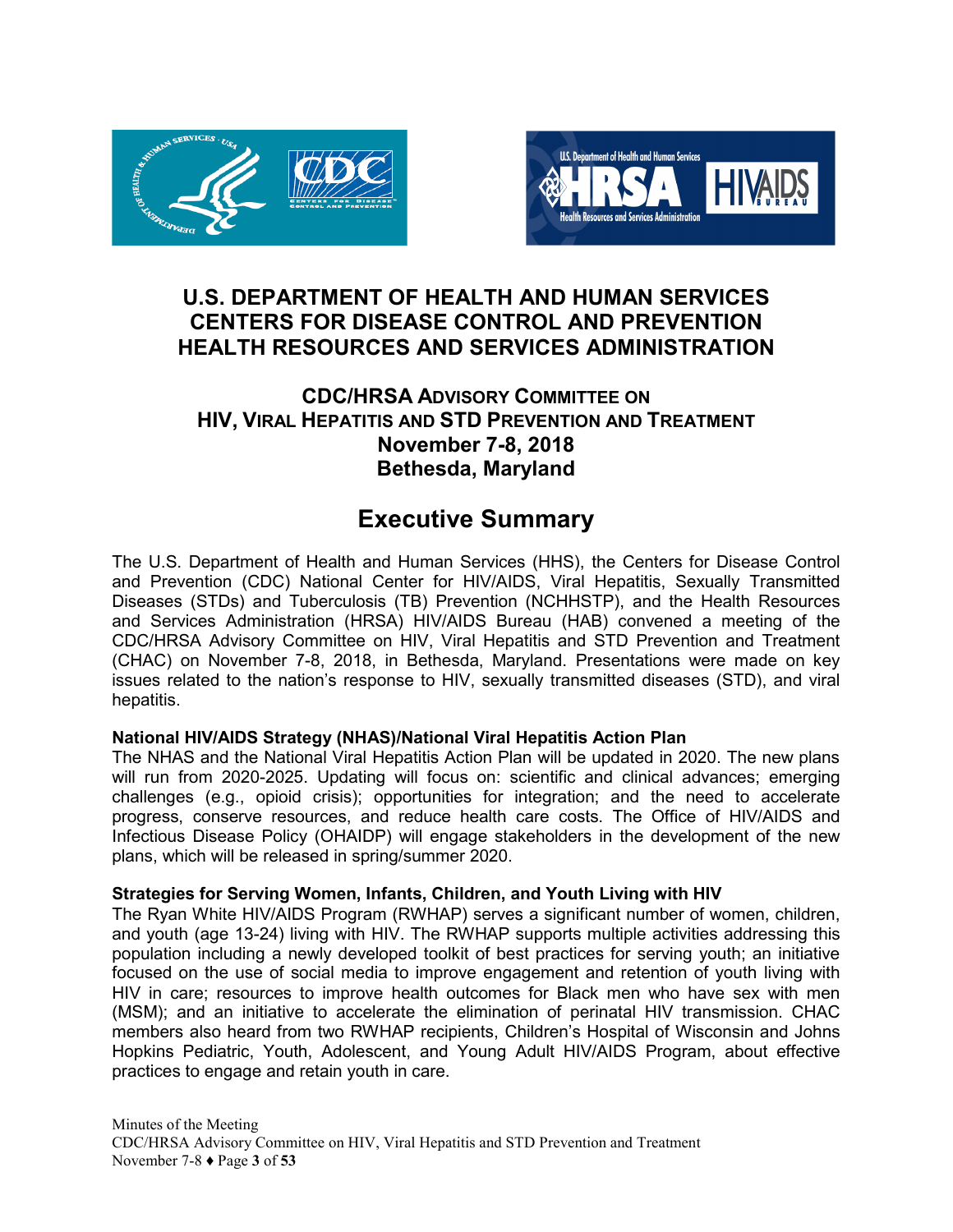#### **Data-Driven Methodology for the Allocation of RWHAP Part A Supplemental Funding**

HAB is exploring revision of the process for Part A supplemental funding, which accounts for one-third of Part A funding. HAB has convened a technical expert panel and conducted a feasibility study that identified five variables. Once the methodology is developed, HRSA and HHS approval is required and further stakeholder input will be sought to finalize the methodology. In order for the new methodology to be implemented, the RWHAP must be reauthorized and language regarding the annual, competitive supplemental process changed.

#### **HRSA Initiatives in Response to the Opioid Crisis**

Currently, approximately 7 percent of RWHAP clients were infected due to injections drug use. Of these, 85.1 percent of these clients have achieved viral suppression. Success in achieving viral suppression varies across subpopulations. Young clients and those with no health coverage and unstable housing have lower rates of viral suppression. Providing services to these clients is a challenge for RWHAP recipients since many do not have services in place to meet the needs of patients with substance use disorder (SUD)/opioid use disorder (OUD). Only 39.5 percent of RWHAP recipients provide mental health services. In terms of substance use treatment, 17.9 percent of recipients provide these services—16.6 percent outpatient and 2.4 percent residential.

HAB held a technical expert panel in July 2018 to explore challenges in providing services to people living with HIV (PLWH) with OUD. HAB will develop resources for recipients based on the findings of the technical expert panel. In addition, HHS has announced more than one billion dollars in funding to address the opioid crisis. HRSA has provided over \$400 million to community health centers (CHCs) and other organizations for SUD treatment and behavioral health in primary care.

#### **HRSA Telehealth Initiatives**

The Telehealth Strategic Plan calls for increasing the number of individuals and communities in HRSA's target populations that are served by telehealth. In addition, it encourages the use of telehealth technology to support department and agency priority areas, such as addressing the opioid crisis, and calls for increasing HRSA's visibility and leadership in the field of telehealth. In 2017, approximately 600 HRSA-funded CHCs were using telehealth. The RWHAP uses telehealth for training, clinical support (e.g., warmlines), and through Project ECHO, which increases access to specialists in HIV care and treatment, especially in rural and underserved areas. A RWHAP recipient, Medical Advocacy and Outreach in Montgomery, Alabama, shared its experience using telehealth to serve patients in rural areas.

#### **Development of Guidance for Universal Hepatitis C Virus (HCV) Screening among Pregnant Women and All Adults**

CDC's Division of Viral Hepatitis is in the process of Grading of Recommendations Assessment, Development, and Evaluation (GRADEing) evidence for universal HCV screening among 1) pregnant women, and 2) all adults. There are many factors not addressed through the evidence review that need to be considered. These include whether testing should be aged-based; in what settings should testing be conducted; logistical issues such as provider burden; and necessary resources such as clinical decision support tools. CDC would like to engage experts to ensure a wide range of perspectives and input into the decision-making process and asked for recommendations from CHAC members.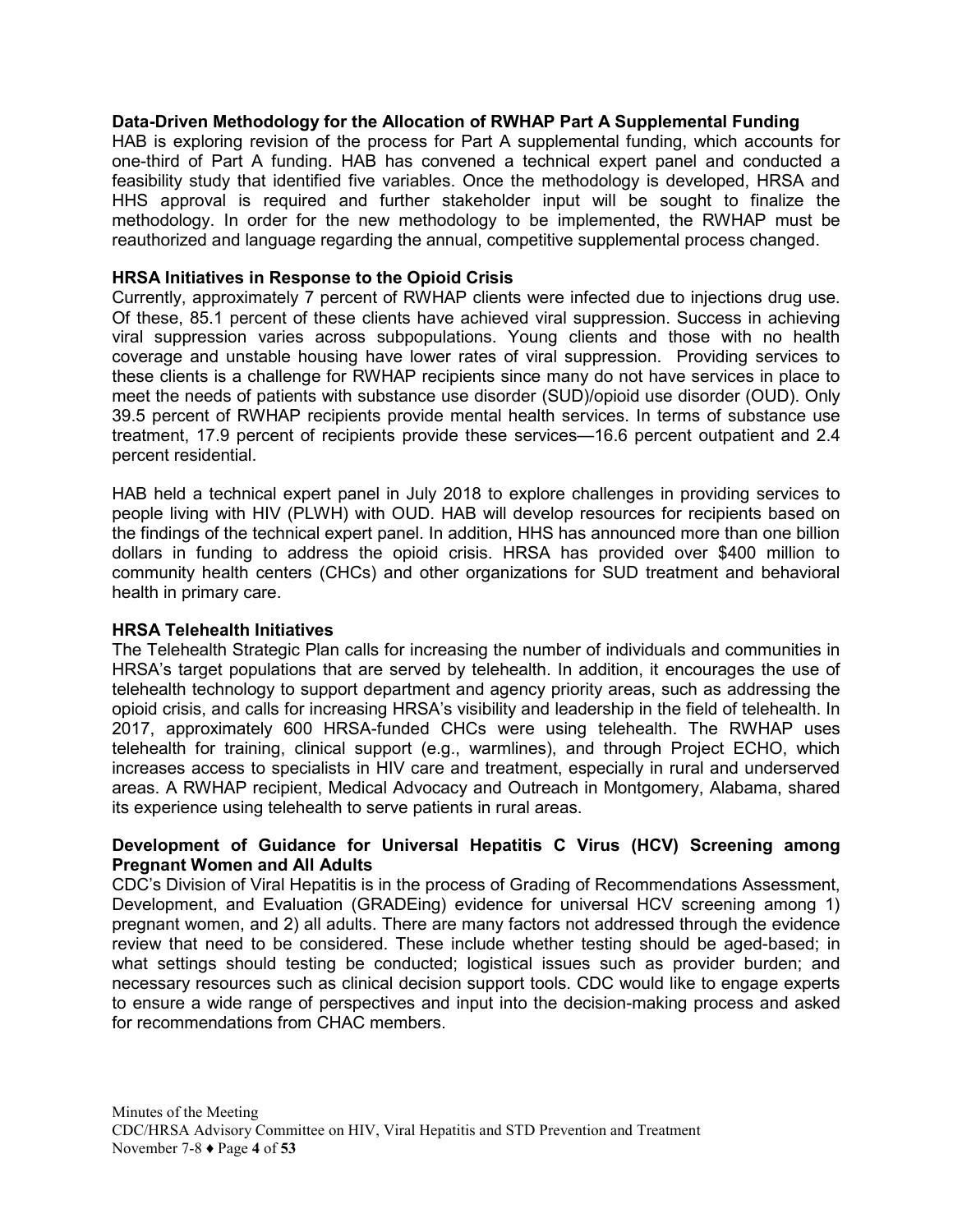#### **CHAC Workgroup Reports**

*Hepatitis C Workgroup*: The workgroup has drafted, reviewed, and revised recommendations focused on: correctional facilities; Centers for Medicare and Medicaid Services (CMS); and federally qualified health centers (FQHCs). Some of these recommendations relate to the opioid crisis.

*HIV and Aging Workgroup*: The workgroup has conducted a literature review and interviews with subject matter experts to determine the need of PLWH as they age. CHAC members emphasized that it is important to focus on aging issues specific to PLWH.

*RWHAP Reauthorization Workgroup*: The workgroup has drafted questions related to RWHAP reauthorization. It will continue to consult with experts and review relevant documents and provide feedback to the CHAC.

*School-Aged LGBTQ Youth Health Workgroup*: The workgroup sent a letter with recommendations to CDC. CDC has responded to the letter. The workgroup has disbanded but will continue to work informally.

*Sexually Transmitted Diseases Workgroup:* The workgroup has been active on a range of issues including: better collaboration between CDC and HRSA; development of a national STD plan; continued focus on congenital syphilis; and addressing pricing of drugs to treat STDs.

#### **CHAC Actions**

- Formation of a workgroup to make recommendations related to NHAS 2025.
- The Hepatitis C Workgroup will draft a letter to the HHS Secretary with the recommendations related to the opioid crisis.
- Include presentation on HRSA/CDC coordination on STDs at May 2019 CHAC meeting.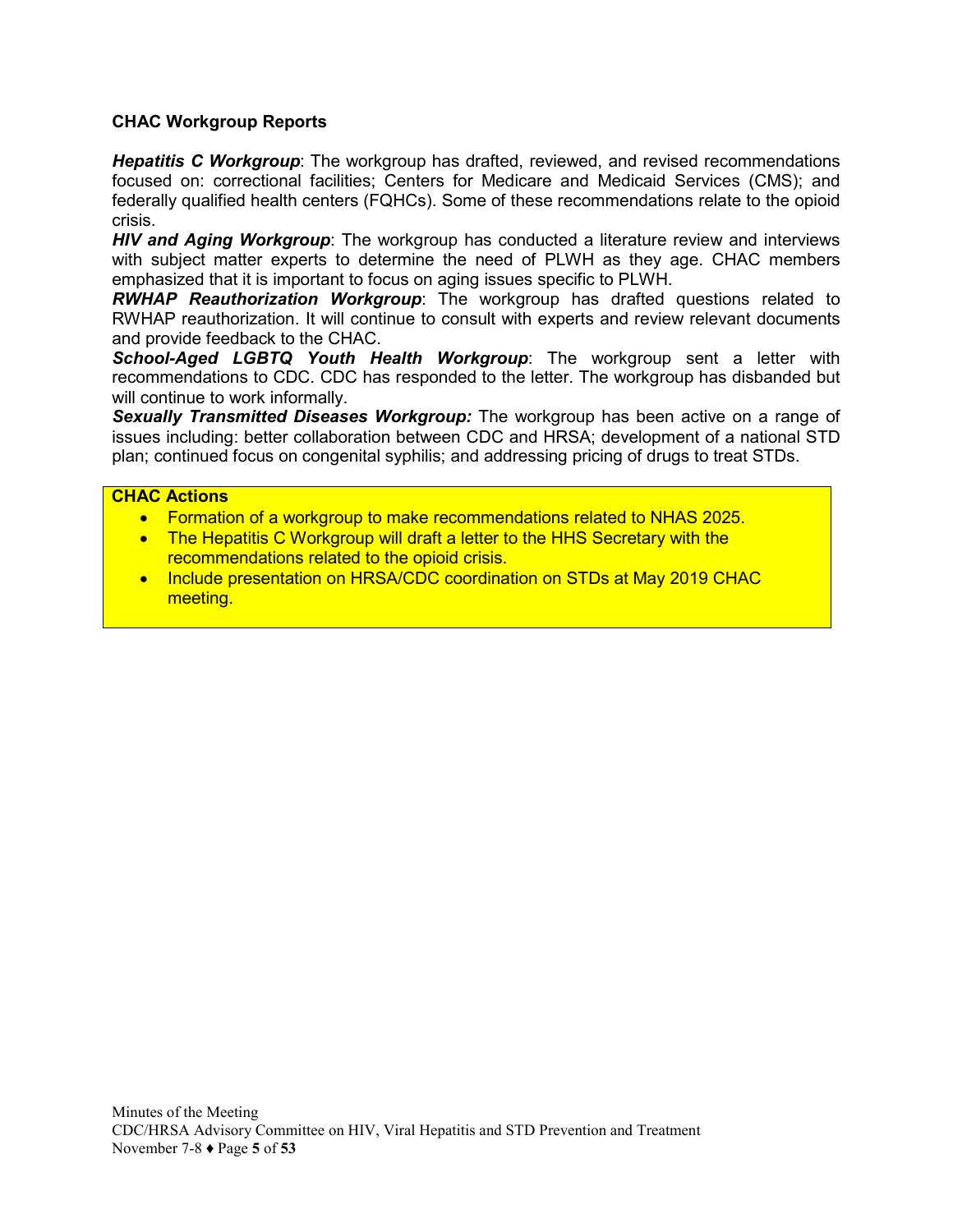### **U.S. DEPARTMENT OF HEALTH AND HUMAN SERVICES CENTERS FOR DISEASE CONTROL AND PREVENTION HEALTH RESOURCES AND SERVICES ADMINISTRATION**

### **CDC/HRSA ADVISORY COMMITTEE ON HIV, VIRAL HEPATITIS AND STD PREVENTION AND TREATMENT November 7-8, 2018 Bethesda, Maryland**

# **Minutes of the Meeting**

<span id="page-5-0"></span>The U.S. Department of Health and Human Services (HHS), the Centers for Disease Control and Prevention (CDC) National Center for HIV/AIDS, Viral Hepatitis, Sexually Transmitted Diseases (STDs) and Tuberculosis (TB) Prevention (NCHHSTP), and the Health Resources and Services Administration (HRSA) HIV/AIDS Bureau (HAB) convened a meeting of the CDC/HRSA Advisory Committee on HIV, Viral Hepatitis and STD Prevention and Treatment (CHAC). The proceedings were held on November 7-8, 2018, at the Doubletree by Hilton Hotel in Bethesda, Maryland.

The CHAC is a committee that is chartered under the Federal Advisory Committee Act (FACA) to advise the Secretary of HHS, Director of CDC, and Administrator of HRSA on objectives, strategies, policies, and priorities for HIV, viral hepatitis, and STD prevention and treatment efforts for the nation.

Information for the public to attend the CHAC meeting in person or participate remotely via teleconference was published in the Federal Register in accordance with FACA rules and regulations. All sessions of the meeting were open to the public (*[Attachment 1: Participant](#page-49-0)  [Directory](#page-49-0)*).

### **Opening Session: November 7, 2018**

#### <span id="page-5-1"></span>**Laura Cheever, MD, ScM**

Associate Administrator, HRSA, HAB CHAC Designated Federal Officer (DFO), HRSA

Dr. Cheever announced that CHAC meetings are open to the public and all comments made during the proceedings are a matter of public record. She called the proceedings to order at 8:34 a.m. and welcomed the participants to the CHAC meeting. Dr. Cheever called roll and confirmed that the 15 voting members in attendance in addition to ex-officio members (or their alternates) constituted a quorum for CHAC to conduct its business on November 7, 2018.

Dr. Cheever reminded the CHAC voting members of their responsibility to disclose any potential individual and/or institutional conflicts of interest for the public record and to recuse themselves from voting or participating in these matters.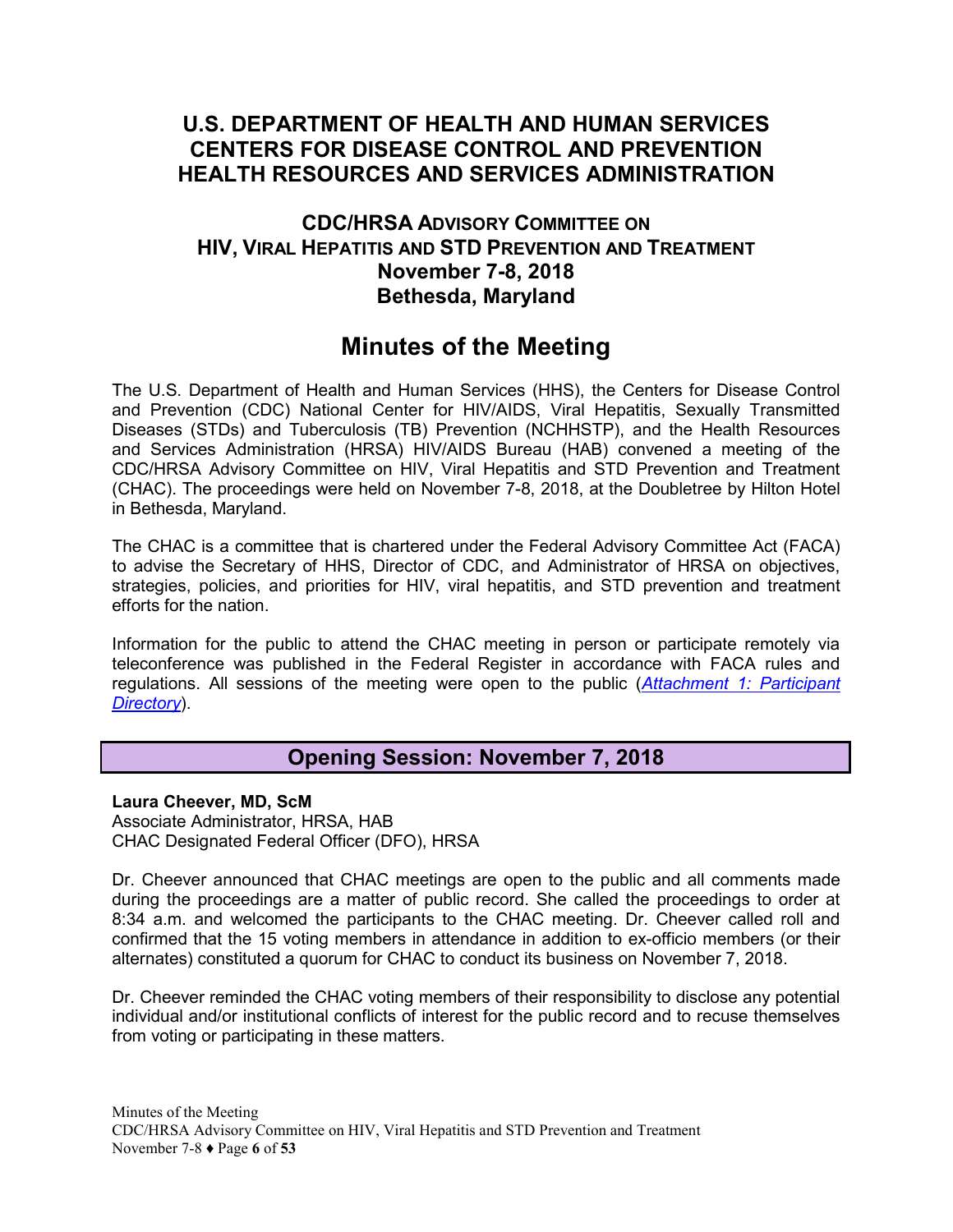#### **CONFLICT OF INTEREST DISCLOSURES**

| <b>CHAC Voting Member</b><br>(Institution/Organization)                                                           | <b>Potential Conflict of Interest</b>                                                                                                                                              |
|-------------------------------------------------------------------------------------------------------------------|------------------------------------------------------------------------------------------------------------------------------------------------------------------------------------|
| Richard Aleshire, MSW, ACSW<br>(Washington State Department of Health)                                            | No conflicts.                                                                                                                                                                      |
| Jean Anderson, MD<br>(Johns Hopkins Medical Institutions)                                                         | Recipient of funding from HRSA/Ryan White<br>HIV/AIDS Program (RWHAP) and National<br>Institutes of Health (NIH) and stock in Gilead and<br>information technology (IT) companies. |
| Marvin Belzer, MD, FACP, FSAM<br>(University of Southern California, Keck<br>School of Medicine)                  | Recipient of funding from HRSA/RWHAP, CDC,<br>Substance Abuse and Mental Health Services<br>Administration (SAMHSA), and NIH.                                                      |
| Debra Hauser, MPH<br>(Advocates for Youth)                                                                        | Recipient of funding from CDC, VIVE, Gilead, and<br>MAC AIDS.                                                                                                                      |
| Peter Havens, MD, MS<br>(Children's Hospital of Wisconsin)                                                        | Recipient of funding from HRSA/RWHAP and<br>NIH.                                                                                                                                   |
| Devin Hursey<br>(U.S. People Living with HIV Caucus)                                                              | Recipient of from HRSA/RWHAP.                                                                                                                                                      |
| Jennifer Kates, PhD<br>(Kaiser Family Foundation)                                                                 | No conflicts.                                                                                                                                                                      |
| Amy Leonard, MPH<br>(Legacy Community Health Services)                                                            | Recipient of funding from CDC and<br>HRSA/RWHAP.                                                                                                                                   |
| Jorge Mera, MD<br>(W.W. Hastings Indian Hospital)                                                                 | Recipient of funding from HRSA, SAMHSA,<br>Gildead, Abbvie. Dr. Mera has also received<br>speakers fees from Gilead and AbbVie.                                                    |
| Greg Millett, MPH<br>(amfAR)                                                                                      | No conflicts.                                                                                                                                                                      |
| Susan Philip, MD, MPH<br>(San Francisco Department of Public Health)                                              | Recipient of funding from HRSA/RWHAP, CDC<br>and NIH, Luminostics, Roche Diagnostics and an<br>unpaid public health advisor for GlaxoSmithKline.                                   |
| Michael Saag, MD<br>(University of Alabama at Birmingham,<br>School of Medicine, UAB Center for AIDS<br>Research) | Recipient of funding from HRSA/RWHAP, CDC,<br>and NIH and a consultant for Merck, Gilead, and<br>VIVE.                                                                             |
| Linda Scruggs, MHS<br>(Ribbon Consulting Group)                                                                   | Recipient of funding from HRSA/RWHAP, CDC,<br>VIVE, Gilead, and Merck.                                                                                                             |
| Bradley Stoner, MD, PhD<br>(Washington University School of Medicine)                                             | Recipient of funding from HRSA, CDC and NIH.                                                                                                                                       |
| Lynn Taylor, MD, FACP<br>(University of Rhode Island)                                                             | Recipient of funding from HRSA/RWHAP.                                                                                                                                              |

#### **Approval of the May 2018 Draft CHAC Meeting Minutes**

#### **CHAC Action**

Dr. Anderson called for a vote to approve the May 2018 meeting minutes. The CHAC unanimously approved the draft May 2018 meeting minutes with no changes or further discussion.

Minutes of the Meeting CDC/HRSA Advisory Committee on HIV, Viral Hepatitis and STD Prevention and Treatment November 7-8 ♦ Page **7** of **53**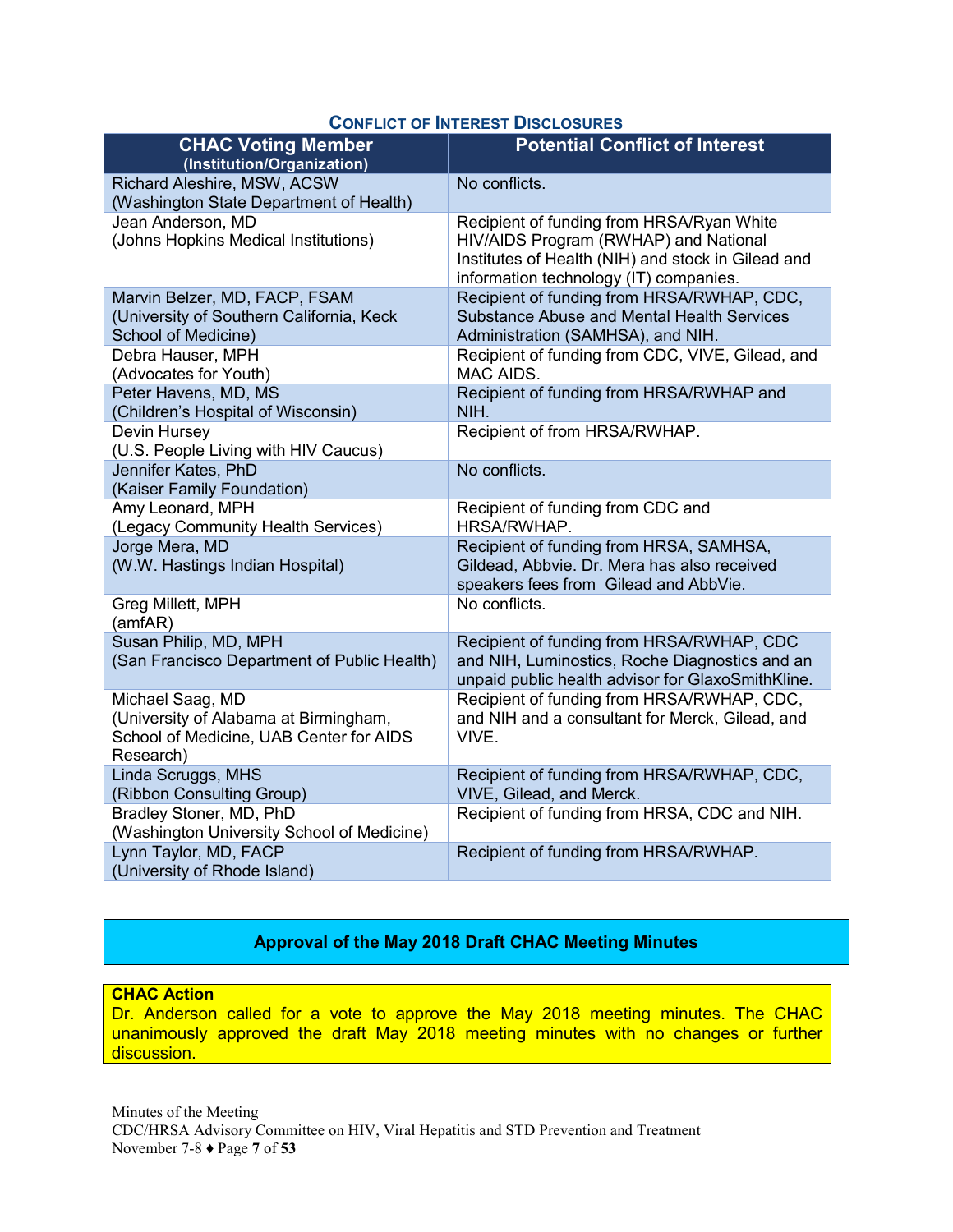### **DFOs Welcoming Remarks**

<span id="page-7-0"></span>**Laura Cheever, MD, ScM** Associate Administrator, HRSA, HAB CHAC DFO, HRSA

Dr. Cheever provided an update on CHAC membership.

- Peter Byrd, former CHAC co-chair, has resigned.
- Dr. Anderson will serve as CHAC co-chair.
- Steve Davis has resigned as the representative of SAMHSA. Ex-officio CHAC member Mitchell Berger will represent SAMHSA on the CHAC until a replacement is named.
- The Centers for Medicare and Medicaid Services (CMS) is in the process of naming an ex-officio CHAC representative. Richard Wild will continue to serve on the CHAC until a representative is named.
- HRSA has received multiple nominations for current CHAC vacancies and the nomination packages are being reviewed.

Theresa Jumento, PhD, MPA is coordinating CHAC-related activities for HRSA HAB. She replaces CDR Holly Berilla, MSW who has transitioned to another position in HAB.

#### **RADM Jonathan Mermin, MD, MPH**

Director, CDC, NCHHSTP CHAC DFO, CDC

Dr. Mermin thanked Melanie Ross and Margie Scott Cseh for coordinating CHAC activities for CDC.

<span id="page-7-1"></span>The terms of three CDC-nominated CHAC members (Dawn Fukuda, Amy Leonard, and Jorge Mera) expire on November 30. Dr. Mermin presented certificates of appreciation to these members. The 2018 draft nomination packages have been submitted to HHS.

### **HRSA Update**

**George Sigounas, MS, PhD** Administrator, HRSA

Dr. Sigounas thanked CHAC members for their work and noted the importance of collaboration—both across federal agencies and among federal agencies and stakeholders.

Current priorities for HRSA are value-based care and drug pricing, access to health care, and substance use treatment. These priorities are reflected in the work of HRSA's programs. Examples are listed below.

- The Bureau of Primary Health Care (BPHC) serves over 27 million people.
- HRSA's healthcare workforce programs serve more than 15 million people.
- HHS has announced more than one billion dollars in funding to address the opioid crisis. HRSA has provided over \$400 million to community health centers (CHCs) and other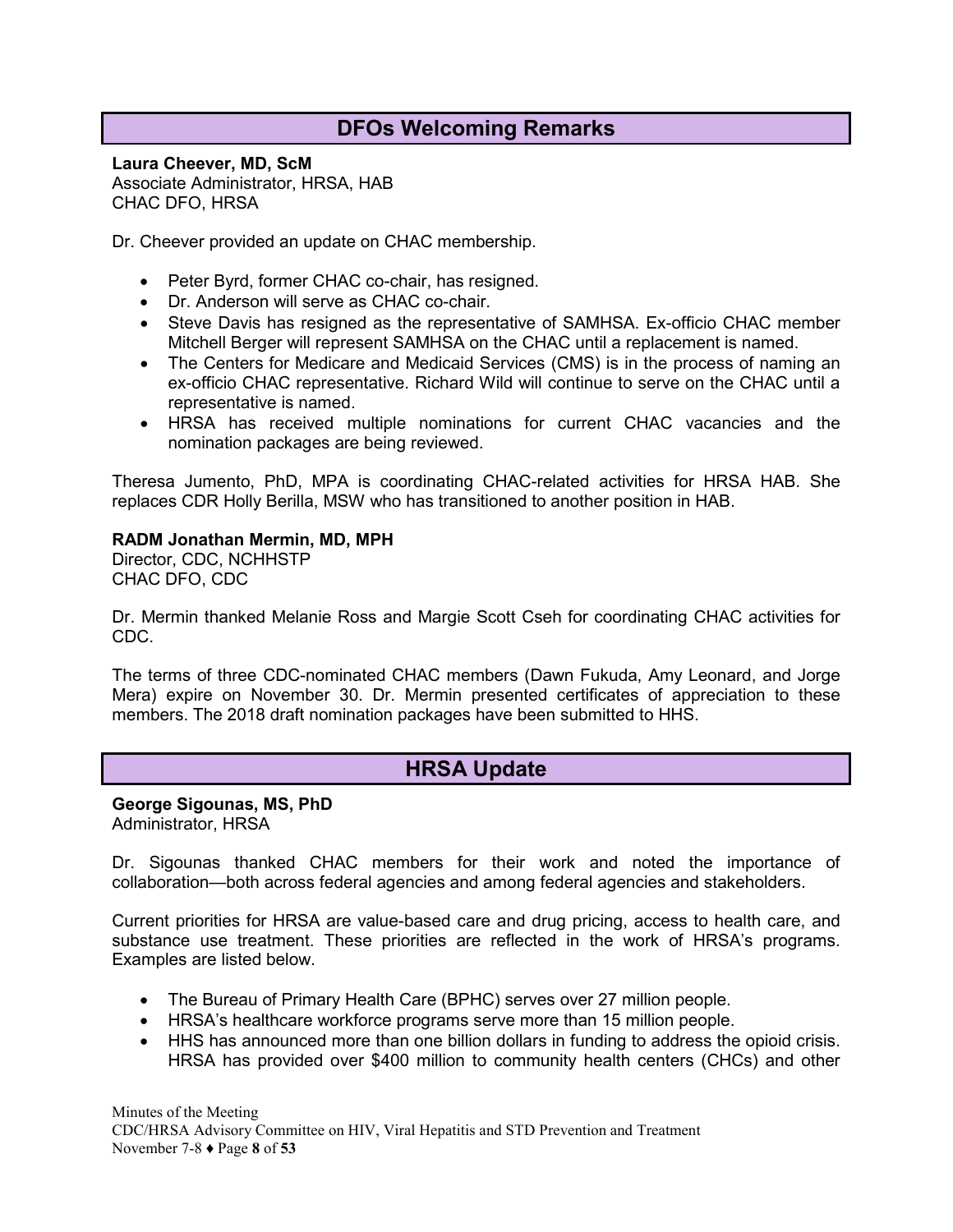organizations for substance use disorder (SUD) treatment and behavioral health in primary care.

- HRSA's Maternal and Child Health Bureau (MCHB) has implemented a very successful home visit program for pregnant women and parents of young children. The program served over 150,000 women and children and conducted over one million home visits in 2017.
- In June 2018 HRSA convened a meeting addressing maternal mortality and morbidity in western countries. Participants included federal partners, national experts, and representatives from six countries.

### <span id="page-8-0"></span>**Office of HIV/AIDS and Infectious Disease Policy (OHAIDP) Report**

#### **Tammy R. Beckham, DVM, PhD**

Acting Director, OHAIDP

In addition to serving as Acting Director of OHAIDP, Dr. Beckham is serving as Acting Director of National Vaccine Program Office, which provides the opportunity to identify synergies, leverage resources, and create policies and strategies to reduce the burden of infectious diseases. OHAIDP is committed to identifying and promoting evidence-based, high-impact actions to address HIV, viral hepatitis, and sexually transmitted diseases (STDs).

Assistant Secretary for Health, Admiral Brett Giroir, MD leads development of HHS-wide public health policy recommendations and oversees 11 core public health offices, including OHAIDP. In addition, Dr. Giroir serves as Senior Advisor to the Secretary for Opioid Policy. In this capacity, he is responsible for coordinating HHS's efforts to fight America's opioid crisis.

Priorities for OHAIDP are listed below.

- The National HIV/AIDS Strategy (NHAS) and the National Viral Hepatitis Action Plan will be updated in 2020. OHAIDP will engage federal partners and non-federal stakeholders and allow ample opportunity for input. This includes listening sessions and a request for written comments. OHAIDP will reach out to the CHAC and others to help promote opportunities for input.
- OHAIDP is developing an inventory on PrEP and how to further scale up this intervention.
- OHAIDP is working with federal partners, including HRSA, CDC, SAMHSA, and NIH to align messaging around HIV viral suppression and prevention.
- OHAIDP oversees the Secretary's Minority AIDS Initiative Fund (SMAIF). In Fiscal Year (FY) 2018, \$50.2 million was awarded to 27 projects to address racial/ethnic disparities in HIV and improve health outcomes.
- The hepatitis C virus (HCV) Medicaid Affinity Group is in its second year. It is currently focusing on correctional facilities and data sharing.
- In March 2018, the National Academy of Medicine and OHAIDP held a workshop on infectious diseases and the opioid crisis.
- OHAIDP is launching a new evaluation project focused on the integration of efforts to address the opioid crisis and infectious diseases.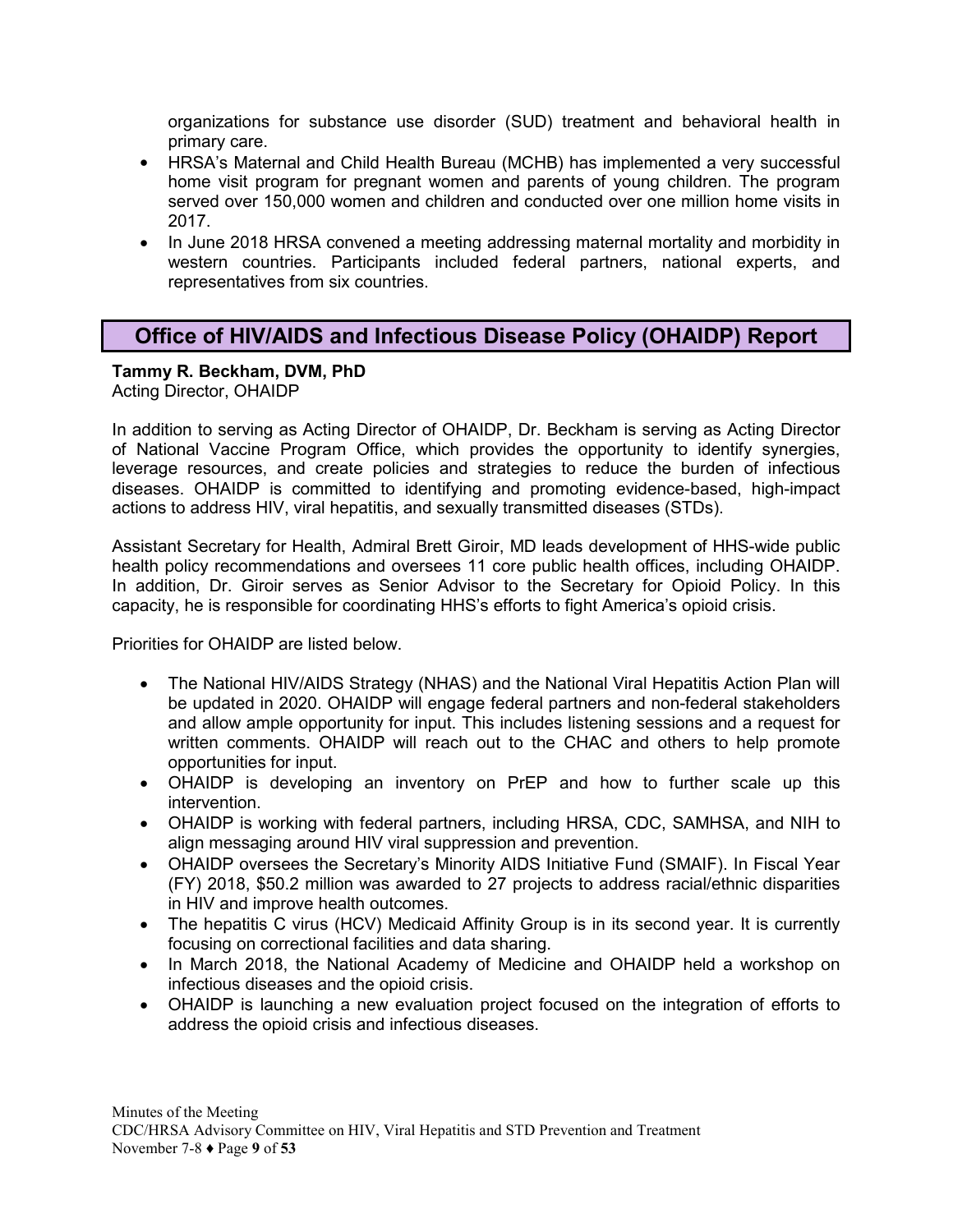### **HRSA HAB Report**

### <span id="page-9-0"></span>**Laura Cheever, MD, ScM**

Associate Administrator, HRSA, HAB CHAC DFO, HRSA

Dr. Cheever provided updates from HRSA HAB.

- For FY 2019 HAB's appropriation is approximately \$2.3 billion, which is consistent with the level of funding since 2014.
- Policy Clarification Notice (PCN) #16-02: RWHAP Eligible Individuals and Allowable Uses of Funds has been updated. Eight service categories were revised based on feedback from recipients. The outreach services category replaces PCN #12-01.
- HAB issued PCN #18-01: Clarifications Regarding the Use of RWHAP Funds for Health Care Coverage Premium and Cost Sharing Assistance. This provides clarification on Medicare premiums and cost sharing and aligns policy across three PCNs that this one replaces, reducing burden on recipients.
- HAB has been working to address recipients' reporting burdens. A request for information resulted in over 100 comments related to the Core Medical Services Waiver, the RWHAP Services Report (RSR), and six-month recertification of RWHAP eligibility. In response to the feedback, HAB is looking at both policy clarifications and technical assistance.
- Aligned with the work with other federal partners, HAB has worked with recipients to communicate consistent messages related to viral suppression and how people living with HIV (PLWH) who have consistent viral suppression do not sexually transmit HIV. This means that PLWH who take their mediation daily as prescribed and achieve and maintain an undetectable viral load have effectively no risk of sexually transmitting the virus. Sharing messages about viral suppression with PLWH may have a profound impact on how they feel about themselves and their life choices. It may also impact stigma and discrimination. In response, HRSA HAB has included updated viral suppression language in 2018 Notice of Funding Opportunities (NOFOs), released a Program Letter in October 2018 on the importance of viral suppression messaging, participated in an HHS-wide webinar on October 19, 2018, and hosted internal training with CDC and NIH for HRSA HAB, BPHC, and Regional Operations Staff.
- HAB will host the National Ryan White Conference on HIV/AIDS, December 9-14, 2018, at the Gaylord National Harbor Hotel in Maryland. More than 4,000 participants are expected.

Dr. Cheever also presented HAB activities in key areas including supporting the goals of the NHAS, building leadership, partnerships, supporting integration, and data utilization.

- HAB supports NHAS (NHAS) goals and has aligned its programs to support the goals. For example:
	- o A Special Projects of National Significance (SPNS) initiative is focused on improving STI testing and treatment among PLWH and those at risk of HIV;
	- o HAB is compiling best practice strategies and interventions; and
	- $\circ$  HAB is exploring approaches for measuring unmet need in Part A jurisdictions.
- HAB is promoting bi-directional learning between RWHAP and the President's Emergency Plan for AIDS Relief (PEPFAR) including evaluation of models and lessons

Minutes of the Meeting CDC/HRSA Advisory Committee on HIV, Viral Hepatitis and STD Prevention and Treatment November 7-8 ♦ Page **10** of **53**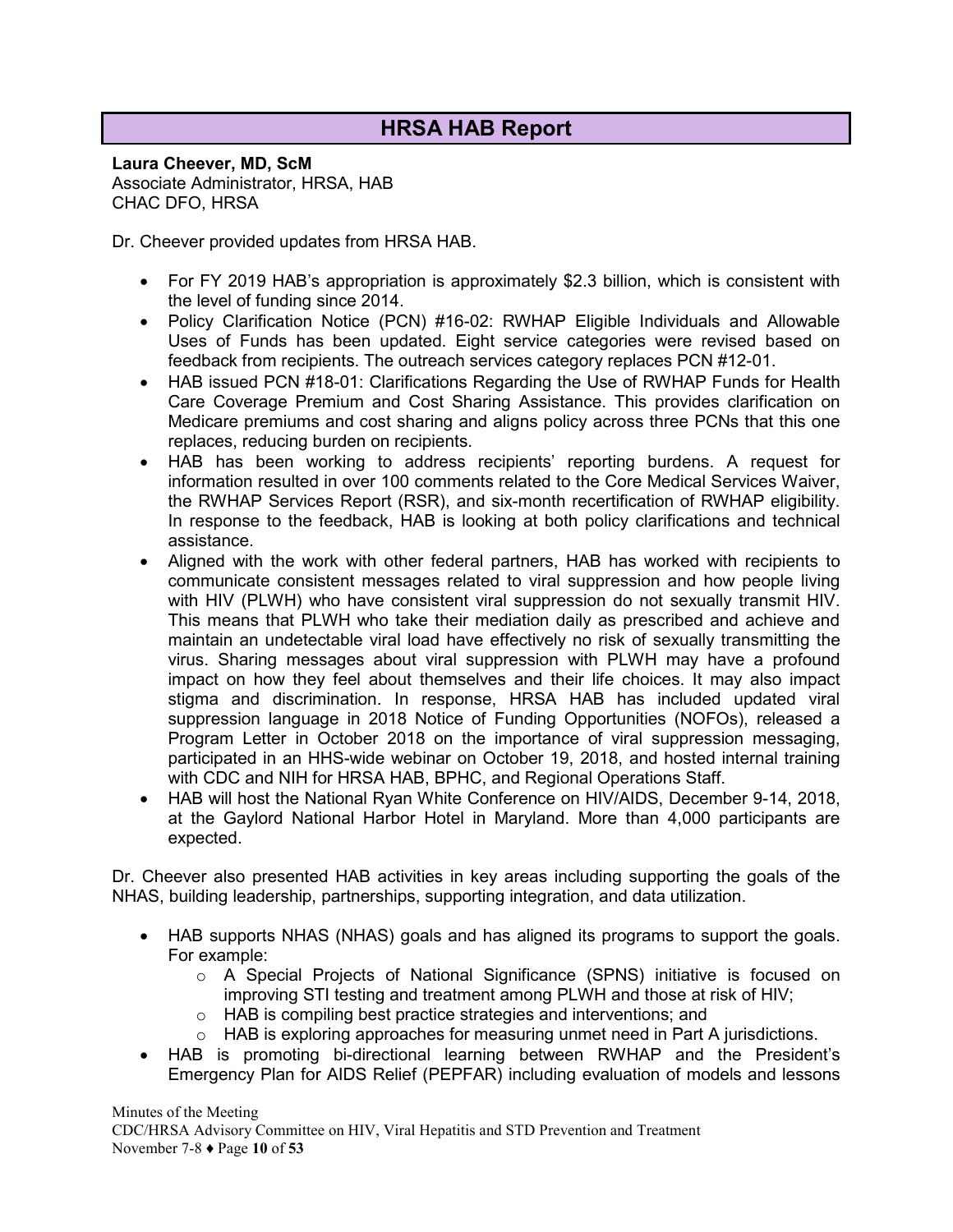learned for domestic and global use and sharing between PEPFAR- and RWHAPfunded clinics.

- Through SMAIF, HAB's Building Leaders of Color initiative has reached more than 150 participants in 26 states and all 10 HRSA regions.
- Through the CHATT Project, HAB is building the capacity of planning councils and bodies.
- The Building Futures: Supporting Youth Living with HIV Project identified best practices and has compiled them in a toolkit.
- HAB partners across HRSA and HHS to address a variety of emerging issues. Examples of these emerging issues include: supporting coordinated viral suppression messaging; responding to the opioid crisis; screening and treatment for STDs; and meeting the goals of the NHAS.
- HAB is enhancing RWHAP recipient partnerships with CMS/Medicaid and CDC through HIV and HCV affinity groups.
- HAB is working with CDC- and SAMHSA-funded programs to address HCV in people of color living with HIV.
- RWHAP recipients are encouraged to use telehealth and other innovative service delivery models. These are explicitly allowed under the revised 16-02 policy.
- The SPNS Using Evidence-Informed Interventions to Improve Health Outcomes among PLWH (E2i) uses implementation science to support effective evidence-informed interventions.
- Addressing the HIV Continuum in Southern Metropolitan Areas, supported through SMAIF, is exploring best practices to improve health outcomes in four jurisdictions.
- HAB is supporting an initiative focused on integrating oral health and primary care of PLWH across RWHAP-funded clinics.
- HAB is encouraging greater use of data to drive improvements in care. These activities include performance measures, benchmarking and use of data dashboards that make data more meaningful and useful and reflect realities of patient populations, and chart abstraction that provide access to data not collected in the RSR but important in assessing patient needs and the quality of care.

<span id="page-10-0"></span>Dr. Cheever announced a new senior advisor, Cyntrice Bellamy. In addition, HAB is currently recruiting a Director for the Division of State HIV/AIDS Programs.

### **CDC/NCHHSTP Report**

#### **RADM Jonathan Mermin, MD, MPH** Director, CDC, NCHHSTP

CHAC DFO, CDC

Dr. Mermin provided an update on key NCHHSTP activities.

• CDC has issued five-year cooperative agreements, totaling an estimated \$95 million, to 59 health departments. Activities include: STD surveillance; STD outbreak response; identification of people with STDs and linkage to treatment; partner services; promoting STD screening, diagnosis, and treatment among providers; partnerships development; and use of data for program improvement.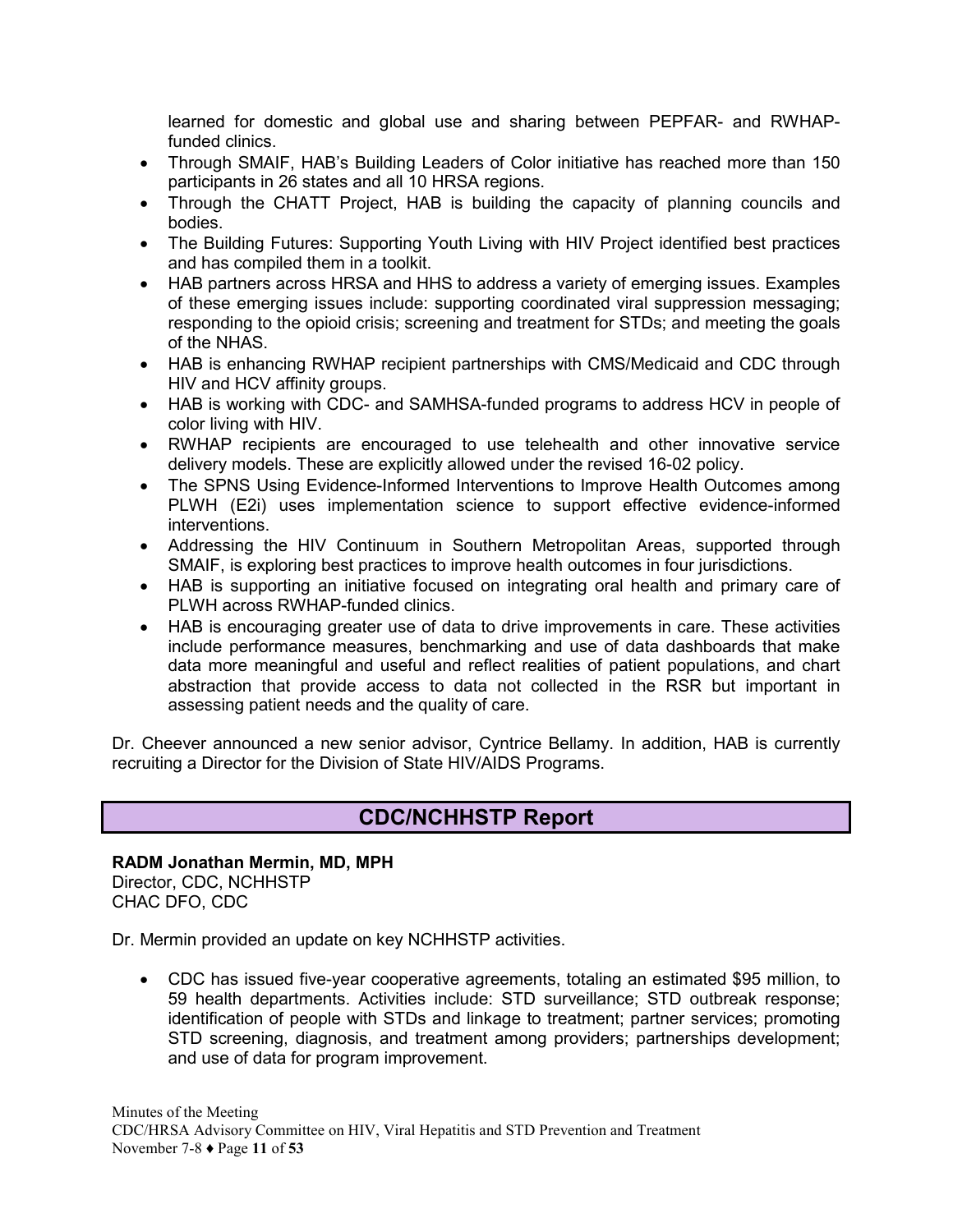- The 2017 National Youth Risk Behavior Survey Results and Trend Report indicates that fewer high school students are having sex and using drugs but many are still at risk of HIV and STDs. For those that are sexually active, condom use has declined. In addition, one in seven reported misuse of prescription opioids.
- CDC is funding a five-year cooperative agreement to promote adolescent health through school agencies. The estimated \$85 million will support school-based surveillance and HIV/STD prevention. It will also support technical assistance and capacity building. These activities will reach 2.2 million students.
- CDC has calculated a new HCV prevalence estimate by analyzing blood test results from National Health and Nutrition Examination Survey (NHANES) data and groups not traditionally captured by the survey. The findings indicate that more than 2.4 million Americans were living with past or current HCV from 2013 through 2016. Almost all of these people can be cured, making screening and referral to treatment a top priority.
- CDC issued a health advisory in June 2018 on ongoing hepatitis A outbreaks in multiple states among people reporting drug use or homelessness. There were more than 7,200 of infections from July 2016 through October 2018 and there were 74 deaths. Cases are clustered in 12 states. In July 2018, CDC implemented an Incident Manager Structure to support states with outbreaks.
- The Advisory Committee on Immunization Practices issued new hepatitis A and hepatitis B vaccination recommendations—routine vaccination of homeless individuals for hepatitis A. Use of the new two-dose hepatitis B vaccine (Heplisav-B) is recommended for adults.
- A new Act Against AIDS initiative, *Transforming Health: Patient-Centered HIV Prevention and Care*, provides materials for health care providers to deliver HIV prevention, testing, and treatment to transgender people.
- A national directory of health service providers offering PrEP has been developed. It includes more than 1,800 public and private PrEP providers.
- CDC has awarded funding to enhance high-impact HIV prevention demonstration projects—20 health departments have been awarded an estimated \$14.6 million. Strategies include: improving PrEP adherence in specific populations; interventions addressing social and structural factors; innovative methods such as molecular epidemiology to limit HIV cluster growth; and telemedicine.
- Funding is available for FY2019 to support a capacity building network to improve the HIV prevention workforce. Activities include: national training; regional technical assistance; continuous quality improvement; organizational sustainability; and marketing and administrative support for the network.
- The latent tuberculosis (TB) infection treatment recommendations were updated. Over 85 percent of new TB cases in the United States are re-activation of latent cases. The recommendations call for the use of once-weekly isoniazid-rifapentine for 12 weeks (3HP) for treatment of latent TB infection.
- The [Pregnancy and HIV, Viral Hepatitis, STD, and TB Prevention website](https://www.cdc.gov/nchhstp/pregnancy/default.htm) has been updated. Updates have been made to data, CDC activities, and screening guidelines.

New NCHHSTP staff are Deron Cornell Burton, MD, JD, MPH, Associate Director for Health Equity and Director of the Office of Health Equity and Rachel Powell, Associate Director for Communications Science.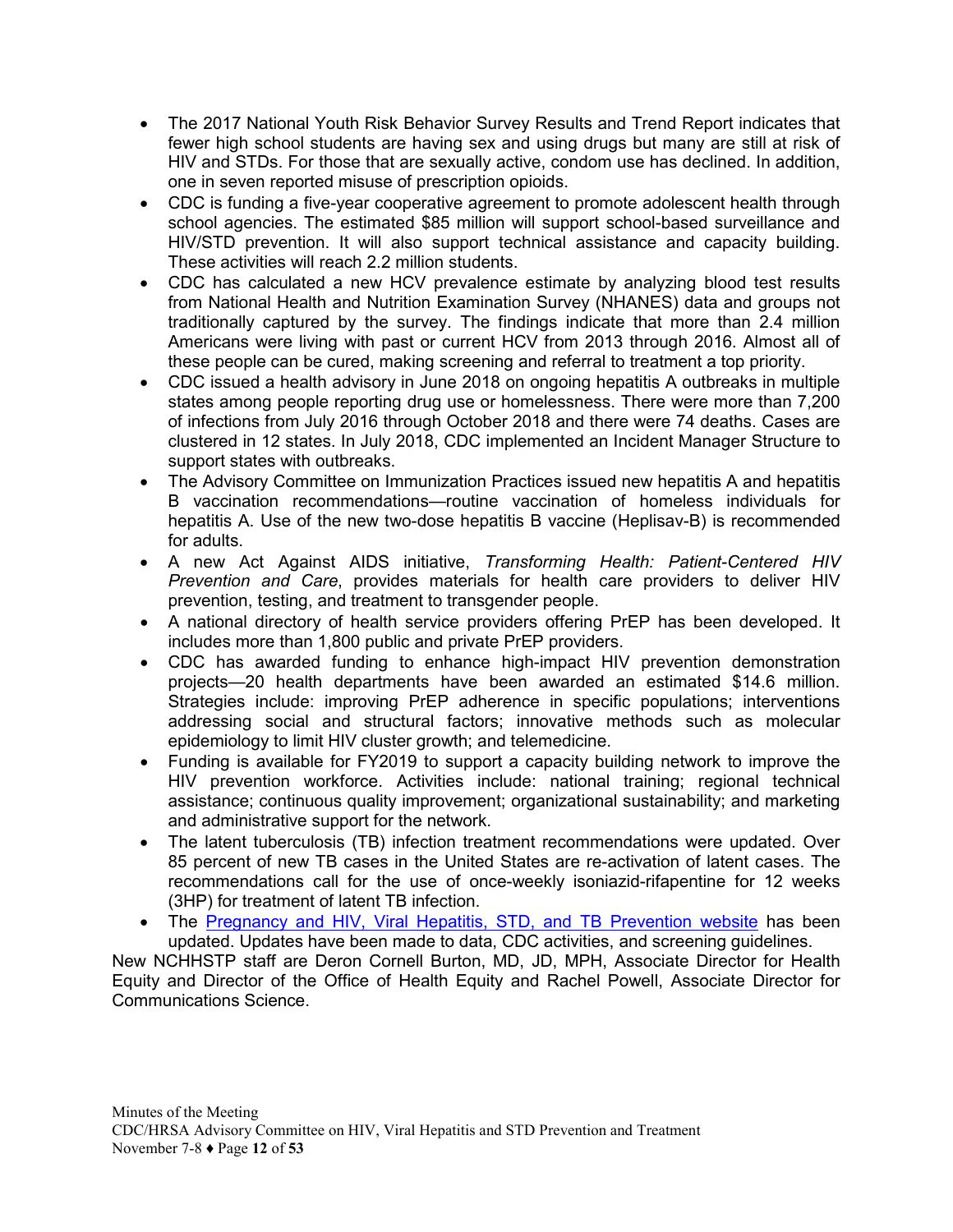#### **Questions/Comments Related to HAB and NCHHSTP Updates**

Dr. Belzer asked about how to approach the increase of STDs in the age of PrEP—there needs to be a balance between preventing HIV and preventing STDs. Dr. Mermin stated that it has always been a challenge in public health to get people to recognize and respond to risk. Given the overlap between HIV and STD, STD prevention, screening, and treatment services need to be easy and accessible. PrEP recommendations call for regular STD screenings, which can result in earlier identification. It is also necessary to make three-site STD testing easier, especially in terms of reimbursement. Dr. Bolan added that combined messaging is important (e.g., condom use) and there must be an ongoing focus on vaccines and treatment advances, such as PrEP and post-exposure prophylaxis (PEP) for STDs and long-acting implantable treatment for STDs.

Dr. Taylor asked if CDC could add information about hepatitis B vaccination for pregnant women to the website focused on pregnant women. Dr. Mermin stated that if there are existing guidelines related to the hepatitis B vaccine and pregnant women they will add it.

Dr. Taylor asked if CDC could add information related to preconception screening and treatment for syphilis. Dr. Mermin stated that Dr. Taylor should submit recommendations to the CDC for consideration.

Dr. Gaist asked if there has been any research related to the effectiveness of syringe exchange programs (SEP) in terms of their legal status, who operates them (i.e., health department or community-based organization [CBO]), and what type of services are offered (e.g., are they offering hepatitis A and B vaccines). SEPs may have a greater level of trust with the target population than other organizations in the community. Dr. Mermin stated that most SEPs are not being used to their full potential such as providing naloxone and vaccines. Given their connection to the target population, expanding services should be encouraged.

Ms. Leonard asked about how to ensure rapid antiretroviral treatment (ART) initiation with presumptive eligibility for the RWHAP. Some organizations will not prescribe ART if there are delays in the presumptive eligibility paperwork. There are estimates that up to 30 percent of those given presumptive eligibility will not be covered. Dr. Cheever stated that HAB is working on this issue. There are best practices focused on speeding up certification of RWHAP clients. HAB is also exploring how to manage the risk related to ineligible clients. Several recipients who have successfully implemented rapid initiation will be presenting at the Ryan White National Conference in December.

Ms. Scruggs stated that a more holistic approach is necessary—not just connecting HIV and STDs but looking at broader health issues. Community health workers (CHWs) should be talking to people about diabetes, hypertension, and more. In addition, PrEP navigators are necessary to help people on PrEP stay on PrEP. They should also use this connection to address broader health issues. Dr. Cheever stated that HAB has always promoted a patientcentered approach that addresses more than HIV treatment, particularly as aging client populations have increasing comorbidities. Dr. Mermin stated that STDs are still highly stigmatized—to some degree much more than HIV. Ms. Scruggs added that it was necessary to teach people to publicly disclose their HIV status—addressing stigma and helping them address it. This must also take place with STDs.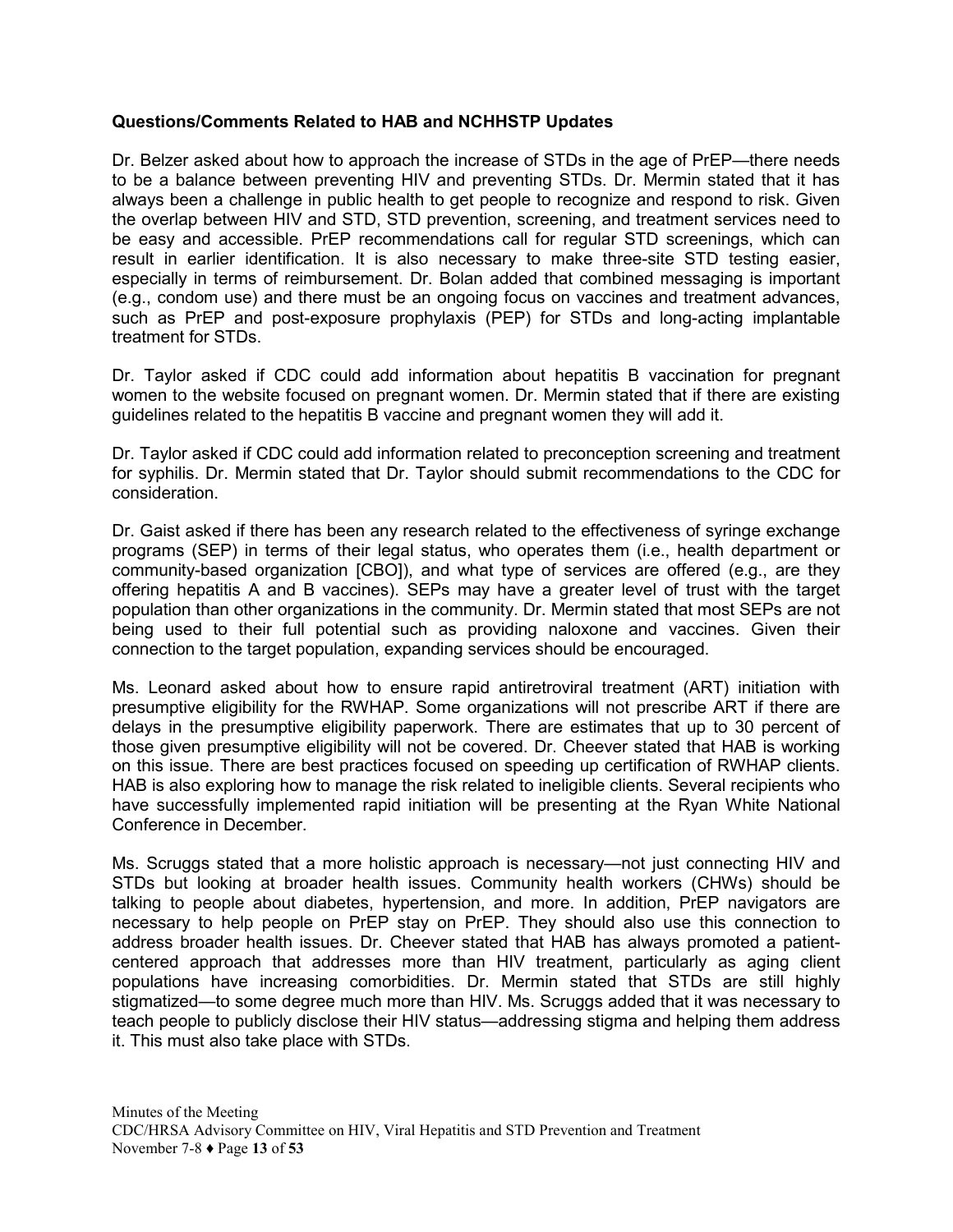Mr. Hursey asked that given that in some jurisdiction transmission of HIV to another person is still criminalized, what is being done to maintain the privacy of PLWH in the collection of surveillance data and identification of HIV clusters. Dr. McCray stated that CDC works with partners so that they understand data are confidential at the national and state level. They cannot be subpoenaed without the consent of the individual. In addition, CDC is working with states to update their laws related to HIV and is also working with district attorneys.

Dr. Stoner asked if HHS is considering developing a national STD strategy, especially given the connection between STDs and the opioid crisis. Dr. Beckham stated that OHAIDP is considering developing a national STD plan.

Dr. Havens stated that STDs guidelines need to be elevated to the same level of HIV guidelines (e.g., treatment of partners). Discrete funding streams create challenges at the state and local level. An integrated approach focused on sexual health is needed. Dr. Cheever acknowledged the challenge of discrete funding streams. Steven Young stated that cost modeling research conducted several years ago related to the integration of federal HIV funds in jurisdictions showed that it might not be more cost effective but it could result in better care; this would require legislative authority to conduct a pilot program. Given better treatment now, the results may be even more compelling. Dr. Cheever stated that the RWHAP is constrained by the requirements of the legislation.

Dr. Taylor asked if there could be a performance measure related to screening RWHAP clients for HCV on an annual basis. Dr. Cheever stated that the RWHAP is required to follow existing HHS treatment guidelines. If guidelines are updated to call for annual screening this could be done.

### **National HIV/AIDS Strategy: Framing for the Future**

#### <span id="page-13-0"></span>**Heather Hauck, MSW, LICSW**

Deputy Associate Administrator, HRSA HAB

Ms Hauck introduced the presentations, which include an update on NHAS 2025 and initiatives and strategies from the field.

# **Kay Hayes, MPA**

National public health strategies have multiple benefits. These include: engagement and collaboration with stakeholders; consistent priorities and communication across federal programs; increased focus on need; highimpact action; and monitoring of progress. Both the NHAS and the National Viral Hepatitis Action Plan run through 2020 and

#### **Key Characteristics of National Strategies**

- Ambitious goals and targets
- Efficient and effective strategies
- Incorporate scientific advances
- Leverage existing infrastructure
- Improve accountability
- Break down silos
- Integrate best practices
- Foster engagement

each have four broad goals. Updating each will focus on:

- Scientific and clinical advances;
- New challenges that have emerged (e.g., opioid crisis);
- Opportunities for integration; and

Minutes of the Meeting CDC/HRSA Advisory Committee on HIV, Viral Hepatitis and STD Prevention and Treatment November 7-8 ♦ Page **14** of **53**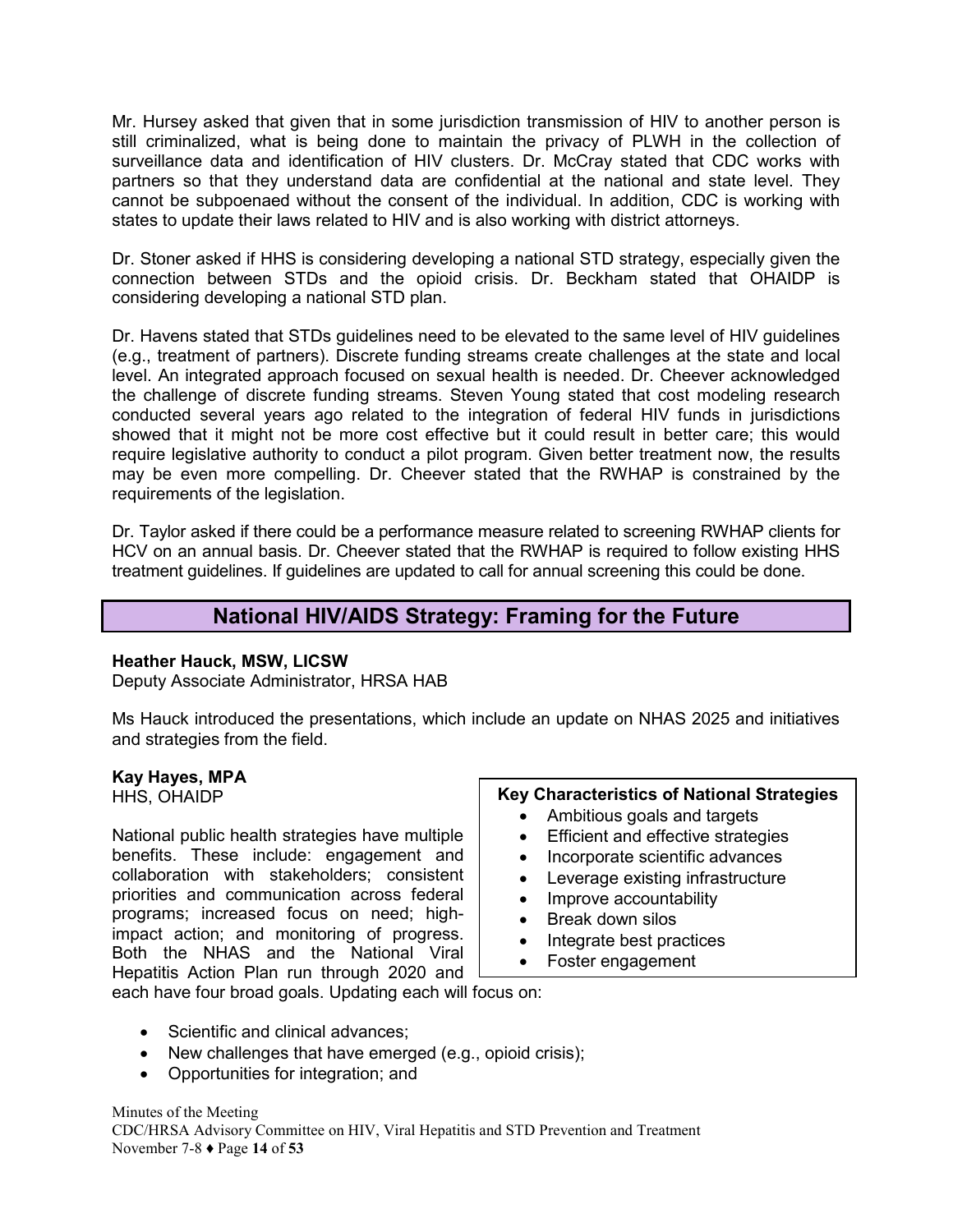• Need to accelerate progress, conserve resources, and reduce healthcare costs.

Development of new strategies engages both federal partners and the wider stakeholder community. There will be both a federal steering committee and federal implementation workgroups. Subcommittees will be convened to updated goals and address special topics. Non-federal stakeholders will be able to participate in listening sessions and provide written comments in response to requests for information.

In updating the plans, HHS has identified topics of interest. These include: key changes to make to the strategies; opportunities to improve the national response; actions to improve efficiency and effectiveness; and monitoring and evaluation methods.

The timeline for developing the strategies.

- October 2018 February 2019: Launch efforts with federal partners; engage stakeholders; review evidence.'
- January 2019 March 2019: Review input and draft strategies; develop dissemination and communications plans.
- Spring/Summer 2020: Release updated strategies.
- Summer 2020: Develop federal/non-federal work plan; develop partner planning guide.

Listening sessions have already been conducted at the U.S. Conference on AIDS and with the National Alliance for State and Territorial AIDS Directors. A listening session will be conducted at the National Conference Ryan White Conference in December 2018.

#### **Clover Barnes, MBA**

District of Columbia Department of Health **Goals: DC Plan** 

As a result of a public/private partnership formed in 2015, the DC Department of Health has developed the 90/90/90/50 Plan. The plan, released in 2016, includes 42 tasks, eight demonstration projects, four public calls to action; and activity metrics. The plan includes multiple strategies:

- 
- 90% of DC residents know HIV status
- 90% of persons diagnosed with HIV enter treatment
- 90% of persons in treatment achieve viral suppression
- 50% decrease in new HIV infections
- Sexual health and wellness framework:
- Youth oriented sexual health campaign (Sex is…) that addresses empowerment and social justice and includes youth advisory board;
- One-stop, comprehensive sex and wellness resource (Sexual Being);
- Undetectable = Untransmittable;
- Expanded PrEP access and support;
- Rapid ART;
- Health Equity; and
- Regional health systems (service-driven funding across jurisdictions).

#### **Johanne Morne, MS**

New York State Department of Health

Minutes of the Meeting Ending the Epidemic is a three-point plan to move closer to the end of the AIDS epidemic in New York State. The goal is to use evidence-based tools related to prevention, access to care,

CDC/HRSA Advisory Committee on HIV, Viral Hepatitis and STD Prevention and Treatment November 7-8 ♦ Page **15** of **53**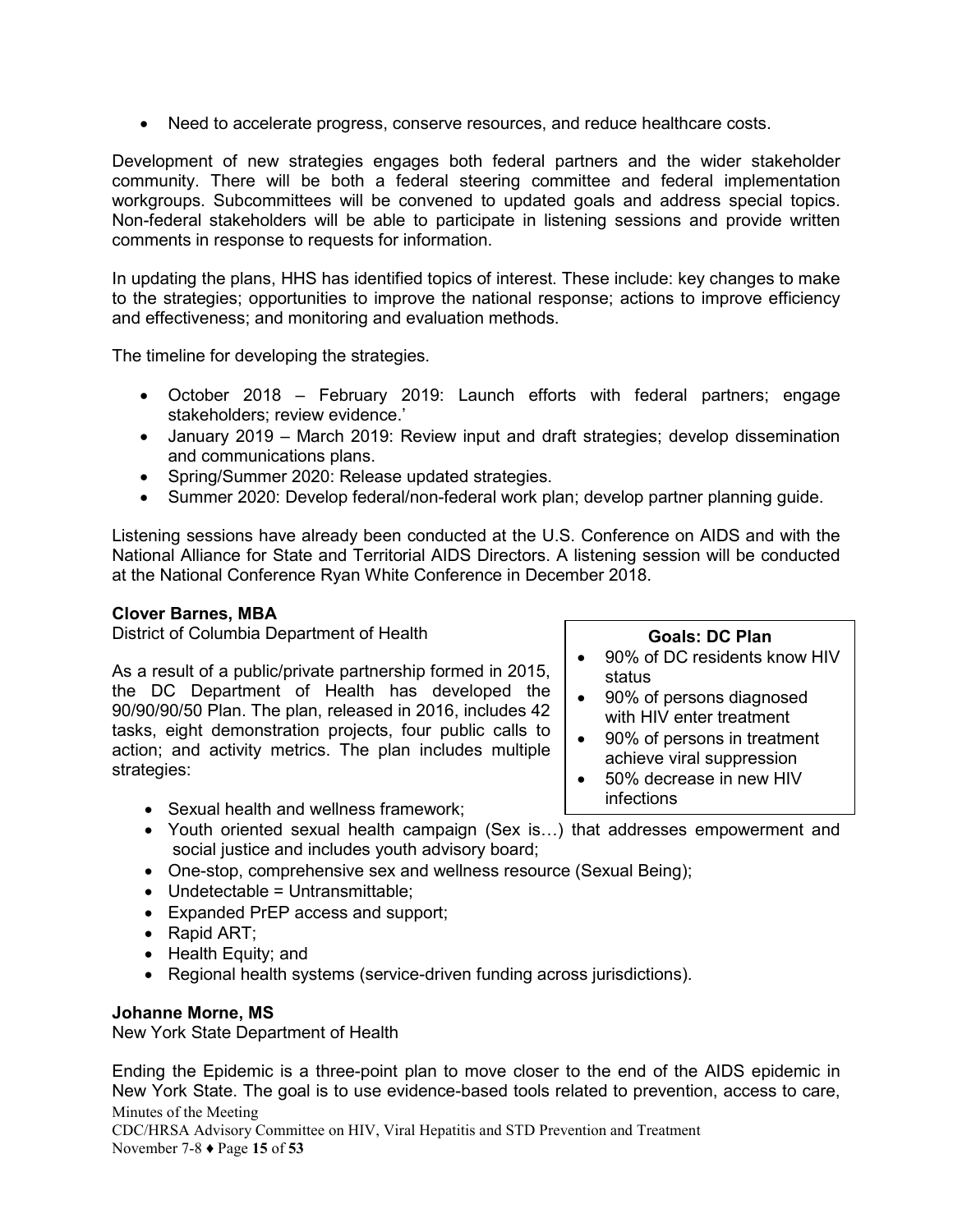surveillance, and data to reduce the number of new HIV infections to just 750 (from an estimated 3,000) by 2020 and achieve the first ever decrease in HIV prevalence in New York State. There is ongoing community input via advisory groups. The plan includes three-points:

- Identify persons with HIV who remain undiagnosed and link them to health care;
- Link and retain persons diagnosed with HIV in health care to maximize virus suppression so they remain healthy and prevent further transmission; and
- Facilitates access to Pre-Exposure Prophylaxis (PrEP) for high-risk persons to keep them HIV negative.

The plan also focuses on addressing social and structural challenges. These include addressing housing, decriminalization, and issues related to young people (e.g., parental consent).

Viral suppression is the key indicator in terms of quality of care. The 2020 goal is a viral suppression rate of 85 percent.

PrEP is a focus of the plan—16,000 are currently on PrEP and work is underway to increase access. PrEP detailing is a successful strategy for building provider confidence in prescribing PrEP and increasing the number of providers offering PrEP to patients. Work is also underway to increase access to post-exposure prophylaxis via a pharmacy pilot project. The plan also addresses HCV, increasing rates of STDs, and drug user health (i.e., harm reduction approach with SEPs as hubs for services). Health equity (i.e., stigma and discrimination) is also a focus.

Progress toward meeting the plan's goals are tracked via an interactive, real-time data [dashboard.](http://etedashboardny.org/) This allows transparency and also facilitates ongoing community input.

#### **Questions/Comments**

Ms. Hauck stated that the two local plans represent different ways to initiate these activities— DC grew out of a public/private partnership and New York's plan was initiated in the public sector with leadership from the Governor with significant input from the community. In addition, both plans emphasize the importance of innovation, policy change, and accountability in addressing the epidemic.

Ms. Hauck asked if there are new opportunities for federal agencies to collaborate with states and cities as plans are updated and implemented. Ms. Barnes stated the funding flexibility is important—especially in terms of implementing innovative activities. Ms. Morne stated that there needs to be the opportunity to foster grass roots innovation—not just rely on sanctioned best practices. Federal agencies also need to support integration of services.

Ms. Leonard stated that, as a person living with HIV, she is sensitive to language such as "Ending the Epidemic." The goal is not to end AIDS—which means eliminating HIV and those that live with the virus and can reinforce the stigma associated with HIV/AIDS—but to end new infections. Ms. Barnes stated that PLWH and those at risk are included in all the activities related to development and implementation of the plan. Ms. Morne stated that Department of Health is conducting research related to the impact of stigma and working with providers to reduce stigma. The Department of Health has also conducted a review of all their materials/resources to remove stigma-laden language. Ms. Hayes stated that the Presidential Advisory Committee on HIV/AIDS (PACHA) held a summit focused on stigma reduction. Most of the work in this area has been done in other countries. Mr. Aleshire stated that in the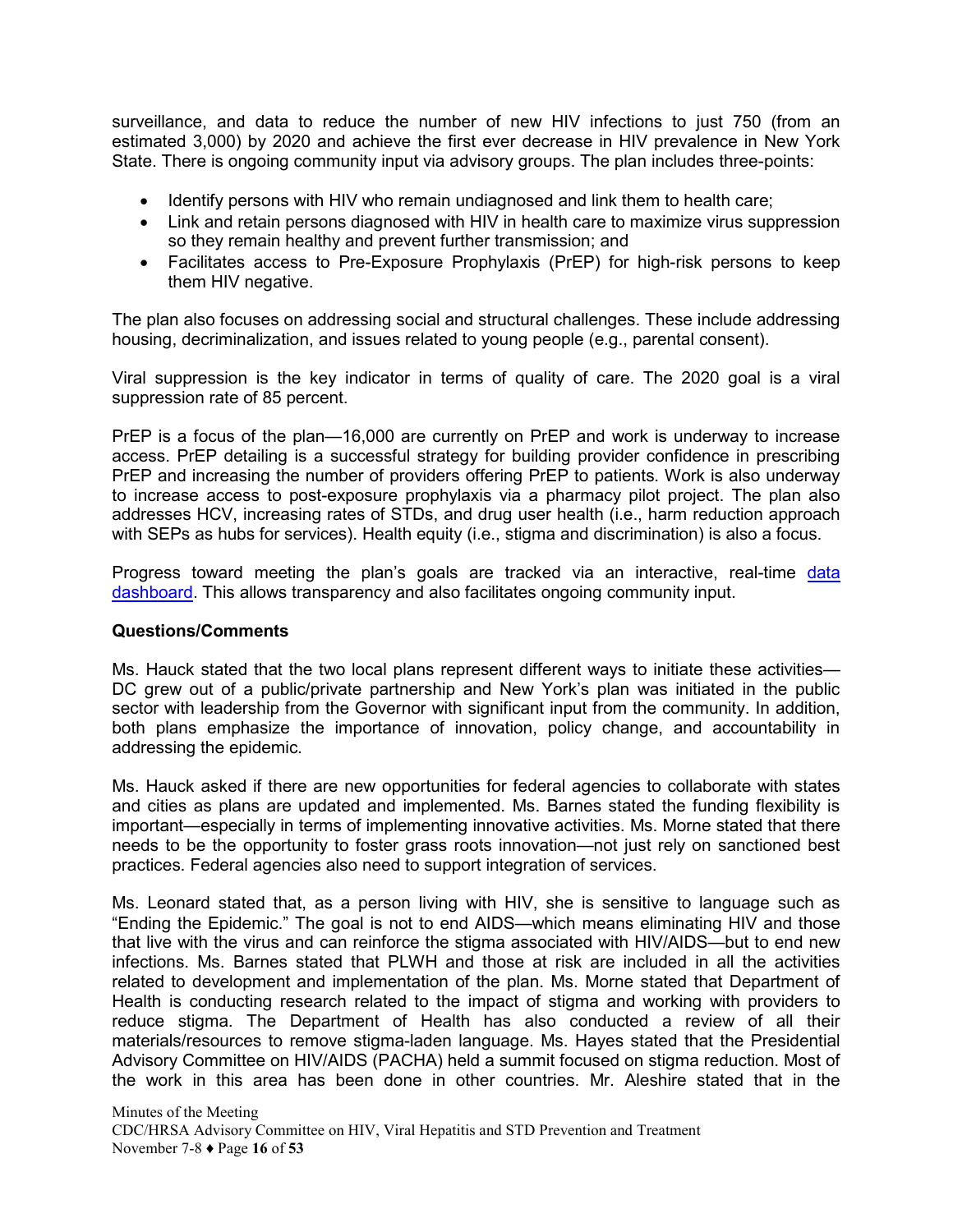Washington State plan there was an emphasis on improving the health of PLWH. This helped to counter the language about "ending AIDS."

Dr. Mermin asked why such a high proportion of the new infections in New York State are occurring in New York City while infections seem to be disproportionately dropping in the rest of the state. Ms. Morne stated that New York City has seen a decrease in the number of new infections and has implemented some innovative initiatives such as shifting from STD clinics to sexual health clinics.

Dr. Anderson asked Ms. Barnes and Ms. Morne to identify the single most important activity in the plans in terms of reducing new infections. Ms. Morne stated that access to stable housing is critical. She also added that it is possible to have a huge impact on transmission as was seen with perinatal transmission of HIV. Common and consistent goals allowed people to work together to almost eliminate perinatal transmission. Ms. Barnes stated that biomedical interventions (i.e., PrEP) have been extremely important. People need to be educated about PrEP and access must be expanded.

Mr. Millet raised the issue of achieving continuous viral suppression. A recent CDC analysis found that few people are able to achieve continuous viral suppression and rates are lower for African Americans than for Whites. Given that many PLWH now see their provider on an annual basis (guidelines for PrEP call for patients to see their provider every three months), consistent messages related to continuous viral suppression, especially in campaigns like U=U, are necessary.

Mr. Millet stated that Truvada's patent ends in 2020. This presents an opportunity to greatly increase access to PrEP and plans should be developed to expand access to PrEP.

Mr. Millet stated that there should be better coordination between the NHAS and plans to end the HIV epidemic. In addition, current plans need to be reviewed to determine if progress is being made toward accomplishing goals, whether goals are still relevant, and what are the remaining gaps. Ms. Morne stated that in developing their plan, New York State looked for opportunities to align with the NHAS but also to ensure that state plans align with community priorities.

Mr. Millet stated that HIV infection is increasing in Latino men who have sex with men (MSM) and more information about this population is necessary.

Mr. Hursey stated that more diversity is necessary within organizations—from top to bottom. Representatives from the entire PLWH community should be involved in planning activities and employed at all levels of organizations providing services to PLWH.

Mr. Hursey stated that with U=U, the message focuses on PLWH achieving viral suppression. Preventing HIV infection should be everyone's responsibility—both those that are positive and those that are negative. All the responsibility should not be placed on PLWH. Education efforts must also target people who are HIV negative. Ms. Leonard added that PLWH have a better understanding of the science related to viral suppression as an HIV prevention strategy—they trust the science. More work is necessary to educate people at risk.

Ms. Barnes emphasized the need to break down funding silos to allow communities to optimize resources and support service integration.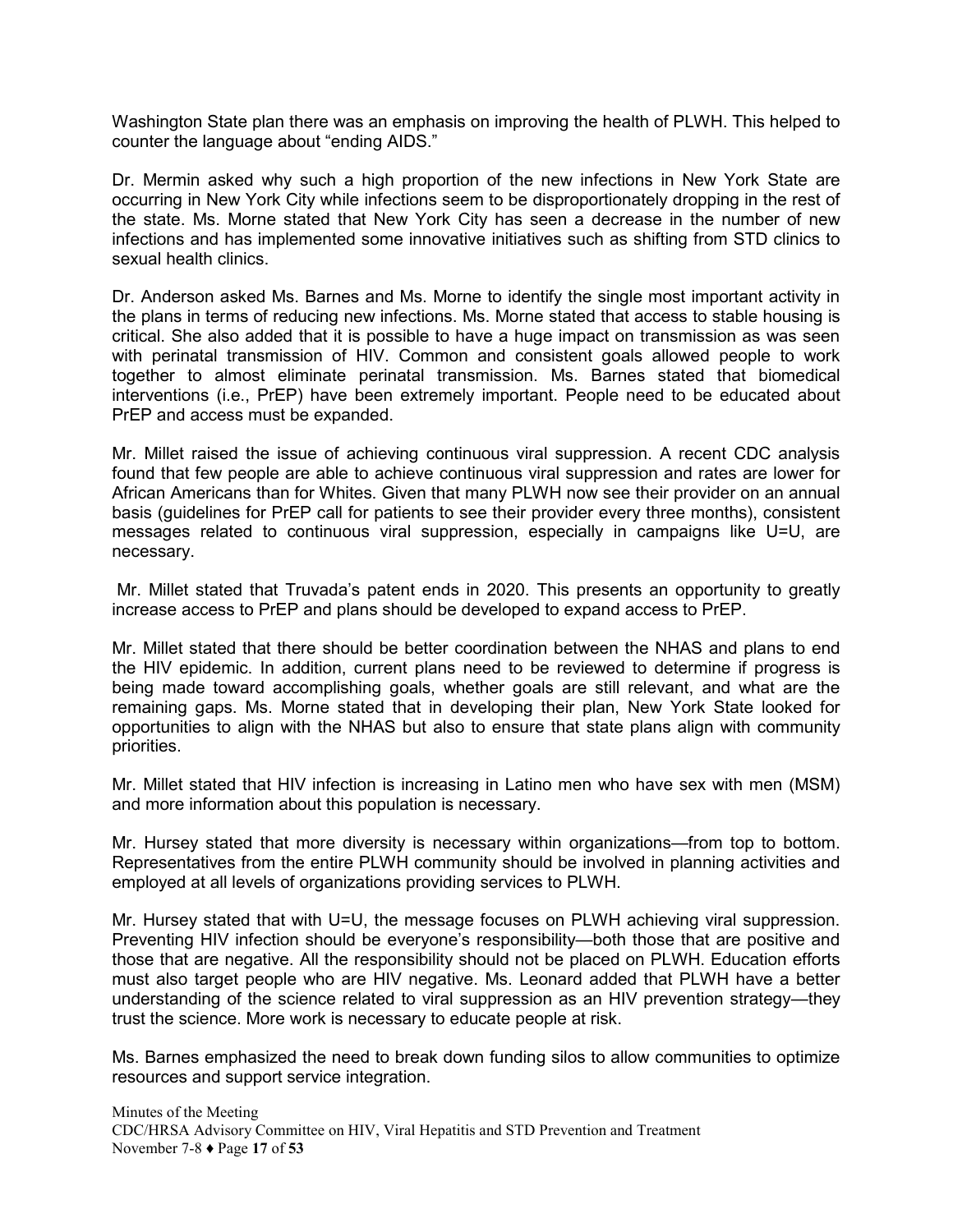### **CHAC Discussion on NHAS**

<span id="page-17-0"></span>Dr. Anderson asked members to provide input on the update of the NHAS as OHAIDP continues the process of engaging key stakeholders. What key ideas and messaging is necessary as federal agencies move forward in developing NHAS 2025? What action plans should HHS, HRSA, and CDC consider for the NHAS? How can federal agencies leverage current action plans in relation to future opportunities?

Dr. Havens stated that a National STD Strategy, similar to NHAS and the National Viral Hepatitis Action Plan, is necessary.

Dr. Havens emphasized the importance of flexible funding, especially including the BPHC. To screen and treat individuals with HIV, viral hepatitis, and STDs, it will be necessary to rely on primary care providers. Primary care providers must develop their capacity to deliver these services and address access issues such as stigma.

Dr. Stoner emphasized the importance of supporting adherence both for ART and PrEP. Behavioral interventions and re-linkage strategies (especially for PrEP) are necessary. Dr. Gaist added that there needs to be more focus on the integration of biomedical interventions and behavioral interventions.

Dr. Taylor emphasized the need for better coordination with correctional facilities, especially with transition plans. Continuity of care must be maintained for people both entering and leaving facilities (e.g., continuing methadone). Condoms should also be available in correctional settings. Dr. Cheever states that RWHAP funds can be used for transitional services and HAB's HCV workgroup is focusing on correctional health.

Dr. Taylor stated that more time is needed during medical visits, especially as PLWH age. There is not sufficient time to address the range of issues experienced by patients as they age.

Ms. Hauser stated that young people, especially young people of color, are often criminalized and stigmatized. This relates to who they are and the communities they come from and is not related to HIV. More research is necessary into the impact of this stigma and the trauma associated with it. The concept of "healing justice" could be an approach. Private (e.g., foundation) support should be sought to explore this issue.

Ms Hauser stated that in many communities sex education has decreased and there has been a rise in abstinence-focused education. Non-shaming, sex-positive education is necessary, especially in the age of PrEP.

Mr. Aleshire stated that laws relating to HIV need to be identified and revised. Washington State reviewed all laws related to HIV to identify where HIV was treated different from other STDs and provided recommendations to the state legislature for revisions. This recommendation could be included in the NHAS.

Dr. Mera stated that most STD screening is based on perceived risk. While this may be cost effective, targeting people based on risk can result in missed opportunities for identifying infections. HIV moved from risk-based screening to universal screening. Age-targeted screening for STDs may not be cost effective but it would be more effective in identifying infections.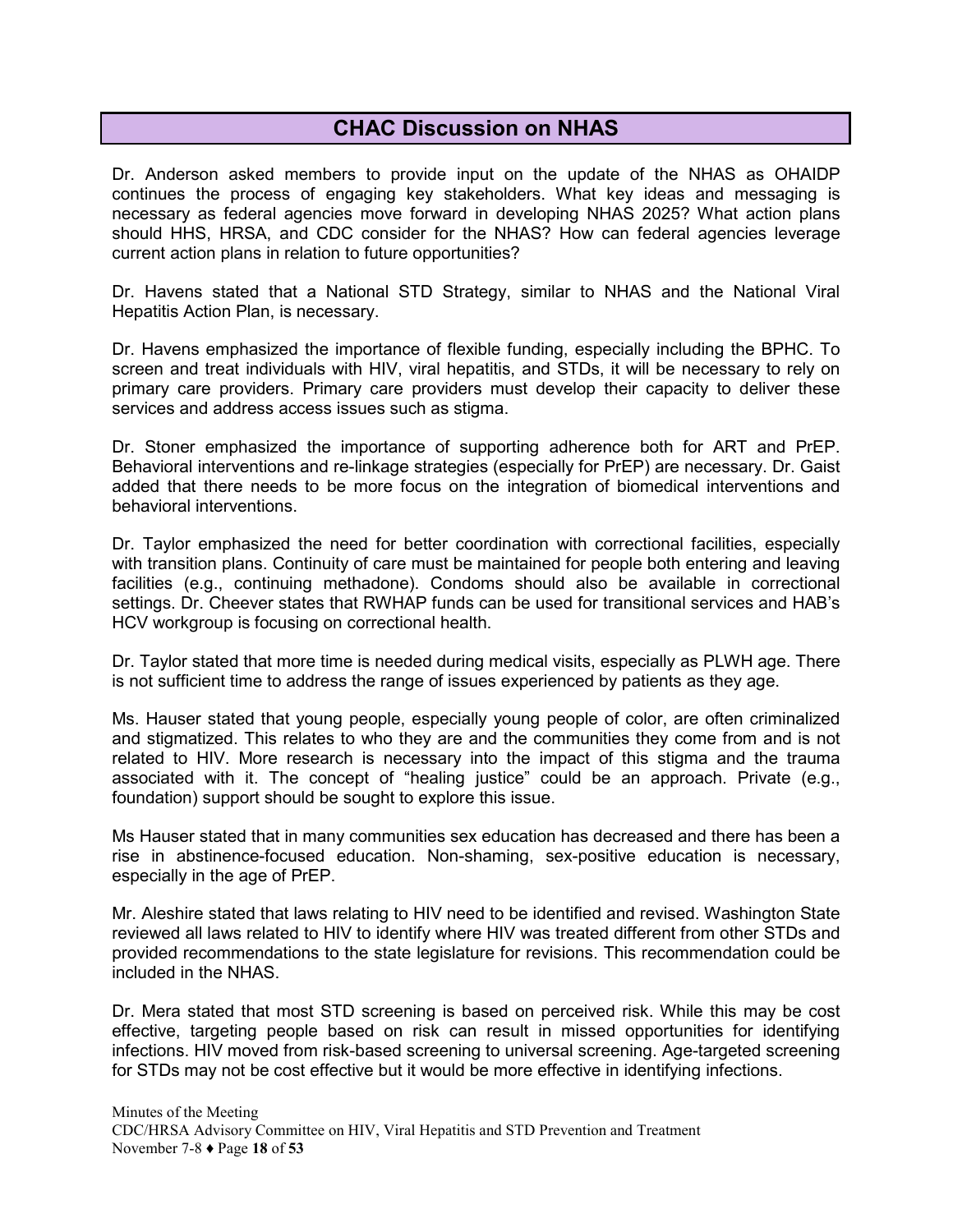Dr. Mera stated that PrEP should be more widely available in primary care, urgent care, and emergency department (ED) settings. He works in an HIV clinic and while they prescribe PrEP, they do not see many HIV-negative clients. PrEP should be made available in settings that see people at risk for HIV.

Dr. Kates stated that the NHAS should align with what is being done internationally, especially PEPFAR. In particular, attention should be paid to whether HIV is integrated into primary care or HIV-related services remain distinct. There also needs to be a commitment to PLWH and those at risk.

Dr. Philip stated that language should be harmonized across federal plans and state plans.

Dr. Philip stated that there needs to be resources and dissemination strategies to support the implementation of STD-related best practices.

Ms. Leonard stated that it is important to consider the age of target populations in terms of "generations" impacted by HIV/AIDS. People have different lived experiences depending on their age and when they were diagnosed. There has been criticism that older people are driving the discussion related to prevention and the voices of younger people are not being heard. National plans need to distinguish between different generations, both for those at risk and PLWH.

Ms. Hauser stated that there needs to be guidelines and protocols for providing PrEP to people under age 18 (i.e., address parental consent).

Mr. Hursey stated that PrEP also needs to be considered within broader national policy debates. For example, current discussion related to denying citizenship to people who receive public services. What are the implications for undocumented individuals receiving PrEP from a publicsupported program?

### <span id="page-18-0"></span>**Examining Strategies for Serving Women, Infants, Children, and Youth Living with HIV**

#### **Captain Mahyar Mofidi, DMD, PhD**

Division of Community HIV/AIDS Programs, HRSA/HAB

There has been important progress in HIV trends for women, infants, children, and youth (WICY) living with HIV in the last two decades. However, challenges exist as well as disparities in specific populations. Key considerations are the update of NHAS, ensuring that funding follows the epidemic and the populations most impacted, and national focus on using data to inform program priorities. Efforts must also be focused on elimination of perinatal HIV transmission and monitoring and evaluation of efforts.

#### **Stacy Cohen, MPH**

Division of Policy and Data, HRSA/HAB

Minutes of the Meeting An important population served since the early days of the RWHAP is WICY. The RWHAP serves a significant number of women living with HIV in the United States—58.3 percent in 2015. Among all RWHAP clients in 2016, 5.5 percent are 24 years of age or younger. An additional 17 percent are age 25-34. Among the youth (aged 13-24), over two thirds are male.

CDC/HRSA Advisory Committee on HIV, Viral Hepatitis and STD Prevention and Treatment November 7-8 ♦ Page **19** of **53**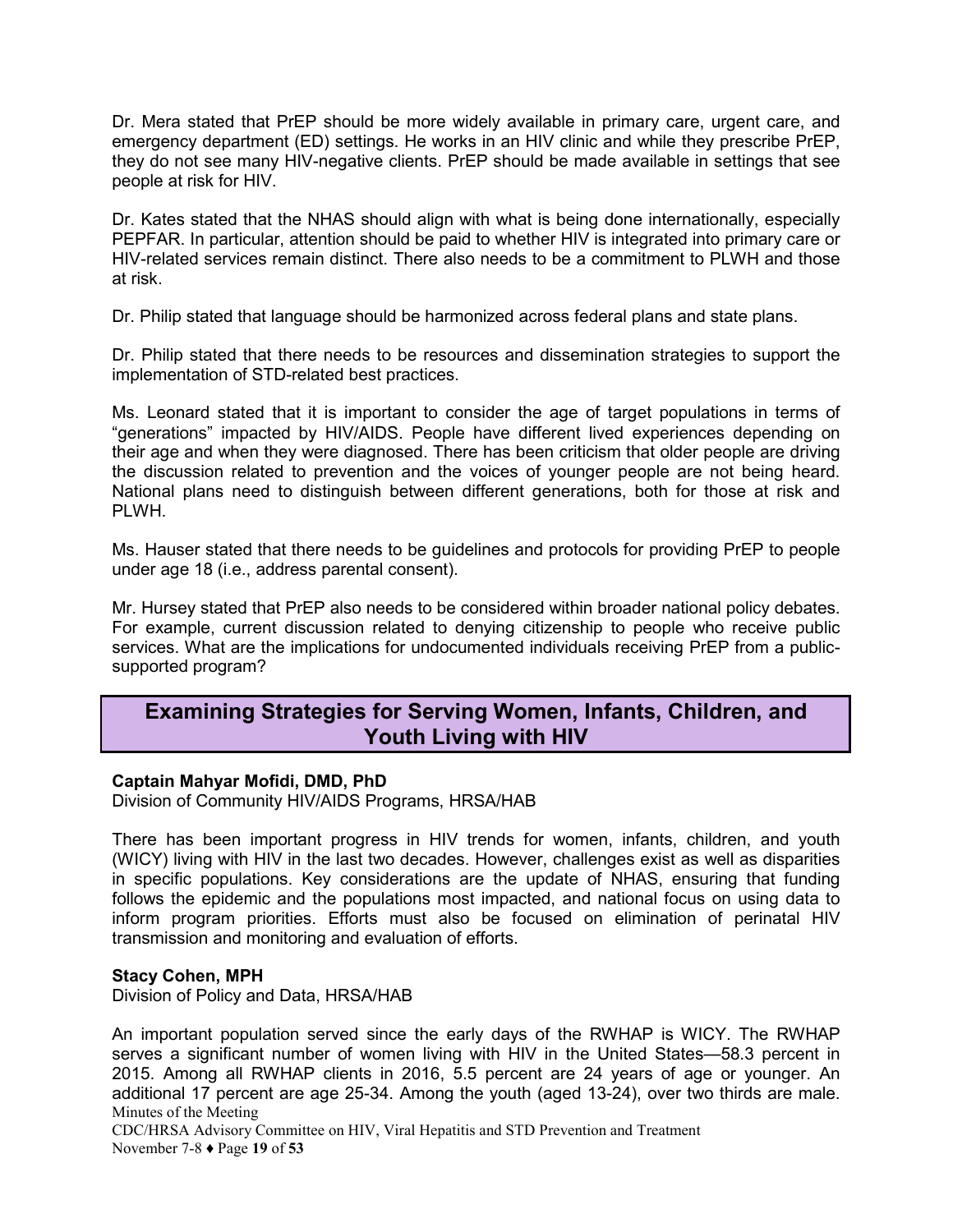In these men, the major transmission mode is male-to-male sexual contact. With women in this age group, 48 percent are infected through heterosexual contact and 49 percent were infected at birth. In 2016, only .9 percent of RWHAP clients were under 12 years of age. Of these, 2,378 were infants (less than 2 years of age) being served by the RWHAP. It is important to note that these children may or may not be infected with HIV.

Women served by the RWHAP have a slightly better retention in care rate (83.7%) than overall RWHAP clients. In terms of viral suppression, women are slightly below RWHAP clients at 84 percent vs. 84.9 percent. Youth have a lower rate. For RWHAP clients in 2016, youth 13-24, had a viral suppression rate of 71.1 percent.

While Part D is specified for WICY, the WICY population receives services from providers funded through multiple Parts. For women, the top RWHAP services accessed are outpatient ambulatory health services, medical case management, non-medical case management, and transportation. For youth, age 13-24, after outpatient ambulatory health services, medical case management, and non-medical case management, the top services are mental health, health education and risk reduction, and transportation.

#### **Captain Mahyar Mofidi**

Division of Community HIV/AIDS Programs, HRSA/HAB

Capt. Mofidi provided an overview of the RWHAP Part D program, its historical roots, evolution over the last two decades, purpose, appropriations, and number of recipients. A new initiative, through a contract that HRSA HAB, is being implemented to understand how to strategically target RWHAP Part D resources to maximize national impact. Some of the questions being addressed are:

- What are the overarching considerations or directions for the RWHAP Part D program, specifically to better target its resources to maximize national impact at improving linkage, engagement in care, and health outcomes for the WICY populations?
- Given existing resources, what are the current gaps that the RWHAP Part D program is not meeting for the WICY population?
- Are there specific subpopulation challenges that should be approached differently with the RWHAP Part D funds?
- How should the RWHAP and the other Parts of the RWHAP be leveraged effectively to get improved results for the WICY population?

#### **Monique Hitch, MSHA**

Division of Community HIV/AIDS Programs, HRSA/HAB

HRSA HAB has engaged in multiple activities to support the WICY population.

- **Building Futures: Supporting Youth Living with HIV.** This evaluation study focused on identifying barriers and best practices to support youth living with HIV accessing RWHAP-funded services. This project also worked to identify best practices in organizations that have been successful in serving youth. Best practices were identified, tested, and compiled in at toolkit.
- **SPNS Initiative of Social Media to Improve Engagement, Retention and Health Outcomes.** This initiative will implement and evaluate social media methods to engage young adults across the HIV care continuum.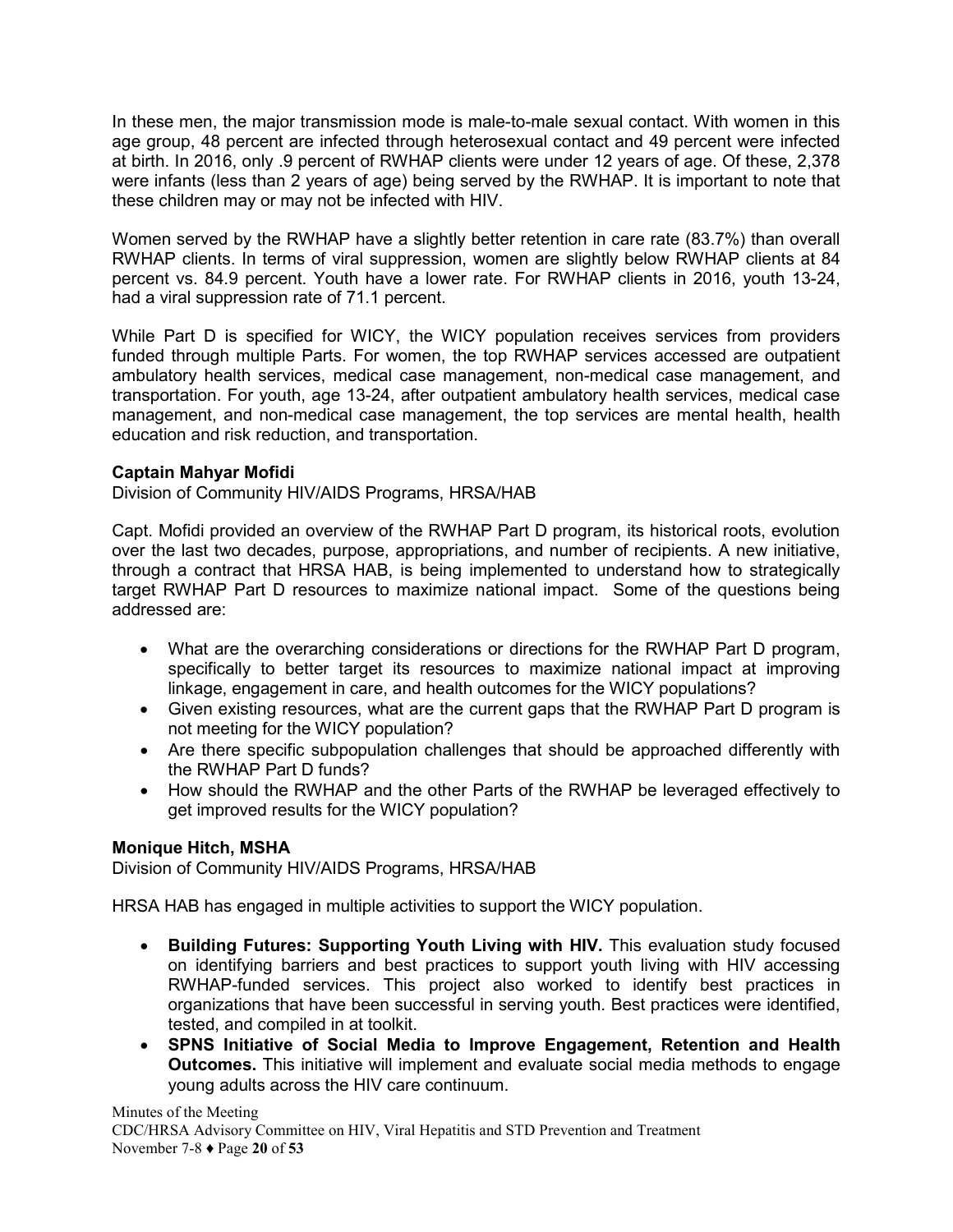- **Improving Health Outcomes for Black MSM.** HAB funded the NASTAD to develop the Center for Engaging Black MSM Across the Care Continuum (CEBACC). The CEBACC developed resources for both providers and MSM of color, many of which were focused on sexual health.
- **Accelerating the Elimination of Perinatal HIV Transmission.** This initiative, included in the President's FY 2019 budget, focuses on the elimination of mother-to-child HIV transmission efforts, primarily through ongoing collaborations with health departments and the RWHAP Part D program. HAB and CDC will present a three-session institute on perinatal HIV transmission at the National Ryan White Conference in December 2018.

#### **Peter Havens, MD, MS**

Children's Hospital of Wisconsin

This nurse-based, network case management program focuses on vulnerable youth and women who are unable to be retained in care and achieve viral suppression. For these patients, clinicbased services are insufficient to keep them in care—they are on the edges of care. The program was initiated in 1991. The program engages a wide range of state and local partners and has multiple funding sources, including RWHAP Part B and D funds.

The program serves the entire state of Wisconsin and there are PLWH in every county but one.

In Wisconsin, HIV disproportionately impacts African Americans. While HIV cases have been stable since 2008, cases among males, ages 13 – 29, have been increasing significantly since 2012. The majority of cases among these young males are in African Americans. For births to women with HIV, in 2017 half of these women lived in Milwaukee County.

#### **Eligible PLWH**

- Difficulty maintaining viral suppression
- Difficulty attending clinic on regular basis
- Mental health/cognitive issues
- Multiple medical diagnosis
- Need for medication management
- Pregnant women
- Children under 18 years of age
- LGBTQ

The program is designed to avoid duplication

of services by utilizing community-based nurses to deliver case management services throughout the state. Nurses are based at three sites. Routine care is provided to patients in their homes while specialized HIV care is provided less frequently. The home-based approach is essential given the transportation challenges facing many patients. The program was originally designed to serve children and youth but has been expanded to serve women and vulnerable youth over 18 years of age.

The program has been very successful—93.5 percent of patients served 2017-2018 have achieved viral suppression. Key approaches used by nurses include: constant communication with patients; meet patients where they are (e.g., at home, within community); listen to patients and help clinicians understand their challenges and past trauma that may impact ability to achieve viral suppression; and support medication management. Specialized approaches are required for some populations. For example, young people may need additional support transitioning to adult services. The nurse stays with the patient during these transitions. For pregnant women, the nurse and social worker travel to obstetrics and HIV appointments and conduct outreach to the local delivery hospital.

There are multiple challenges related to implementing this program. Nurses must have strong communication skills but it can be hard to find people with these skills. This care model is also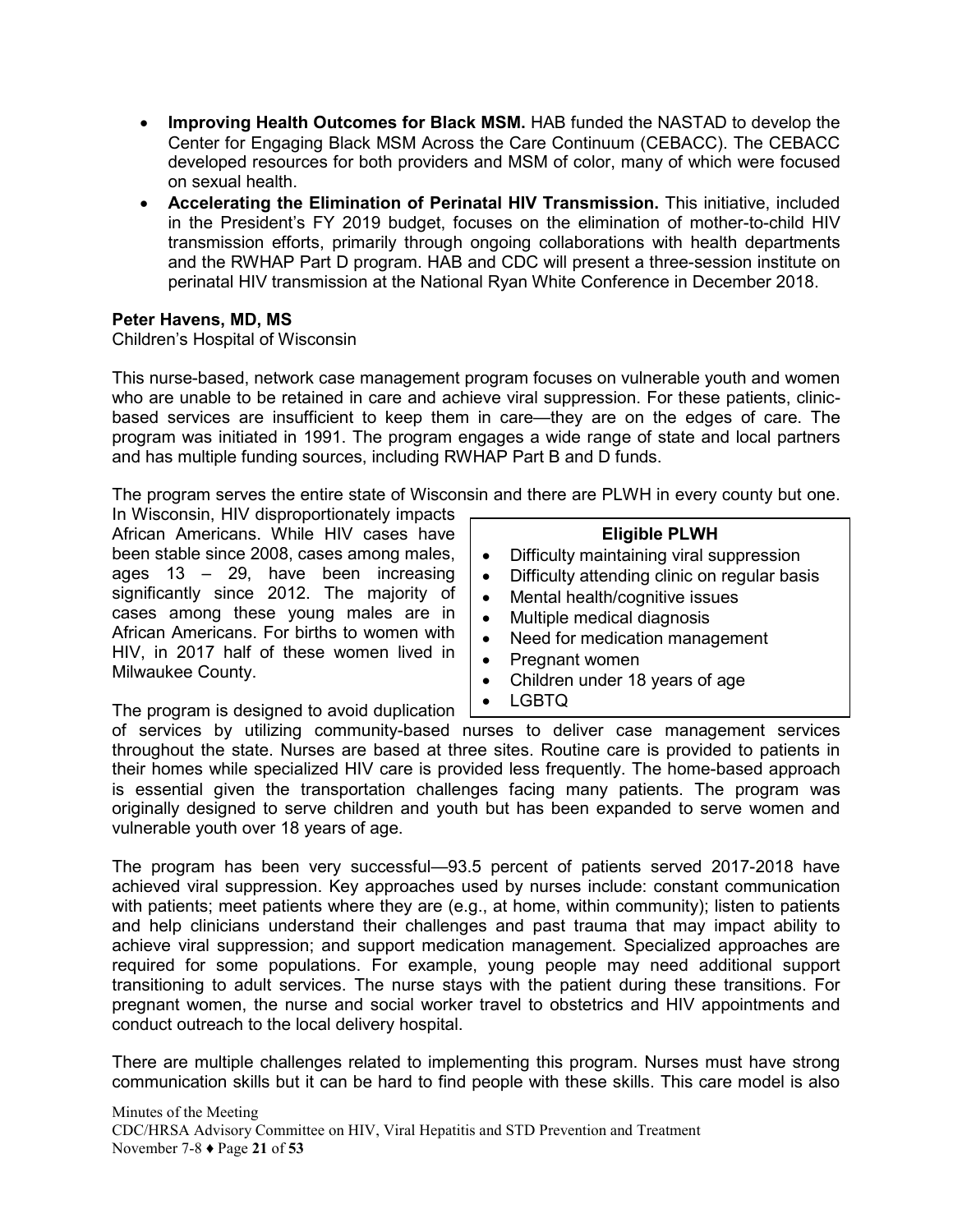very expensive. Safety can be a consideration given that the nurses work in the communities. It is also time intensive due to the driving required to cover the state-wide service area. Homelessness among youth and stigma and bias remain pervasive. Partnerships with clinics demand energy to maintain.

#### **Nancy Campbell, LMSW**

Johns Hopkins Pediatric, Youth, Adolescent, and Young Adult HIV/AIDS Program

The program was initiated in 1985 with the goals to: 1) provide state-of-the-art, evidence-based, culturally sensitive, coordinated, and comprehensive patient- and family-centered HIV primary care; 2) provide access to early identification of HIV infection and facilitate linkage and engagement in care; and 3) improve treatment and prevention strategies for HIV through clinical research. Funding is provided by RWHAP Parts A, B, and D.

The program currently serves 132 patients, ages  $1 - 26$  years. Approximately half acquired HIV via perinatal transmission and 61 acquired HIV through sexual contact, with 43 infected via male-to-male sexual contact. Sixty-three (63) patients are male, 65 are female, and four are transgender (male to female). The patients face multiple challenges in their lives including poverty, dysfunctional families, unstable housing, and a history of abuse and/or trauma. They experience mental health issues, cognitive delays/declines, substance abuse, trust issues, stigma, adherence/medication burn out, and difficulty with interpersonal relationship. However, they are also very resilient, insightful, resourceful, and have a strong desire for education, employment, and a good life.

Key aspects of primary care include an LGBTQ friendly environment and knowledge of the needs of this population, transgender care, availability of PrEP for patients' partners, and an integrated team approach. Both medical and non-medical case management are provided. Medical case management includes individual treatment adherence sessions. Patients that have been out-of-care for more than two months are monitored. Transition to adult care services is an important focus of non-medical care management. Mental health services are integrated into the overall program. The program is also able to provide emergency financial and transportation assistance to patients. This includes rental and utility assistance and taxi/bus assistance.

Given that young adults are more willing to transfer to adult clinics knowing that their doctor will follow them, five years ago Access Care Early (ACE) was initiated. In collaboration with the adult clinic, a sub clinic was created for patients transferring from pediatric to adult care. The adult and pediatric medical providers and pediatric social workers work together. In 2018, 22 young adults transitioned and only three had problems with adherence/follow through. Key to the success of this program are: a structured protocol; partnering and coordinating between the youth clinic and the adult clinic; preparing the patient and increasing their readiness and ability to transition; team approach; and post-transition follow up.

Ongoing gaps exist. These include: limited housing resources for youth; support needs of parents with young children living with HIV; lack of transition clinics for young patients; and lack of home-based mental health programs with knowledge of HIV. Challenges include: recurrent STDs after diagnosis, time consuming work; and balancing clinical and administrative reporting duties.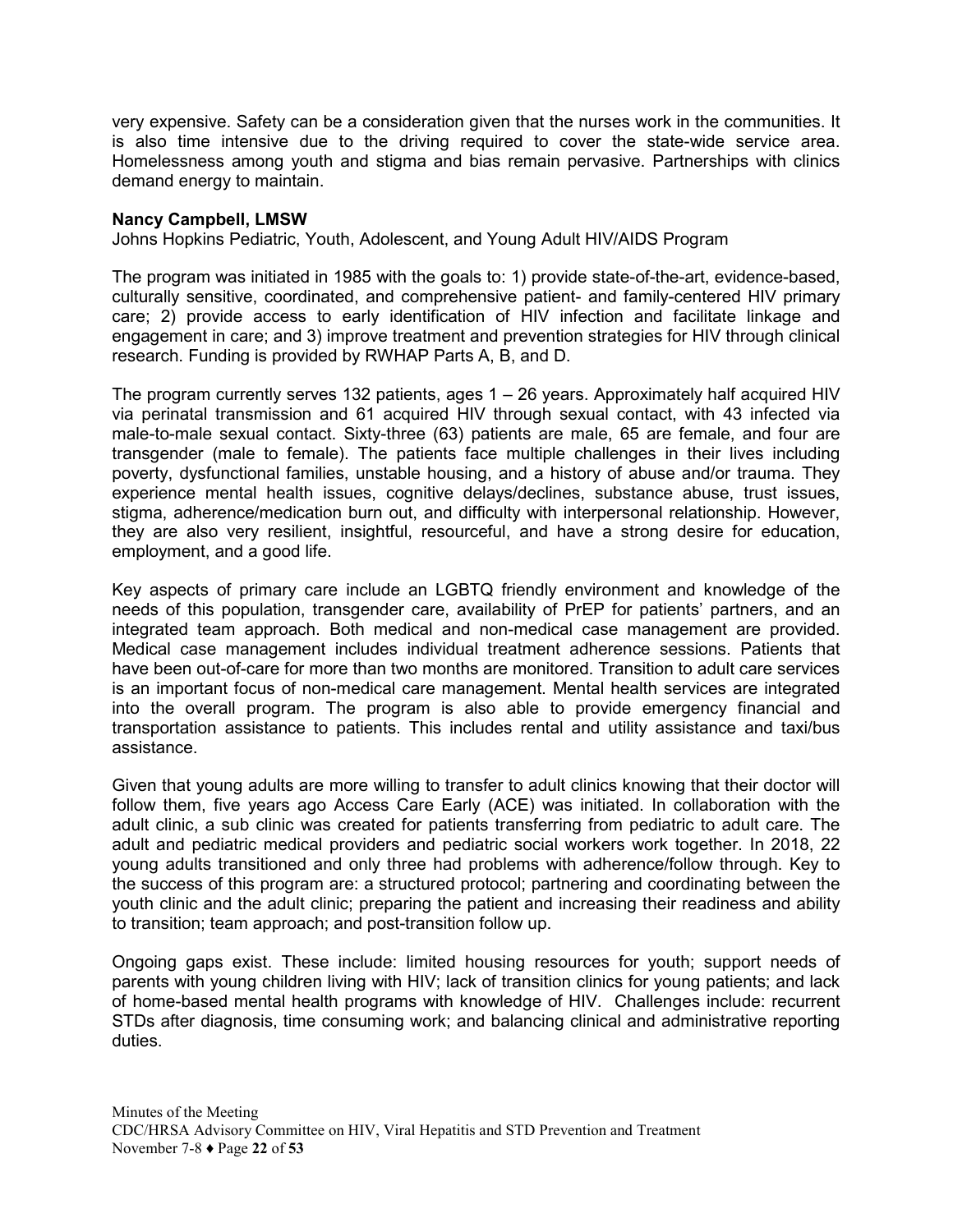#### **Questions/Comments**

Dr. Mofidi noted the difference between the two programs presented. In Wisconsin they are using more of a public health rather than a clinic-based approach. Johns Hopkins has an integrated approach that also incorporates mental health. Both programs target hard-to-reach populations and have a strong commitment to meeting patients "where they are at."

Mr. Millet stated that the data collected by the RWHAP is impressive—so much is known about these patients. It is especially impressive that data on transgender clients are collected

Mr. Millet stated that it is really a significant accomplishment that there are so few perinatal cases of HIV each year. There needs to be planning and messaging for when we get to zero perinatal infections—how it was accomplished, innovations, necessary resources, and the implications for the broader epidemic.

Mr. Millet stated that the resiliency of these WICY populations is important. Even for those that are homeless or facing other challenges the viral suppression rates are high.

Dr. Belzer stated that these Part D WICY programs are the exception—most young adults receive services from adult-focused providers. The RWHAP needs to explore ways to take young people that are not successful in staying in care and achieving viral suppression and provide them with wrap-around services.

Dr. Saag stated that there will always be some people that cannot be helped—achieving 100 percent viral suppression may not be possible. Dr. Havens stated that Part D support gives his program the flexibility to be responsive to clients' needs. Long-acting biomedical interventions (e.g., patches or injections) could be beneficial.

Dr. Anderson asked if the RWHAP tracks mental health diagnosis and interpersonal violence in relation to achieving viral suppression. Interpersonal violence has been linked to lower viral suppression rates. Ms. Cohen stated that the RSR only tracks the services patients access. However, the chart abstractions would be able to make this connection. In addition, HAB has a project focused on best practices related to interpersonal violence and is also exploring interventions to address trauma that can be implemented in various RWHAP settings..

Dr. Taylor said that there should also be a focus on eliminating perinatal transmission of HCV and STDs. Since approximately 50 percent of pregnancies are unplanned there should be a focus on preconception counseling and care. There could also be a session at the National Ryan White Conference on birth control for women living with HIV. Ms. Hitch stated that the RWHAP needs to educate recipients about the importance of preconception counseling and care. Dr. Cheever stated that care of women of childbearing age could be added to the Clinical Conference.

Ms. Leonard stated that with behaviorally infected youth it is important to have linkages to appropriate (i.e., youth focused) services. Ms. Campbell stated that many of their patients were referred by adolescent clinics, Title X clinics, as well as the ED, hospitals, and by pediatricians. Few patients have been identified in community-based outreach such as health fairs.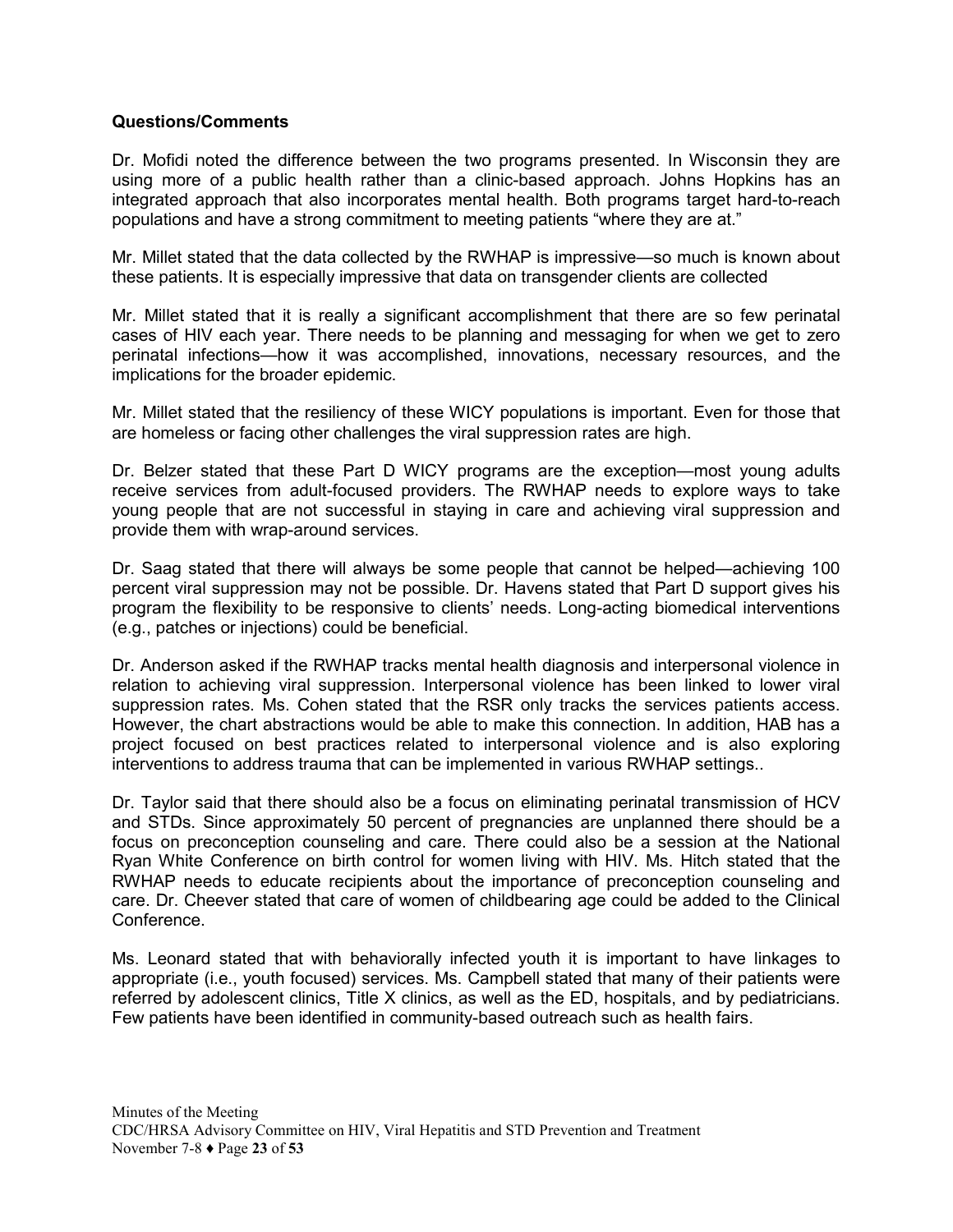Ms. Leonard asked if Wisconsin has a written protocol for home visits. Dr. Havens replied that they do not. Ms. Hitch stated that over the past four years approximately one-third of Part D recipients conducted home visits and some have written protocols.

Dr. Mera stated that there are also apps that can be used to communicate with clients (e.g., videos of the client taking medication). Dr. Havens stated that clients have different preferences when it comes to communication. Some prefer face-to-face meetings. Others prefer phone calls or texting.

Dr. Mermin noted that the Food and Drug Administration (FDA) has approved PrEP for anyone who weighs more than 77 pounds. This means that it can be prescribed for most adolescents.

Dr. Mera asked why all RWHAP recipients cannot provide wrap-around services to WICY clients like Part D recipients. Dr. Cheever stated that Part D is a small part of the RWHAP. Part D recipients have these additional resources that give them flexibility to address the needs of WICY patients. It is necessary to look for ways to leverage these specialized services across all RWHAP recipients.

Dr. Belzer stated that NIH's Adolescent Medicine Trials Network for HIV/AIDS Intervention (ATN) is conducting research on effective interventions to address disparities. Dissemination and implementation strategies should be in place for when these findings are ready to disseminate.

Ms. Hauser stated every RWHAP recipients should have a youth advisory board so that responsive services can be implemented. In addition, recipient staff need training on stigma and trauma to ensure welcoming services.

Dr. Havens stated that in the last year fewer than 40 infants were born with HIV in the United States—most of the children under 5 years of age living with HIV in the United States are either immigrants or were adopted abroad. Given this, are Part D funds targeting pregnant women still necessary? Dr. Mermin stated that it is necessary to think more broadly about the health of women in general and of pregnant women. Dr. Cheever stated that these Part D-support services need to be in place to prevent sentinel events—so that perinatal transmission remains extremely rare.

Dr. Havens stated that there should be more funding for nursing case management—from the RWHAP, CMS, etc.

Dr. Anderson stated that breast feeding by HIV-infected women is not recommended in the United States. However, some women with HIV are choosing to breast feed. Part D needs to address this issue. In some cases, the response to these women is very punitive (e.g., reporting them to child protective services). There needs to be a harm reduction approach to breast feeding.

Dr. Anderson stated that testing policies need to be in place to address acute HIV in pregnancy—the partners of pregnant women who test both positive and negative should be tested. This is an opportunity to identify infected partners and connect them to care.

Dr. Taylor stated that her program uses the emocha (emocha.com) app to communicate with patients. A listing of these tech-based interventions and tools should be compiled. Dr. Cheever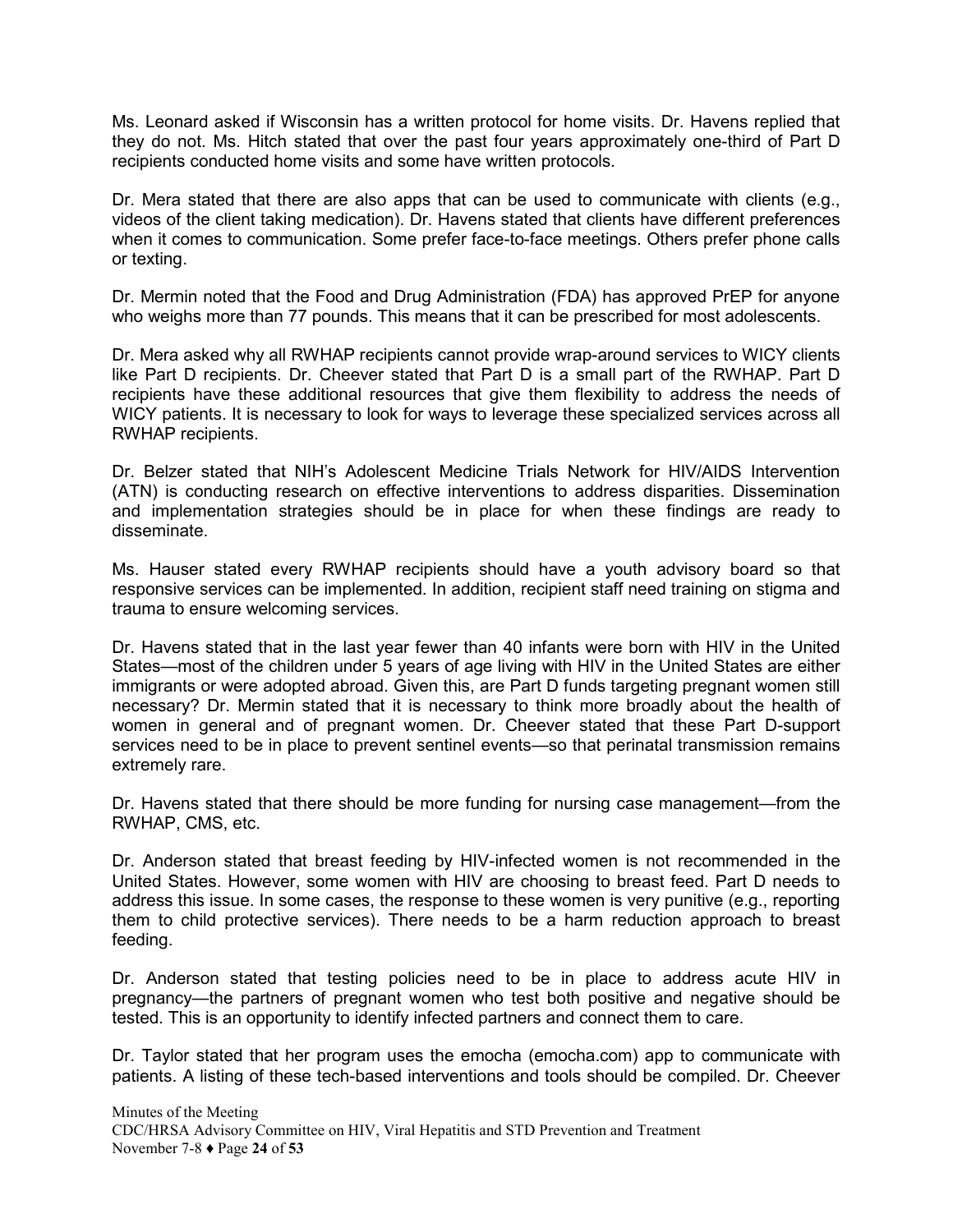stated that there is a SPNS initiative focused on social media and best practices will be identified.

### <span id="page-24-0"></span>**Data-Driven Methodology for the Allocation of RWHAP Part A Supplemental Funds**

#### **Steven Young, MSPH**

Division of Metropolitan HIV/AIDS Programs, HRSA HAB

RWHAP Part A provides grants to 52 eligible metropolitan areas (EMAs) and transitional grant areas (TGAs) that are most severely impacted by the HIV epidemic—73 percent of PLWH live in these areas. For the grants, two-thirds of the funds are determined by formula based on the number of living cases of HIV in the jurisdiction. One-third of the funds (called supplemental) are determined by a competitive grant process. Service priorities and local resource allocations are determined by a legislatively required planning council.

For the supplemental funds, recipients submit annual applications where they document demonstrated need based on statutory requirements and their ability to effectively utilize available funds. HAB estimates that recipients' activities related to developing the applications and the objective review process to assess the applications costs approximately \$3 million. In addition, the objective review process is not optimally effective. The jurisdictions all submit highquality applications responsive to the review criteria—the lowest score in the last funding cycle was 89. Applications are rated individually based on their own merits and not compared to other applications. As a result, funds are distributed with limited variation from the Part A formula award.

While the legislative language mandates this approach, it is important to note that it is not aligned with current approaches for responding to the epidemic and the changing health care landscape. For example, the process for documenting need does not take into consideration the HIV care continuum. In addition, it is not aligned with the NHAS, language in the FY2019 President's Budget (call for data-driven programmatic changes), HRSA's Program Management and Operation Goals, and the move toward performance-based funding and reimbursement.

In response, HAB convened a technical expert panel (TEP) to address the issue. The TEP reviewed existing approach and related metrics, options for new, data-driven methodologies, and proposed population- and program-specific domains including need, geography, data quality, and performance. A HAB funded feasibility study carried out the following activities:

- Assessed availability, quality, and potential utility of framework data sources;
- Developed a methodology to distribute the Part A supplemental funds based on the framework with identified data sources; and
- Built a SAS model with Excel front end to test various thresholds and scenarios to inform the final approach.

The original set of proposed data considerations included 19 potential variables. These were then reduced to five variables.

- Domain: Need: Diagnosed, not suppressed (variable: current address)
- Domain: Data Quality (variable: completeness on insurance status or viral load)

Minutes of the Meeting CDC/HRSA Advisory Committee on HIV, Viral Hepatitis and STD Prevention and Treatment November 7-8 ♦ Page **25** of **53**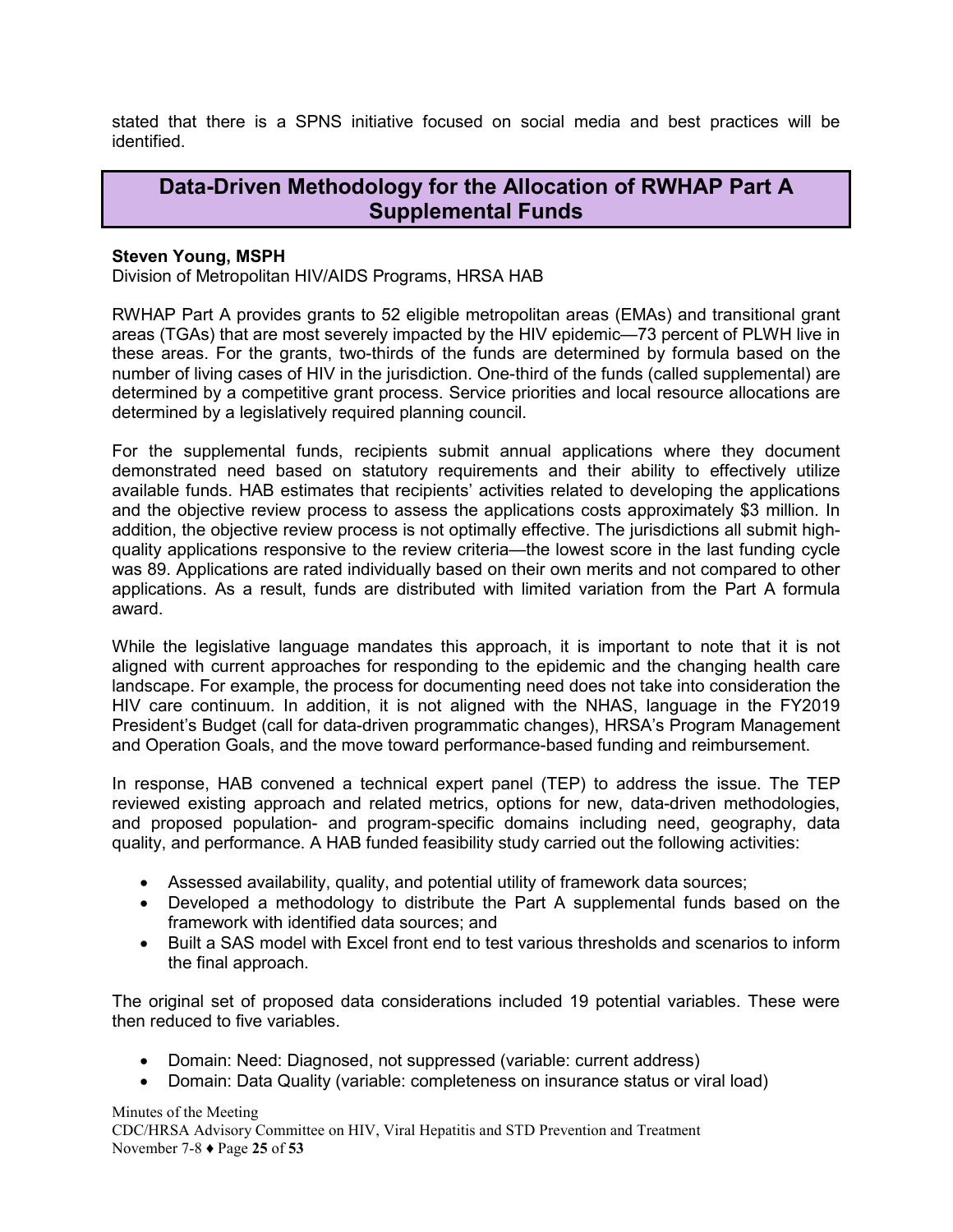- Domain: Performance (variable: viral load suppression, threshold and improvement)
- Domain: Geographic Adjustment (variables: high percent of uninsured adults, high cost by Medicare Wage Index)

The next steps for HAB are to finalize the limited set of data inputs/sources and determine thresholds and weights. HAB will also establish "guardrails" to prevent significant fluctuations in funding that could negatively impact the continuity of HIV services in the EMAs/TGAs, and run various and focused scenarios with pros and cons.

Once a methodology is finalized, HRSA and HHS review and approval is required. Following this approval, HAB will engage stakeholders to socialize actual variables, "guardrails," and impact. Following stakeholder input, methodology and variables will be finalized.

In order for these changes to be made the RWHAP must be reauthorized and the language regarding the annual, competitive supplemental process changed. The proposed language to reflect the new methodology is, "*Part A supplemental funds to be awarded based on metrics of need and performance as determined by the Secretary*."

#### **Questions/Comments**

Dr. Havens asked what variables would result in more money for recipients. Mr. Young stated that the new methodology takes into consideration both needs and performance. It balances a higher number of people that have not achieved viral suppression with performance. Key considerations are to avoid providing a perverse incentive and not to reward jurisdictions that have not provided local funds to support HIV care services.

Dr. Kates asked how the new methodology addresses geographic differences, such as HIV in the south. Mr. Young stated that there are other discretionary funding streams. Dr. Cheever added that the new methodology takes into consideration lower rates of viral suppression.

Dr. Saag stated that a capitated approach that considers cost per patient might be more acceptable to recipients. Dr. Havens stated that with a per capita funding allocation it would be important to determine what funds would be included—just RWHAP, non-RWHAP funding, or all HIV-related funding. This could be a disincentive for seeking non-RWHAP funding.

Mr. Aleshire stated that with multiple RWHAP funding streams it is hard to determine why a jurisdiction is successful—it could be a result of Part A supported activities or it could be due to the AIDS Drug Assistance Program (ADAP) or other funds. In addition, there are state funds and research funds that add to the available resources. All these factors need to be balanced so that states are not penalized for using their own funds and seeking additional non-RWHAP funding. Mr. Young stated that RSR data are used to assess success. HAB is trying to move in a direction where a jurisdiction is responsible for all clients, regardless of funding. Dr. Cheever added that the purpose of the supplemental funding is to address need. Some jurisdictions may have less need because of a highly functional ADAP. While this may seem to be rewarding poor performance, feedback from the RWHAP community indicates that HAB should be tracking need (e.g., HIV in the south). This can also be balanced with quality bonuses.

### **School-Aged LGBTQ Youth Health Workgroup**

<span id="page-25-0"></span>Minutes of the Meeting CDC/HRSA Advisory Committee on HIV, Viral Hepatitis and STD Prevention and Treatment November 7-8 ♦ Page **26** of **53 Debra Hauser, MPH, CHAC Member** President, Advocates for Youth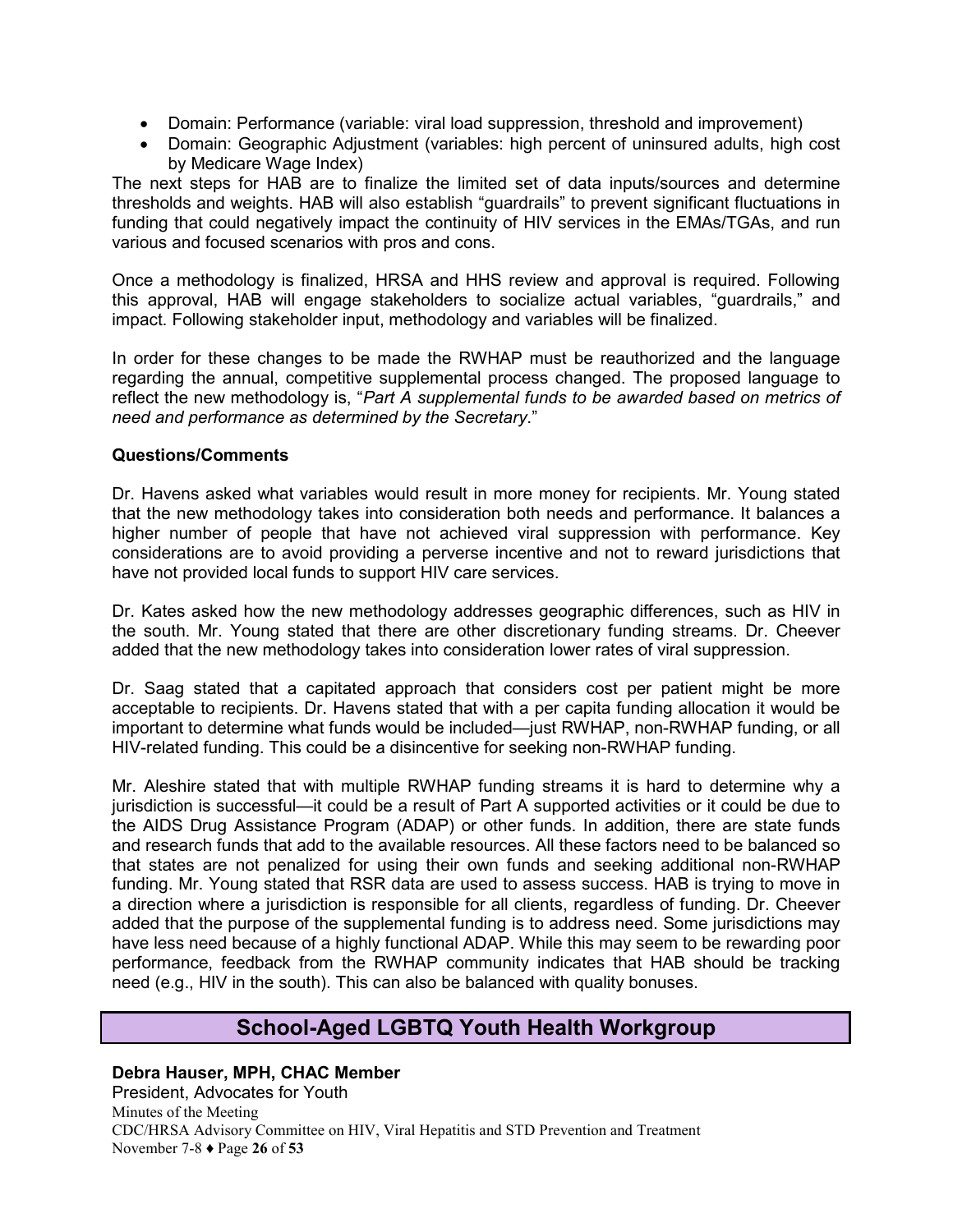The workgroup convened multiple times between 2015 and 2017. Based on these meetings, the workgroup drafted a letter with recommendations to CDC. CDC provided a response to the letter and many of these recommendations were included in CDC's Division of Adolescent and School Health's (DASH) most recent notice of funding opportunity (NOFO). The CHAC workgroup has decided to disband, but if needed could be reactivated. Many of the participants in the group will continue to meet on an informal basis.

### **Recap Day One/Review Day Two**

#### <span id="page-26-0"></span>**Jean Anderson, MD, CHAC Co-Chair**

Professor, Gynecology and Obstetrics, Johns Hopkins Medical Institutions

Dr. Anderson summarized some of the important themes that immerged during the presentations and discussions.

- What should the NHAS 2025 look like?
- There is broad support for coordinated messaging related to viral suppression.
- More strategies are required to support people who cannot achieve viral suppression.
- The rise in STDs needs to be addressed. A National STD Strategy is necessary.
- More youth-focused programs are necessary—meeting youth "where they are" and wrap-around services such as pre-conception services and trauma informed care.
- Services supporting youth as they transition to adult services are necessary.
- Stigma remains a significant barrier to creating welcoming services that support engagement and adherence.
- Perinatal transmission of HIV has almost been eliminated. Where do we go from here and how to frame this public health accomplishment?
- Best practices (community engagement, CHWs, integration of HCV and STD services in HIV in primary care) are necessary.
- PrEP next steps: increasing uptake, measuring success, what happens when Truvada goes off patent?
- Focus on behavioral strategies to support adherence to ART and PrEP.
- Meeting the needs of subpopulations (e.g., incarcerated individuals).
- Consistent language across guidelines (HIV, hepatitis, STD).
- Reduce funding silos.
- Attention to language, especially related to stigma (e.g., not end the epidemic but end new infections).
- Emphasize the importance of trauma-informed care.

#### **Discussion/Comments**

Dr. Stoner asked how CDC and HRSA can work together to address the STD, viral hepatitis, and HIV epidemics. Health equity is an important consideration—some communities need more support.

Dr. Belzer stated that it is important to look at the NHAS 2020 goals and see where we are. Progress has been made. It is necessary to look at what is working and factor this into the goals of the plan for 2025.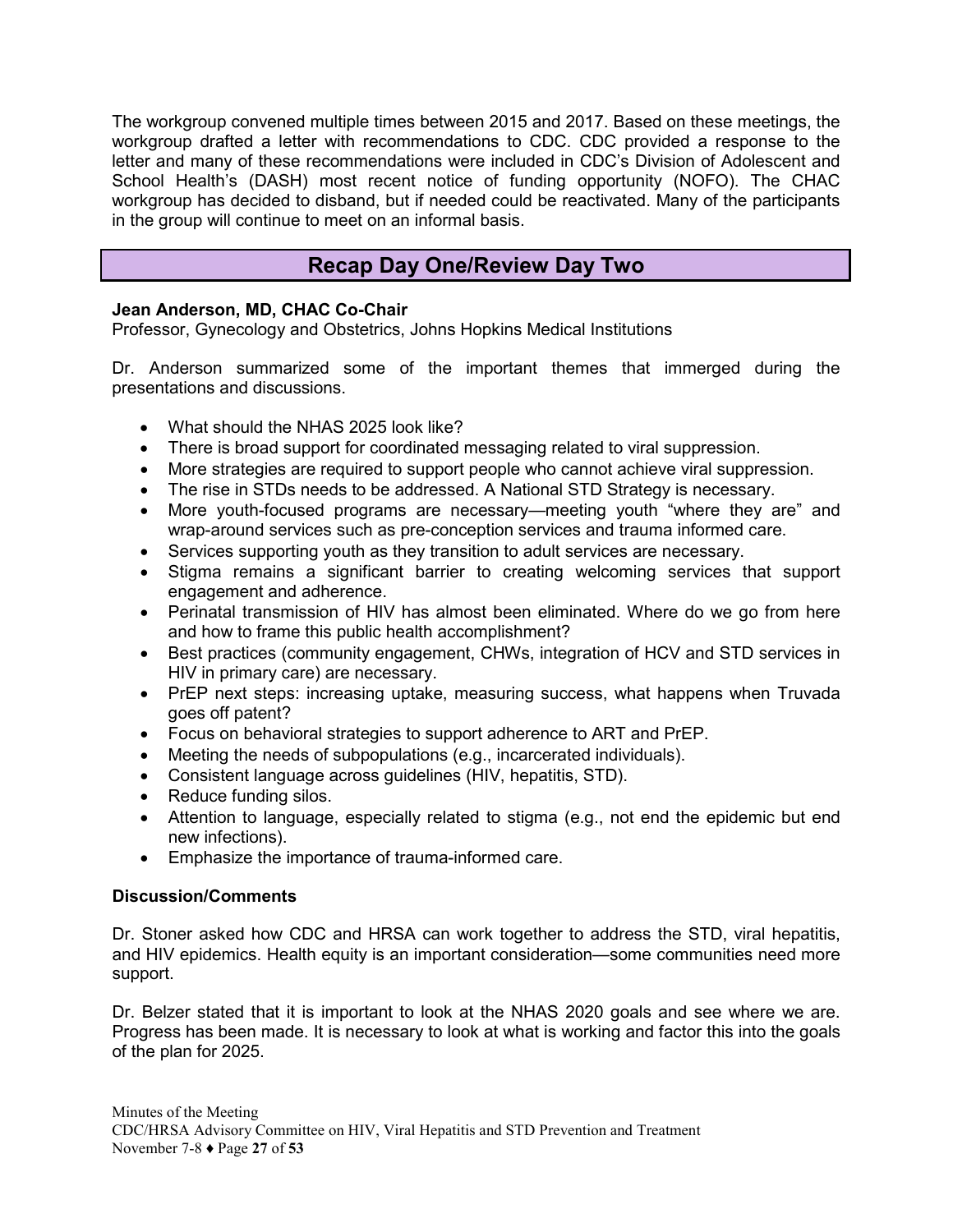Dr. Havens stated that given the similarities, a single plan for HIV, viral hepatitis, and STDs might be the most effective approach.

Dr. Havens stated that Part D funding allows a great deal of flexibility to recipients. Could a recommendation be made for RWHAP and Medicaid to provide the same level of flexibility? Ms. Dempsey stated that there is flexibility in Medicaid funding. However, there are still 400,000 people that are not receiving care. This needs to be reflected in the NHAS. Organizations like the Kaiser Family Foundation are looking at policy and making recommendations.

Dr. Mera asked why the best practices identified by Part D have not been rolled out to all RWHAP recipients. Dr. Cheever stated that given multiple funding streams that the accomplishments cannot be directly attributed to Part D funding. It is necessary to leverage all funding.

Dr. Taylor emphasized the importance of flexibility in funding while still maintaining accountability. Dr. Mofidi states that there is flexibility in Part D but services still must meet programmatic requirements related to allowable services. Site visits ensure that recipients adhere to legislative requirements. Ms. Dempsey added that RWHAP patient advocacy activities support quality services.

**CHAC Action** Dr. Anderson called for a vote to approve formation of a workgroup to make recommendations related to NHAS 2025. Second: Debra Hauser Passed unanimously Mr. Millet will serve as chair for this workgroup. Members who are interested in participating should contact Theresa Jumento.

<span id="page-27-0"></span>Dr. Cheever recessed the meeting at 4:50 p.m. on November 7, 2018.

### **Opening Session: November 8, 2018**

#### **Laura Cheever, MD, ScM**

Associate Administrator, HRSA, HAB CHAC DFO, HRSA

Dr. Cheever announced that CHAC meetings are open to the public and all comments made during the proceedings are a matter of public record. She called the proceedings to order at 8:33 a.m. and welcomed the participants to the CHAC meeting. Dr. Cheever called roll and confirmed that the 13 voting members in attendance in addition to ex-officio members (or their alternates) constituted a quorum for CHAC to conduct its business on November 8, 2018.

Dr. Cheever reminded the CHAC voting members of their responsibility to disclose any potential individual and/or institutional conflicts of interest for the public record and to recuse themselves from voting or participating in these matters.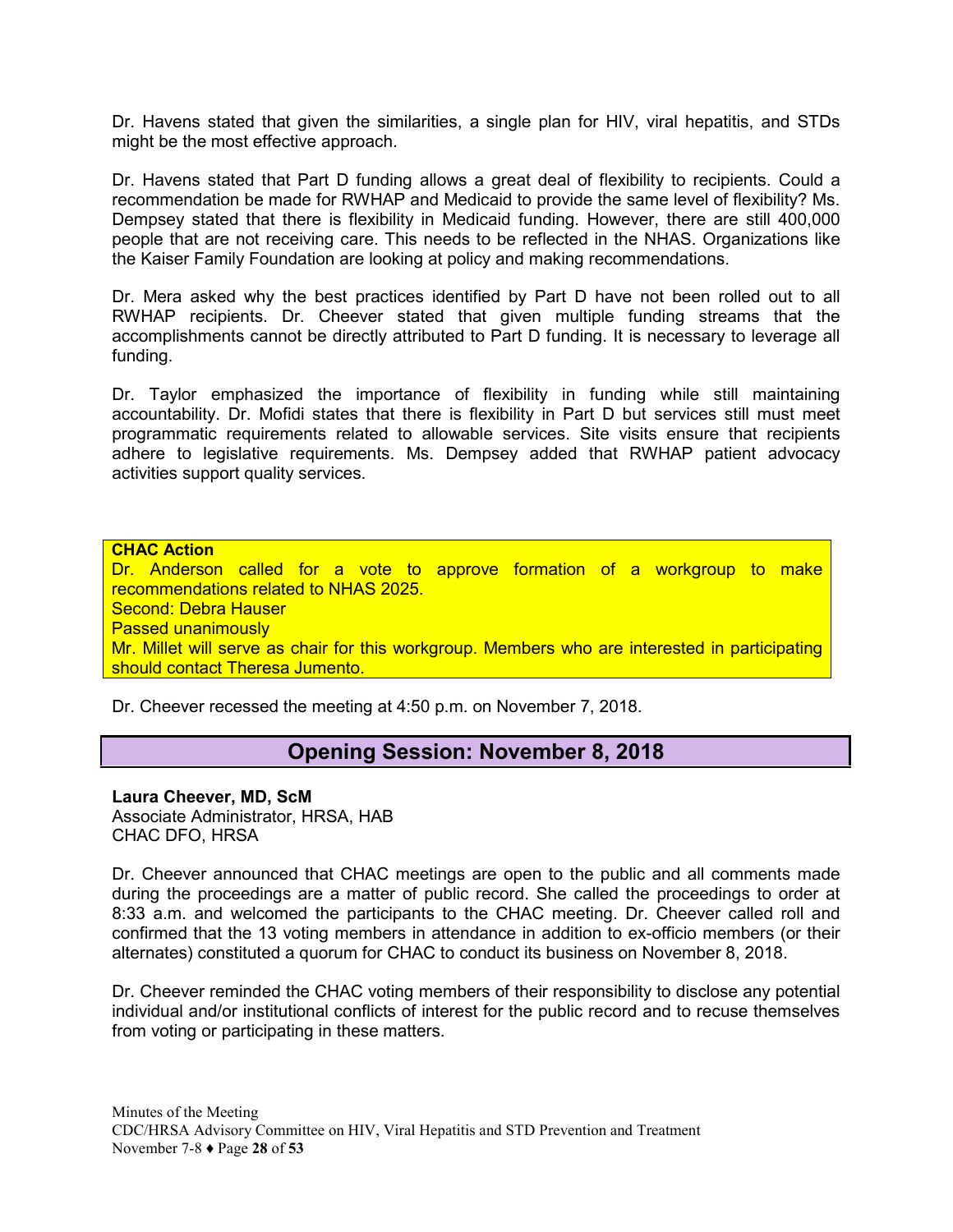#### **CONFLICT OF INTEREST DISCLOSURES**

| <b>CHAC Voting Member</b><br>(Institution/Organization)                                                           | <b>Potential Conflict of Interest</b>                                                                                                                |
|-------------------------------------------------------------------------------------------------------------------|------------------------------------------------------------------------------------------------------------------------------------------------------|
| Richard Aleshire, MSW, ACSW<br>(Washington State Department of Health)                                            | No conflicts.                                                                                                                                        |
| Jean Anderson, MD<br>(Johns Hopkins Medical Institutions)                                                         | Recipient of funding from HRSA/RWHAP and<br>National Institutes of Health (NIH) and stock in<br>Gilead and information technology (IT)<br>companies. |
| Marvin Belzer, MD, FACP, FSAM<br>(University of Southern California, Keck<br>School of Medicine)                  | Recipient of funding from HRSA/RWHAP, CDC,<br><b>Substance Abuse and Mental Health Services</b><br>Administration (SAMHSA), and NIH.                 |
| Peter Havens, MD, MS<br>(Children's Hospital of Wisconsin)                                                        | Recipient of funding from HRSA/RWHAP and<br>NIH.                                                                                                     |
| <b>Devin Hursey</b><br>(U.S. People Living with HIV Caucus)                                                       | Recipient of from HRSA/RWHAP.                                                                                                                        |
| Jennifer Kates, PhD<br>(Kaiser Family Foundation)                                                                 | No conflicts.                                                                                                                                        |
| Amy Leonard, MPH<br>(Legacy Community Health Services)                                                            | Recipient of funding from CDC and<br>HRSA/RWHAP.                                                                                                     |
| Jorge Mera, MD<br>(W.W. Hastings Indian Hospital)                                                                 | Recipient of funding from HRSA, SAMHSA,<br>Gildead, Abbvie. Dr. Mera has also received<br>speakers fees from Gilead and AbbVie.                      |
| Greg Millett, MPH<br>(amfAR)                                                                                      | No conflicts.                                                                                                                                        |
| Susan Philip, MD, MPH<br>(San Francisco Department of Public Health)                                              | Recipient of funding from HRSA/RWHAP, CDC<br>and NIH, Luminostics, Roche Diagnostics and an<br>unpaid public health advisor for GlaxoSmithKline.     |
| Michael Saag, MD<br>(University of Alabama at Birmingham,<br>School of Medicine, UAB Center for AIDS<br>Research) | Recipient of funding from HRSA/RWHAP, CDC,<br>and NIH and a consultant for Merck, Gilead, and<br>VIVE.                                               |
| Bradley Stoner, MD, PhD<br>(Washington University School of Medicine)                                             | Recipient of funding from HRSA, CDC and NIH.                                                                                                         |
| Lynn Taylor, MD, FACP<br>(University of Rhode Island)                                                             | Recipient of funding from HRSA/RWHAP.                                                                                                                |

### **Public Comment**

#### <span id="page-28-0"></span>**Carl Schmid**

The AIDS Institute

The AIDS Institute conducted an analysis to examine where current RWHAP funding is distributed and whether the funding tracks the HIV epidemic. The findings are intended to inform discussions about how RWHAP funding is being distributed and how funds can be better allocated in the future to achieve greater viral suppression in RWHAP clients across the country. The analysis examined FY 2017 funding awards by RWHAP Part and per HIV/AIDS case count. Funding was analyzed in the following ways:

• Per case above/below median for Parts A and B (including ADAP);

Minutes of the Meeting CDC/HRSA Advisory Committee on HIV, Viral Hepatitis and STD Prevention and Treatment November 7-8 ♦ Page **29** of **53**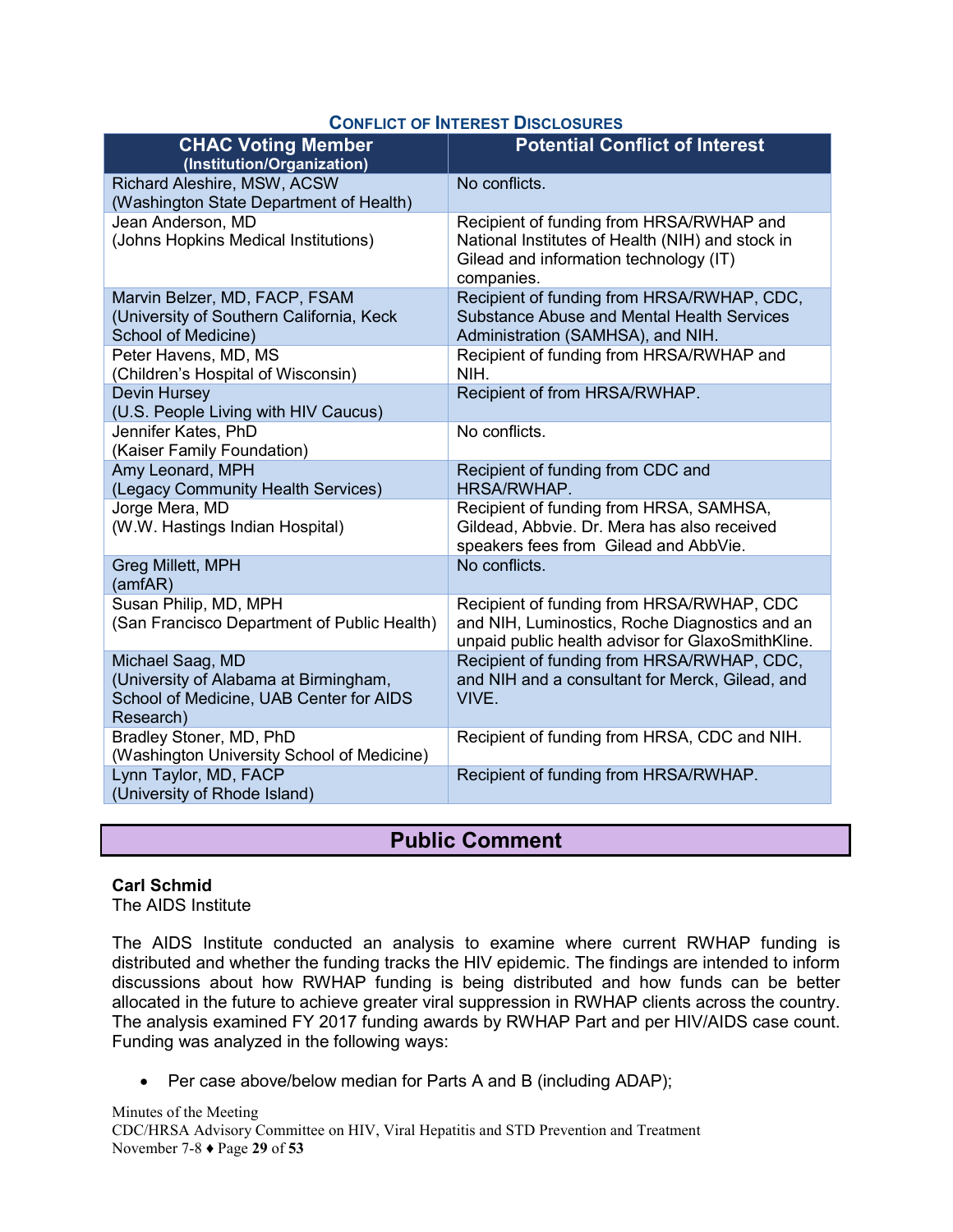- Per case above/below median for Part B (ADAP);
- Total Part B and ADAP supplementals;
- Total Part C and total Part D;
- Per case above/below median for Parts  $A D$  (including ADAP); and
- Per case above/below median for Parts  $A D$  (including ADAP) multiplied by total number of cases.

States were ranked in three ways: Parts  $A - D$ , including ADAP, funding per case; Parts A – D, including ADAP, funding per case multiplied by total cases; and Parts A and B, including ADAP, funding per case. Medicaid expansion was also taken into consideration.

There are limitations to the analysis due to data. Data were not available for Part A awards and Part B emerging community awards that include multiple jurisdictions. Such awards were credited to only one state so some state funding amounts were higher than what the state received and others were lower. In addition, Mr. Schmid noted that any revision of funding should take into consideration other factors besides case counts. He also noted that HRSA does not currently have the flexibility necessary to change funding formulas. This will need to be done through reauthorization of the RWHAP legislation.

The findings of the analysis will be presented at the National Ryan White Conference in December 2018.

#### **George Fistonich**

Infectious Disease Society of America (ISDA), HIV Medicine Association (HIVMA)

On behalf of the Infectious Diseases Society of America (IDSA), HIV Medicine Association (HIVMA), and Pediatric Infectious Diseases Society (PIDS), we thank you for the opportunity to provide public comments. We wish to express our continued concerns in addressing a number of urgent and emerging public health issues, especially infectious diseases related to the opioid crisis and the growing sexually transmitted infections epidemic. IDSA represents over 11,000 physicians, scientists and other healthcare professionals who specialize in infectious diseases (ID). HIVMA represents more than 5,000 clinicians and researchers working on the front lines of the HIV, viral hepatitis and other STD epidemics. PIDS represents 1,100 professionals dedicated to the treatment, control and eradication of infectious diseases affecting children.

#### **Meaningfully Address the Growing STD Epidemic**

At last year's fall CHAC meeting, we called on the federal government to declare a national public health emergency and develop a national STD control strategy after CDC reported in 2016 the highest numbers of diagnosed STIs ever recorded. The CDC 2017 STD Surveillance Report demonstrated the fourth consecutive year of increased diagnoses of chlamydia, gonorrhea, primary, secondary and congenital syphilis, underscoring the growing need to prioritize treatment and prevention at the local and national levels. A national public health emergency, now also endorsed by the National Coalition of STD Directors, is needed now more than ever.

Following the report's release, IDSA and HIVMA leaders published an op-ed reiterating recommendations, and in a recent letter to the U.S. Surgeon General, Senator Patty Murray calls on "policymakers, health care professionals, and public health officials [to] do more to prioritize prevention, respond to the increase, and modify current practices, as necessary, to better address this challenge."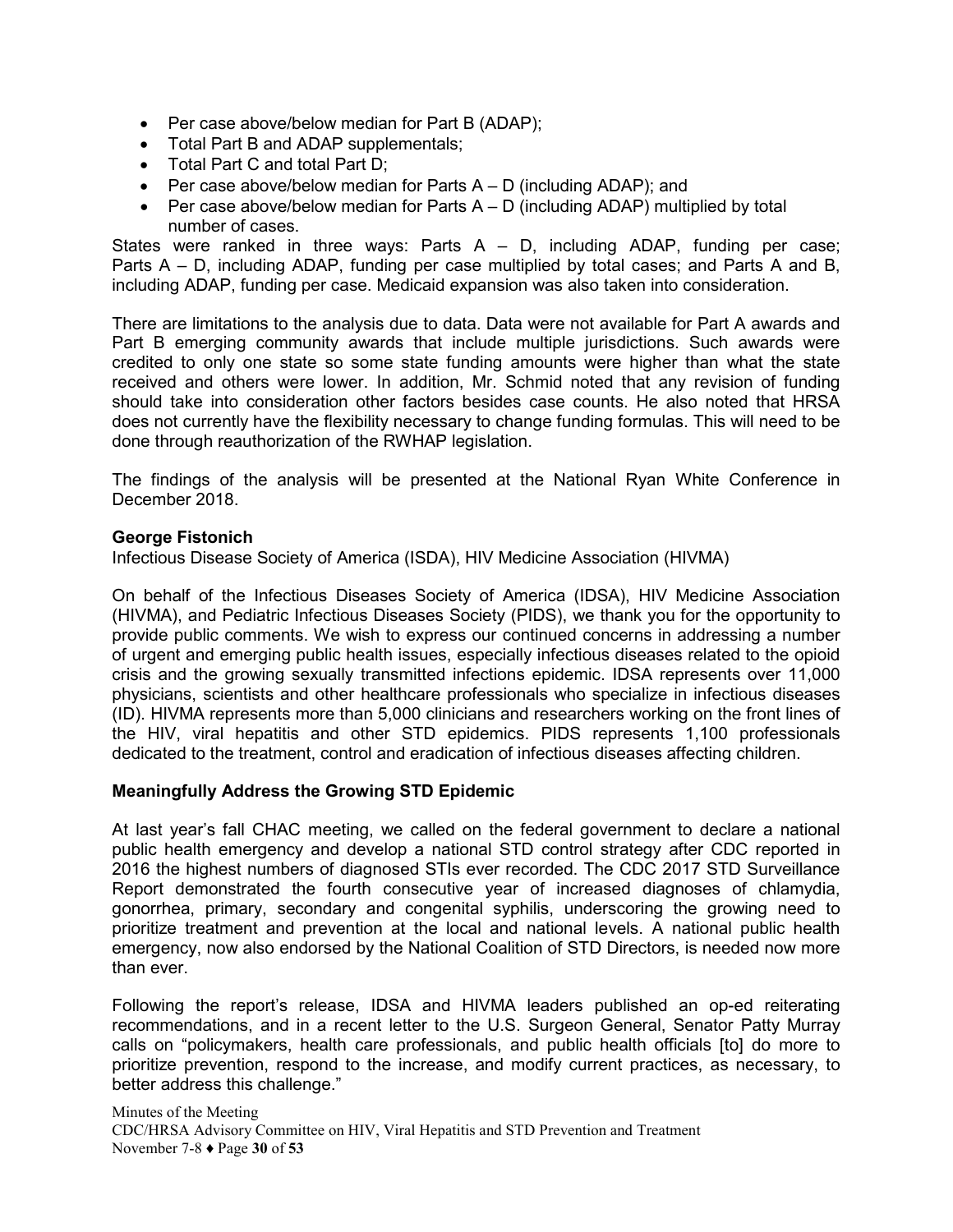This year, we partnered with the National Coalition of STD Directors and Treatment Action Group to directly engage the manufacturer of benzathine G penicillin (BPG) following the serious drug shortage in 2017. While we appreciate the efforts by the manufacturer to resolve the shortage, ID and HIV providers and health departments have recently reported issues stocking the 2.4 million unit dosage of BPG. Furthermore, the cost of BPG remains a barrier to providers stocking the treatment and patients being able to afford it. Reimbursement from Medicare, Medicaid, and private insurance often is less than the cost of the drug, forcing some providers to stop treating syphilis with BPG at all. Persons who are diagnosed and not treated by their healthcare providers are at risk for loss to follow-up when referred to health departments for treatment. The ability to purchase BPG under 340B authority would enable healthcare providers outside of health departments to stock BPG and treat syphilis more rapidly. Rapid syphilis treatment would improve outcomes and decrease the time that untreated individuals are at risk for further transmitting the infection. Especially when diagnoses of syphilis, especially congenital syphilis, are skyrocketing, cost should not be a barrier accessing this older but highly effective treatment. Monitoring of prices and access by CHAC would ensure that issues with either price or access are identified early and responded to urgently.

Additionally, the cost of three site testing mouth, genital, and urinary systems, and rectum for chlamydia and gonorrhea can be another barrier to appropriate treatment and prevention. Because NAAT testing through major commercial vendors (Quest and LabCorp) costs \$600 or more for three site testing, many providers may avoid extragenital screening, which may miss additional chlamydia and gonorrhea diagnoses. The cost to large laboratories for running these tests is quite low, and because direct samples are run through instruments, the labor is minimal, making it difficult to justify charges of \$600 or more. In addition, direct billing to patients by laboratories means that healthcare providers frequently do not know how much their patients are being charged for these tests. Patients may respond by simply not being screened. It is crucial that CHAC monitor the pricing of these assays and explore mechanisms to make screening accessible and affordable if we are going to end this epidemic. The CHAC should also consider mechanisms to incentivize diagnostics companies to develop a collection device in which swabs from all three sites could be combined, so only one test would be required. Such a product could simplify testing and make testing more accessible for more patients.

Finally, clinicians in primary care settings are on the frontlines of the STD epidemic, but many lack knowledge of guidelines and recommendations about diagnosis, screening, and treatment of STDs, including those for syphilis, chlamydia, gonorrhea and HIV. With syphilis including congenital syphilis rapidly on the rise, providers must be reacquainted with its symptoms, best screening practices, and appropriate treatment to allow for timely diagnosis and effective treatment. This is also an opportunity to increase HIV screening by healthcare providers, a recommendation first made by CDC in 2006 but inadequately implemented, as well as to provide education on effective approaches to HIV prevention including pre- and post-exposure prophylaxis and HIV treatment as prevention.

Recommendations for the CHAC.

- Recommend that the Secretary of HHS declare the STD epidemic a Public Health Emergency to enable more aggressive and better-funded approaches to ending this epidemic.
- Commit to monitoring the price and availability of BPG and recommend that the HHS Secretary take all steps necessary to ensure that this crucial drug is available and affordable for all who need treatment for syphilis. To facilitate, we request that CHAC

Minutes of the Meeting CDC/HRSA Advisory Committee on HIV, Viral Hepatitis and STD Prevention and Treatment November 7-8 ♦ Page **31** of **53**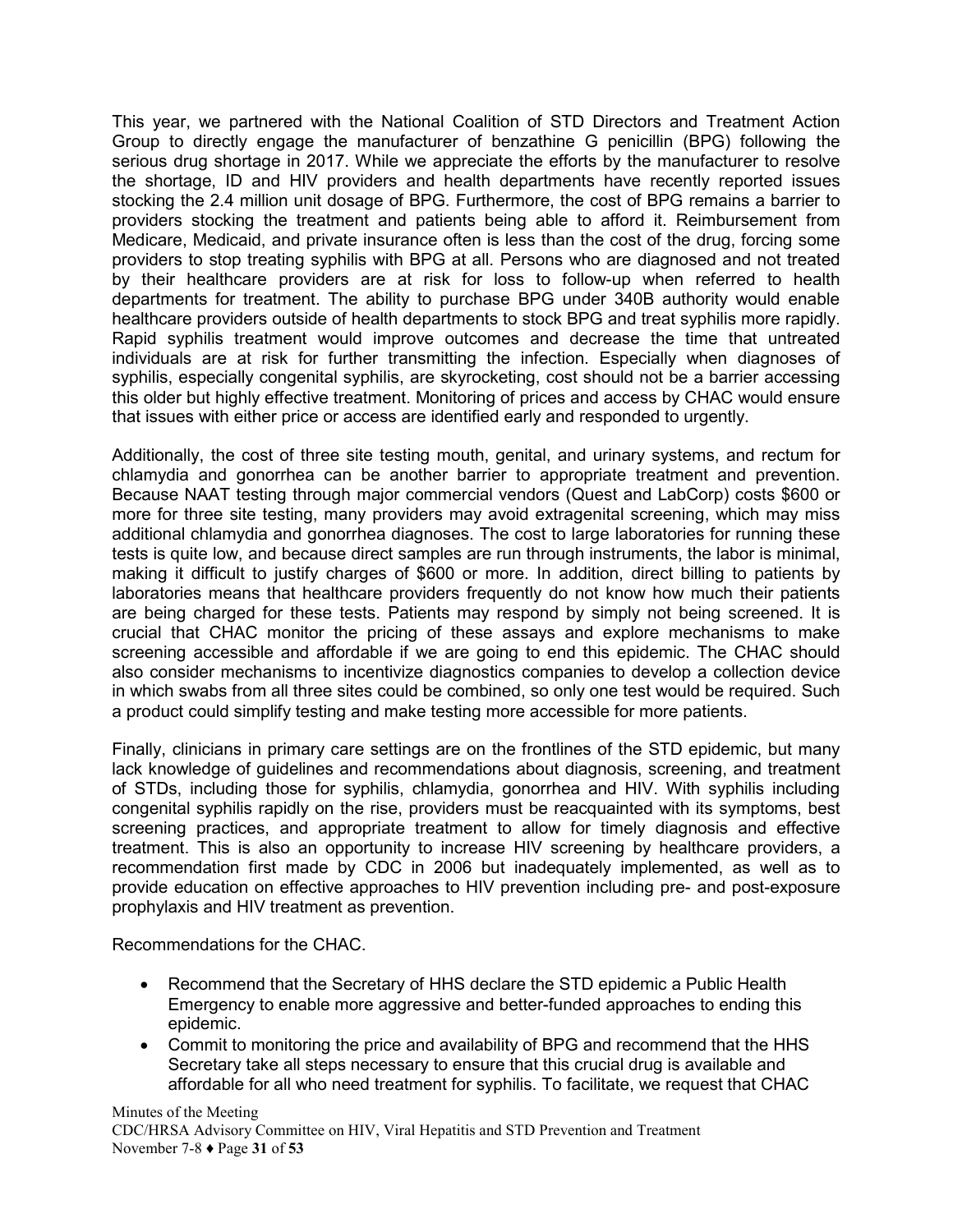recommend that the Secretary ensure all healthcare providers, in public and private sectors, who treat STDs can purchase BPG under the authority of the 340B Drug Pricing Program.

- Commit to monitoring the price of diagnostic assays for chlamydia and gonorrhea and recommend that the HHS Secretary take all steps necessary to ensure that these vital tests are available and affordable to allow healthcare providers outside of public health systems to increase diagnosis and treatment of these STDs.
- Work with CDC and HRSA to ensure that primary care providers are sufficiently educated about STDs (especially syphilis, chlamydia, gonorrhea, and HIV), including best practices for screening and treatment, as well as symptom recognition. As part of this educational effort, all providers should know best practices HIV PrEP and PEP as well as the benefits of treatment as prevention.

#### **Expand Critical Interventions to Reduce Opioid-related Infectious Diseases**

This year, our organizations developed and advocated policy recommendations to monitor better the scope and begin to reverse trends of infectious diseases linked to opioid use disorder. Recent legislative actions authorized under the SUPPORT for Patients and Communities Act of 2018 (H.R.6) provide opportunities to begin tackling these major issues; however, additional programming and funding will also be required.

H.R.6 authorized a new program at CDC to improve surveillance and education regarding infections associated with injection drug use. The legislation highlights explicitly viral hepatitis, HIV, and infective endocarditis and asks that CDC implement a national system to determine incidence of infective endocarditis, a sentinel infection associated with injection drug use. While we advocated for Congress to appropriate the full \$40 million per year authorization, less was approved. CDC received an additional \$5 million in FY 2019 to carry out similar programming through the NCHHSTP. It is crucial that CDC uses this funding to expand high-impact, evidence-based approaches to ID prevention, including syringe service programs and screening and linkage to care for HIV and viral hepatitis, and we look forward to working together to ensure these critical funds are allocated effectively. We also urge the CDC to evaluate systems and methods for public health departments to collect data on infective endocarditis to allow for early detection and prevention of injection drug-related infectious diseases outbreaks.

Adequate workforce continues to be an urgent concern for infectious diseases and HIV medicine. H.R.6 also authorized a new loan forgiveness program at HRSA for providers treating patients with substance use disorder. Given the growing and critical role that infectious diseases and HIV providers play in preventing and treating infections in individuals with substance use disorders, we look forward to working with the appropriate offices to ensure that implementation of this program includes providers treating infectious diseases of patients with substance use disorders. Finally, we continue to urge for Ryan White-funded clinics and their comprehensive, patient-centered care model to be fully leveraged by making available non-Ryan White funding to treat individuals with substance use disorders who are HIV-negative but require co-treatment of substance use disorders and other serious complex conditions, like viral hepatitis.

Recommendations for the CHAC.

• Advise CDC to use H.R. 6 funding to expand high-impact, evidence-based approaches to ID prevention, including syringe service programs and screening and linkage to care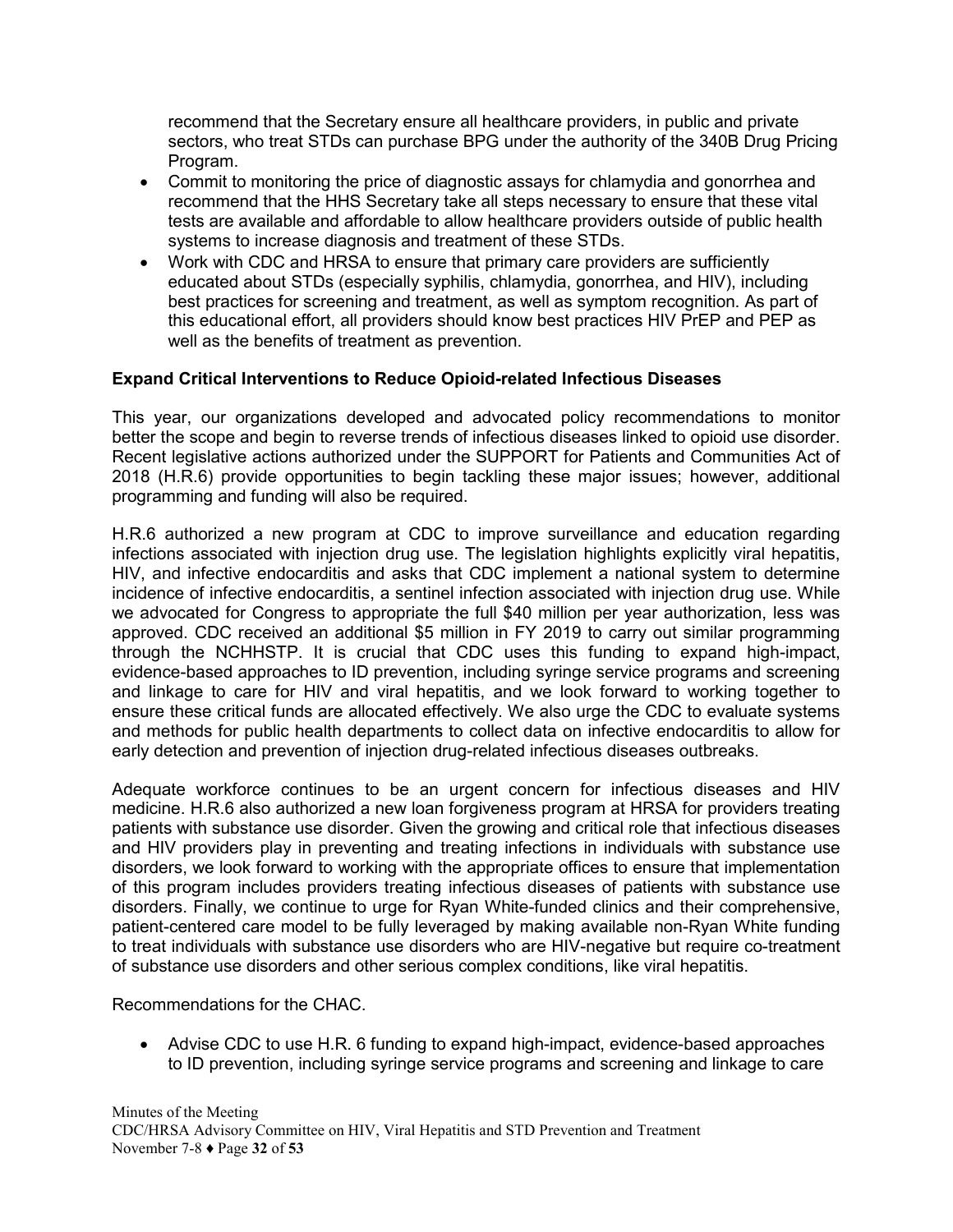for HIV and viral hepatitis, as well as to implement a national program for surveillance of infective endocarditis.

- Advise HRSA to ensure that loan forgiveness programs under H.R. 6 specifically include providers who treat infectious diseases and HIV in persons with substance use disorders.
- Advise HRSA to work with SAMHSA to leverage the expertise and infrastructure of clinics participating in the RWHAP. By providing increased opportunities for non-RWHAP funding to provide comprehensive and coordinated care and treatment to HIV-negative persons with substance use disorders, other concomitant infectious diseases such as viral hepatitis infection can be more effectively treated.

#### **Supporting the Undetectable Equals Untransmittable (U=U) Message**

HIVMA recently released a resource for medical providers to encourage discussion of the medical, individual, and public health benefits of people living with HIV achieving and maintaining a durably undetectable viral load to stop HIV transmission. We were pleased to see HRSA issue a recent Dear Colleague letter to RWHAP medical providers encouraging viral suppression messaging in all health settings where PLWH are served. Knowing that durable viral suppression prevents HIV transmission has profound impact and is critical to ending the epidemic and to leading healthy lives. We look forward to working together to amplify these messages by encouraging providers nationwide to talk to their patients.

Recommendation for CHAC.

• We appreciate messaging by CDC and HRSA about HIV treatment as prevention (U=U), and we ask CHAC to continue to endorse evidence-based messaging and education to ensure that all healthcare providers, as well as people living with HIV, know that undetectable viral load stops sexual HIV transmission.

Thank you for your consideration of our views. Please call on us as a resource as CHAC considers how to enhance the federal response to the HIV, STI, and opioid epidemics. We can be reached through HIVMA senior policy manager George Fistonich at gfistonich@hivma.org, IDSA public health policy officer Colin McGoodwin at cmcgoodwin@idsociety.org, and PIDS executive director Christy Phillips at cphillips@idsociety.org.

### <span id="page-32-0"></span>**HRSA Initiatives in Response to the Opioid Crisis: Update and Future Considerations**

#### **Antigone Dempsey,**

Division of Policy and Data, HRSA HAB

At the last CHAC meeting there were presentations by CDC and HRSA about their opioidrelated work. HAB is also working on this issue. HAB's Behavioral Health Workgroup is focusing on the opioid crisis. HAB encourages RWHAP recipients to leverage their resources to respond to the opioid crisis.

Currently, approximately 7 percent of RWHAP clients were infected due to injection drug use. Of these, 85.1 percent of these clients have achieved viral suppression. Success in achieving viral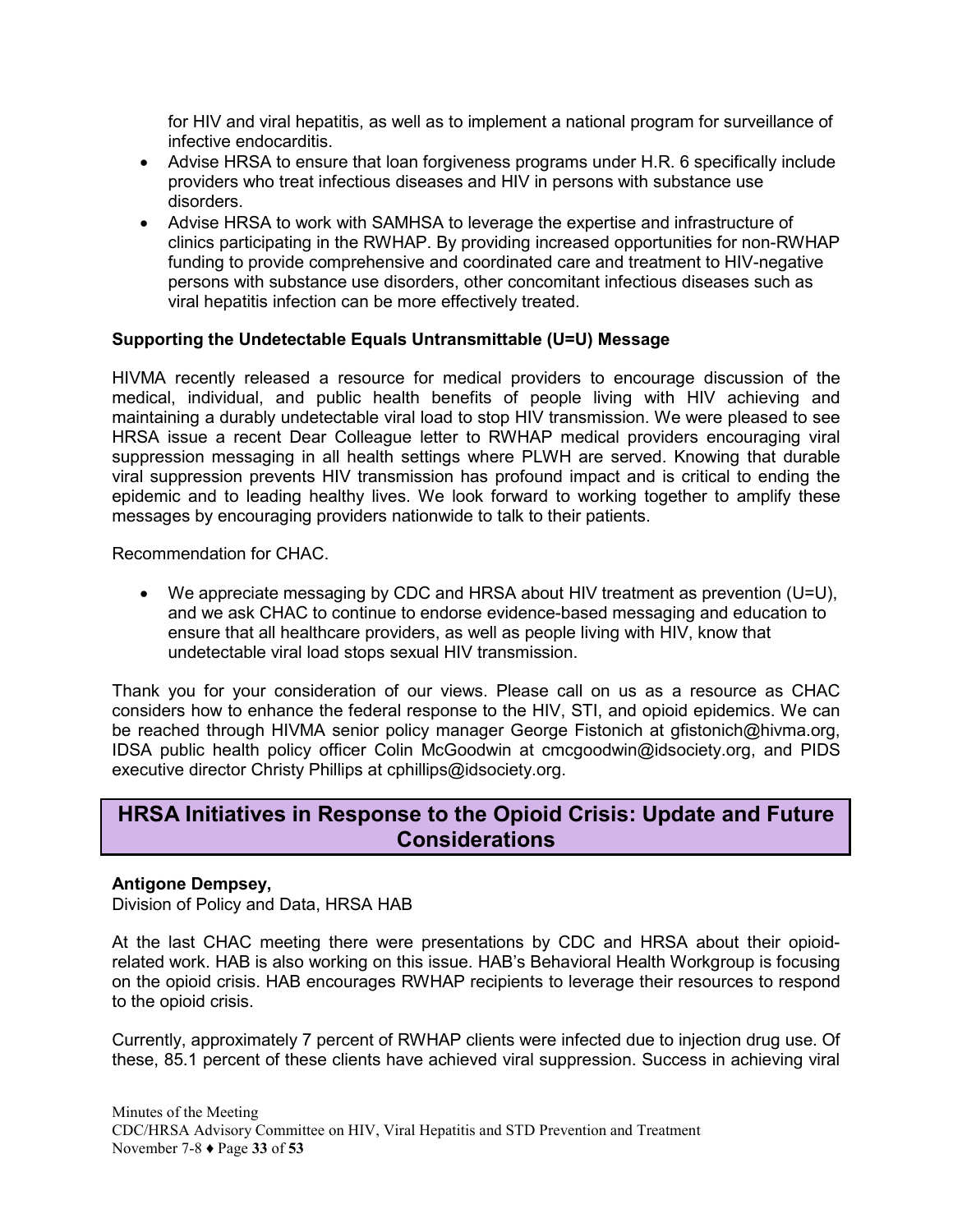suppression varies across subpopulations. Young clients and those with no health coverage and unstable housing have lower rates of viral suppression.

Providing services to these clients is a challenge for RWHAP recipients since many do not have services in place to meet the needs of patients with substance use disorder/opioid use disorder (OUD). Only 39.5 percent of RWHAP recipients provide mental health services. In terms of substance use treatment, 17.9 percent of recipients provide these services—16.6 percent outpatient and 2.4 percent residential.

#### **Glen Clark**

Division of State HIV/AIDS Programs, HRSA HAB **Elise Young** Division of Community HIV/AIDS Programs, HRSA HAB

In July 2018, HRSA HAB convened a TEP to address the following questions:

- What are the successes/facilitators, barriers/gaps, and opportunities for addressing opioid addiction in the context of the RWHAP?
- What barriers and facilitators exit at the clinic level for addressing opioid addiction needs for RWHAP clients and patients?
- What are the barriers and facilitators that exist at the EMA/TGA and state levels to address the opioid crisis in metropolitan areas, state jurisdictions, and rural areas?

Participants included representatives from HRSA (HAB, MCHB, BPHC, Bureau of Health Workforce, Office of Regional Operations, Federal Office of Rural Health Policy, Office of Planning, Analysis, and Evaluation, federal partners (CDC SAMHSA, Office of the Assistant Secretary for Health) and the community (service providers, state and local health departments, National Association of State Alcohol and Drug Abuse Directors, Harm Reduction Coalition).

Participants identified barriers confronting PLWH with OUD. These include: defining the population (i.e., who is at risk); data gaps that make it difficult for providers to recognize who is at risk; stigma related to opioid use; negative attitudes toward medication assisted treatment (MAT); need to increase clinical training about OUD; and workforce shortages (e.g., behavior health providers). Facilitators for supporting PLWH with OUD include: leveraging telemedicine; adopting a systems approach across sectors; housing, transportation, and food supports; use of peers; education and training for all staff (i.e., receptionist to executive director); and innovative strategies for working with active addiction.

HAB will present the findings from the TEP at the National Ryan White Conference in December 2018 and obtain input from attendees. Based on the findings and input, HAB will develop resources for clinicians and pathways for technical assistance for RWHAP recipients and subrecipients

#### **Questions/Comments**

Dr. Mera asked if there are effective strategies for breaking down clinicians' resistance to prescribing MAT. In his organization, the clinicians did not want to prescribe MAT for various reasons such as perceived lack of time and that behavioral health services were not available on the same day as the medical appointment. Mr. Clark stated that there are various reasons for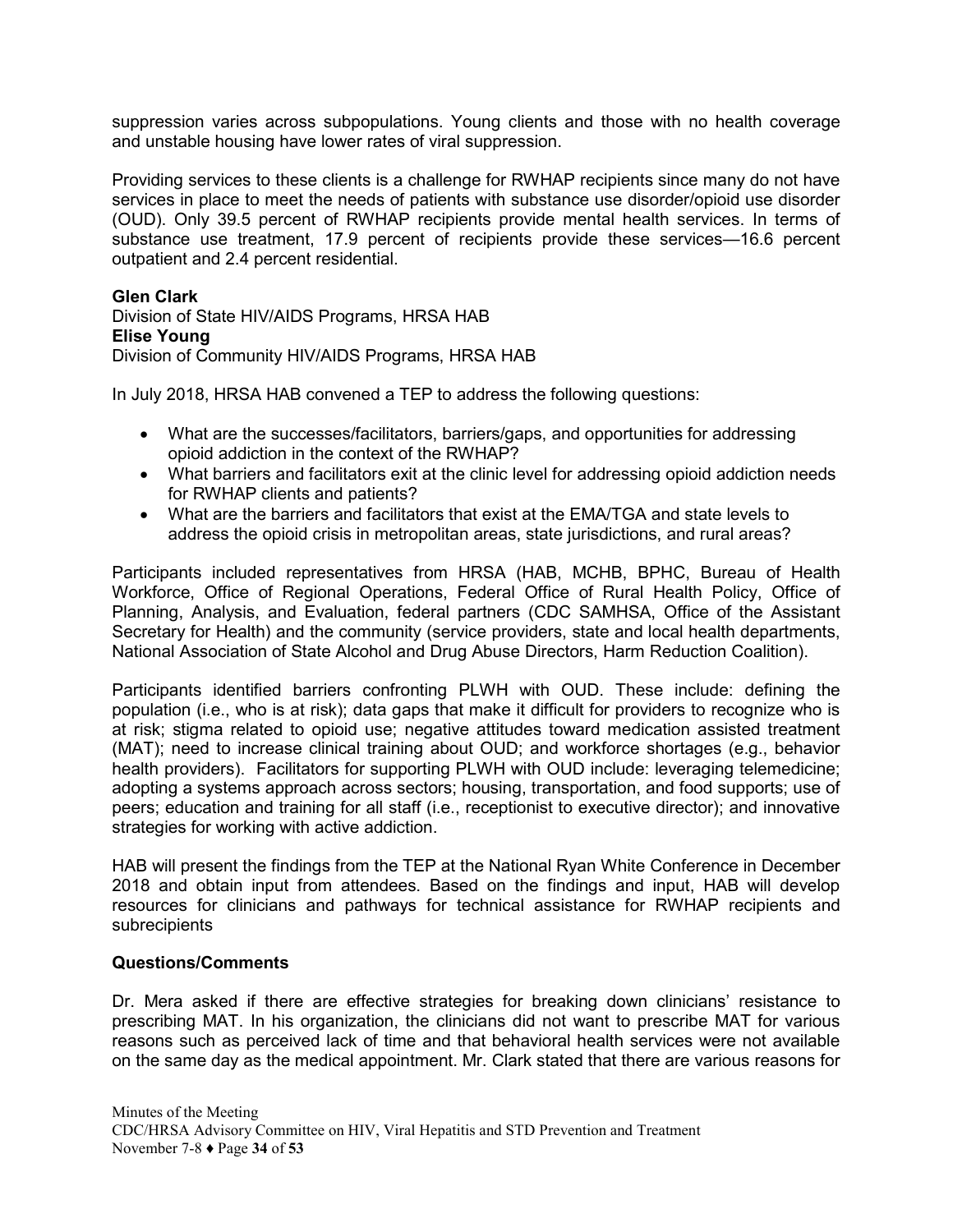push back so responses must be tailored. To provide technical assistance it is necessary to go onsite and assess the situation.

Dr. Mera stated that given how common OUD has become, primary care providers need to accept that this is an issue that should be addressed in primary care.

Dr. Mera stated that the limit on the number of patients that can be treated with buprenorphine by a clinician in the first year (30) is a significant limitation. In his clinic, there were 700 patients waiting for treatment. Mr. Berger stated that after one year treating 100 patients, physicians can apply to increase their patient limit to 275. Dr. Mera stated that a more rapid scale up is necessary.

Dr. Mermin stated that it is necessary to reduce the burden on both providers and patients. Treatment that requires fewer visits (e.g., buprenorphine extended-release injection) should be more widely available. Ms. Dempsey stated that HAB can work to promote awareness of these options.

Dr. Taylor stated that it is necessary to change the perception of MAT. Many people see it as substituting one drug for another. Other medical conditions are not stigmatized in this way. MAT to treat opioid addiction is like prescribing insulin to a diabetic.

Dr. Taylor stated that there is strong evidence that MAT is effective without the required counseling.

Dr. Taylor stated that barriers to MAT should be reduced. For example, people fear going into withdrawal and don't want to be in a waiting room, waiting to see the clinician for a prescription or a counseling appointment, when they are in withdrawal. In addition, evidence supports not withholding MAT from patients taking benzodiazepines.

Dr. Taylor stated the RWHAP providers should prescribe naloxone.

Mr. Millet asked if RWHAP collects data on indicators of OUD such as endocarditis or HCV. Mr. Glenn stated that the RSR collects data on services accessed but that the chart extraction project will look at patients with OUD and clinical indicators.

Mr. Millet stated the amfAR has conducted a geocoding study on access to MAT and/or syringe exchange programs. The study determined that these services are not geographically accessible for many people.

Mr. Millet stated that the RWHAP data related to clients infected as a result of injection drug use is quite positive in terms of health outcomes—the majority of these clients have achieved viral suppression, even people with unstable housing or without health care coverage.

Dr. Saag stated that there was a significant increase in overdoses starting in 2014 and asked whether a cause has been identified. Mr. Berger stated that SAMHSA and others in and outside of HHS are studying the causes of the opioid crisis. Dr. Saag suggested that it may be a result of clinicians not renewing an opioid prescription and the patient obtaining illegal opioids.

Dr. Saag stated that methadone must be obtained at specialized clinics. Making methadone more accessible should be explored. Dr. Taylor added that methadone overdose can be lethal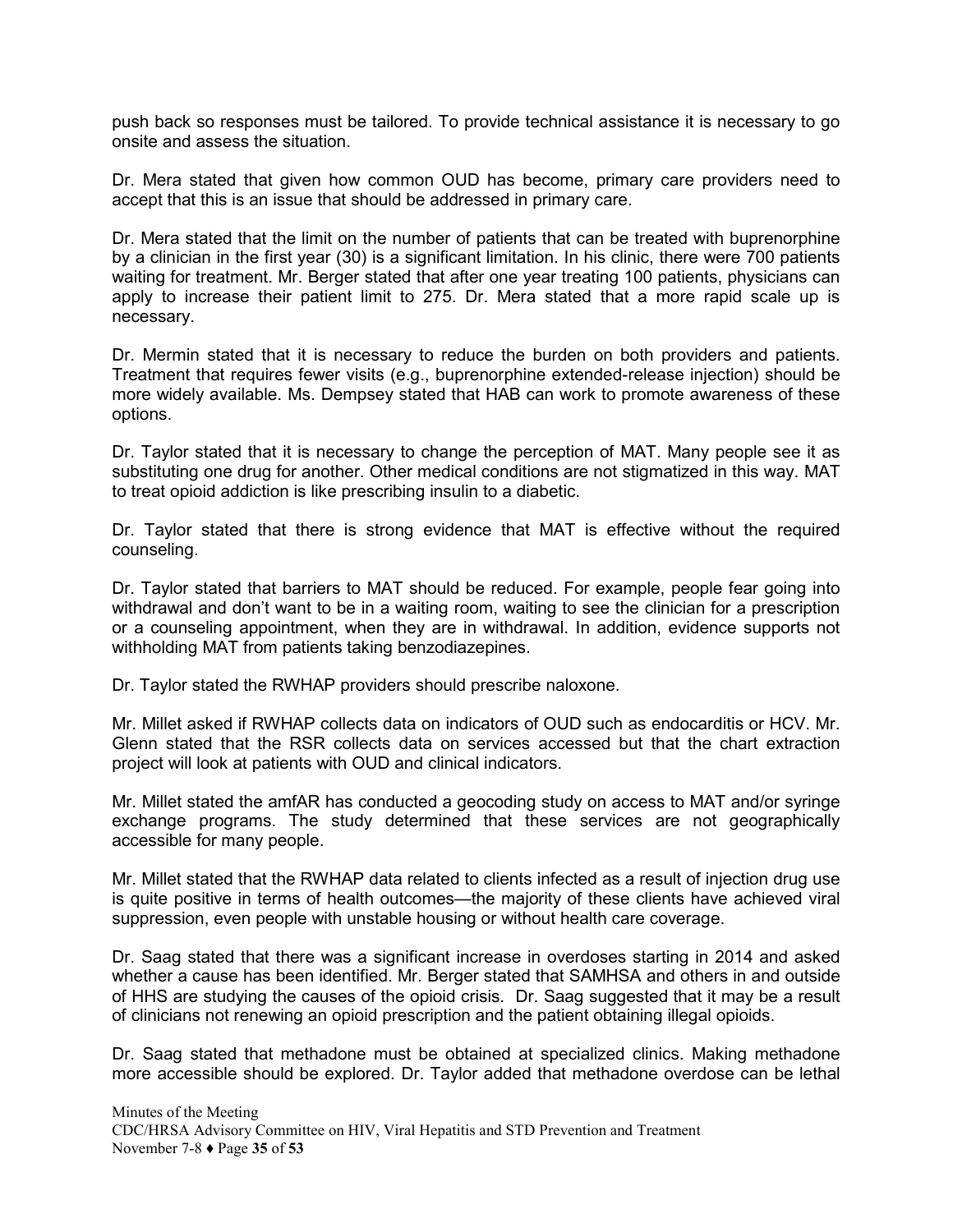and that methadone is long acting—which was the rationale for the specialized clinics. She stated that in other countries methadone is available from pharmacies.

Dr. Stoner stated that AIDS Education and Training Centers (AETCs) should be working with clinicians to make MAT more available. Often the AETC trainings focus on basic information (e.g., data on the opioid crisis). The training needs to be addressing the stigma related to MAT and moving clinicians toward prescribing MAT. Dr. Cheever stated that access to training is not the only barrier. A SPNS initiative on buprenorphine identified the importance of a champion to break down stigma in an organization. BPHC has given community health centers a small amount of funding to help them address issues related to MAT. The RWHAP has some flexibility with Part C and D supplemental funds for one year of funding. However, many recipients are not interested in one-year funding. Finding new funding for such activities is complicated but HAB is working to address this.

Dr. Mera stated that behavioral health services are important. Many of these patients have multiple problems. It is better to have these addressed by a behavioral health professional, or navigator, than have the clinician work to address them. Behavioral health services can be a major facilitator in a clinic and free up clinicians' time. However, he also noted that some patients do not want behavioral health services. In his clinic, giving patients the choice resulted in more patients accessing MAT. Mr. Berger stated that behavioral health services in relation to MAT are important and SAMHSA is working to increase access.

Dr. Mera stated that there should be guidelines stating that if a patient has OUD they should not be taken off opioids unless MAT is prescribed.

Dr. Mera stated that technology such as apps (e.g., MOCHA) and telemedicine can help to increase access to treatment and improve patient outcomes.

Mr. Millet stated that methamphetamine is still a problem. Many people are addicted to more than one drug. Some people on MAT are using methamphetamine. Use of methamphetamine increases the risk of HIV. A CDC study on overdose deaths found that many people had multiple drugs in their system. There are also many cocaine overdoses and cocaine laced with fentanyl is becoming more prevalent. Dr. Cheever noted that much of the available funding is specific to opioids and cannot be used to address other drug addictions.

Dr. Taylor stated that training should be available for RWHAP providers on cultural competency related to OUD and how to deliver services that are sensitive to the needs of these patients. For example, some clinics have a rule that if a patient is more than 20 minutes late their appointment is cancelled. These patients have many challenges in their lives. They need more flexibility such as drop-in appointments. It is also important to train all staff to be welcoming and nonjudgmental. A phlebotomist complaining about the difficulty of accessing a patient's veins can be a negative experience for the patient and they might drop out of care. Dr. Cheever stated that the RWHAP encourages providers to use their data to determine why certain populations are not engaging in care and to develop solutions.

Dr. Anderson stated that the number of RWHAP clients with a history of injection drug use (7 percent) seems very low. Ms. Dempsey stated that this is self-reported data collected at the time of enrollment in RWHAP. Clients can only select one transmission category. Data related to use of non-injection drugs and drug use after enrollment in the RWHAP are not collected. Dr.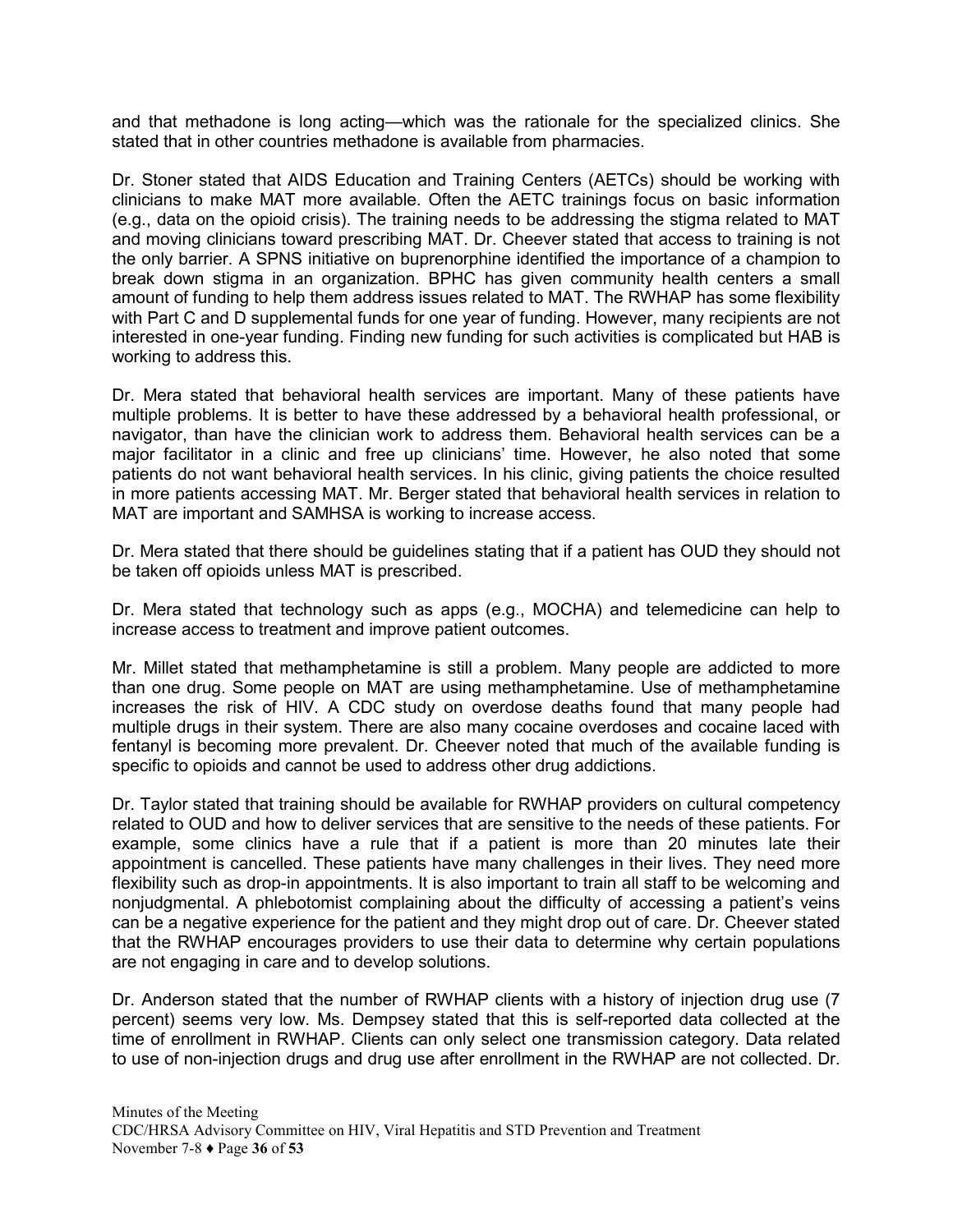Cheever added that RWHAP providers need training on the management of chronic pain. She noted that it is a challenge to treat patients with chronic pain while avoiding addiction.

Mr. Hursey emphasized the importance of cultural competency training related to OUD. When he worked as a peer educator, he did not have lived experience in substance use disorder and needed training on how to work with patients with a history of drug use.

Dr. Belzer stated that patients with OUD are challenging patients—they are needy and feel stigmatized. Clinicians need effective strategies and training on how to care for these patients. Mr. Berger stated that SAMHSA has treatment improvement resources (e.g., Treatment Improvement Protocol 63, Medications for Opioid Use Disorder). Dr. Cheever added that behavioral health services are important and the RWHAP and RWHAP recipients should leverage and/or link to SAMHSA resources.

Dr. Taylor stated that people who are struggling with substance use disorder are sometimes diagnosed with psychiatric disorders and prescribed medication. If they do receive treatment for drug use and are in recovery, these diagnoses remain. Dr. Cheever added that substance use disorder can also mask psychiatric disorders, such as bipolar disorder.

### **HRSA Telehealth Initiatives**

#### <span id="page-36-0"></span>**William England, PhD, JD**

Federal Office of Rural Health Policy, Office for the Advancement of Telehealth, HRSA

Telehealth is defined as the use of electronic information and telecommunications technologies to support and promote long-distance clinical health care, patient and professional healthrelated education, public health, and health administration. Technologies include: Internet; videoconferencing; store-and-forward imaging; streaming media; and terrestrial and wireless communications. HRSA initiated telehealth-related activities in 1988. In 1995, the Joint Working Group on Telemedicine, later FedTel, was created. In 2017, the HRSA Telehealth Workgroup formed. By 2018, the HRSA telehealth inventory found telehealth in over 1,000 awards. Currently HRSA has made telehealth-related awards in all 50 states and eight territories. Also in 2018, the HRSA Telehealth Strategic Plan was completed with action items for all bureaus.

The Telehealth Strategic Plan calls for increasing the number of individuals and communities in HRSA's target populations that are served by telehealth. In addition it encourages the use of telehealth technology to support department and agency priority areas, such as addressing the opioid crisis, and calls for increasing HRSA's visibility and leadership in the field of telehealth.

The Office for the Advancement of Telehealth (OAT) focuses on Telehealth Network Grants, the Telehealth Resource Centers, Centers of Excellence, and licensure and portability issues. FY 2018 funding for OAT is \$23.5 million. The 12 regional Telehealth Resource Centers focus on advancing the effective use of telehealth and supporting access to telehealth services in rural and underserved communities. A wide range of resources are available and these have been compiled in the HRSA Telehealth Compendium. The National Telehealth Technology Assessment Resource Center is designed to create better-informed consumers of telehealth technology by offering a variety of services in the area of technology assessment to help providers select appropriate technology for their telehealth programs. The Center for Connected Health Policy focuses on advancing state and national telehealth policies that promote better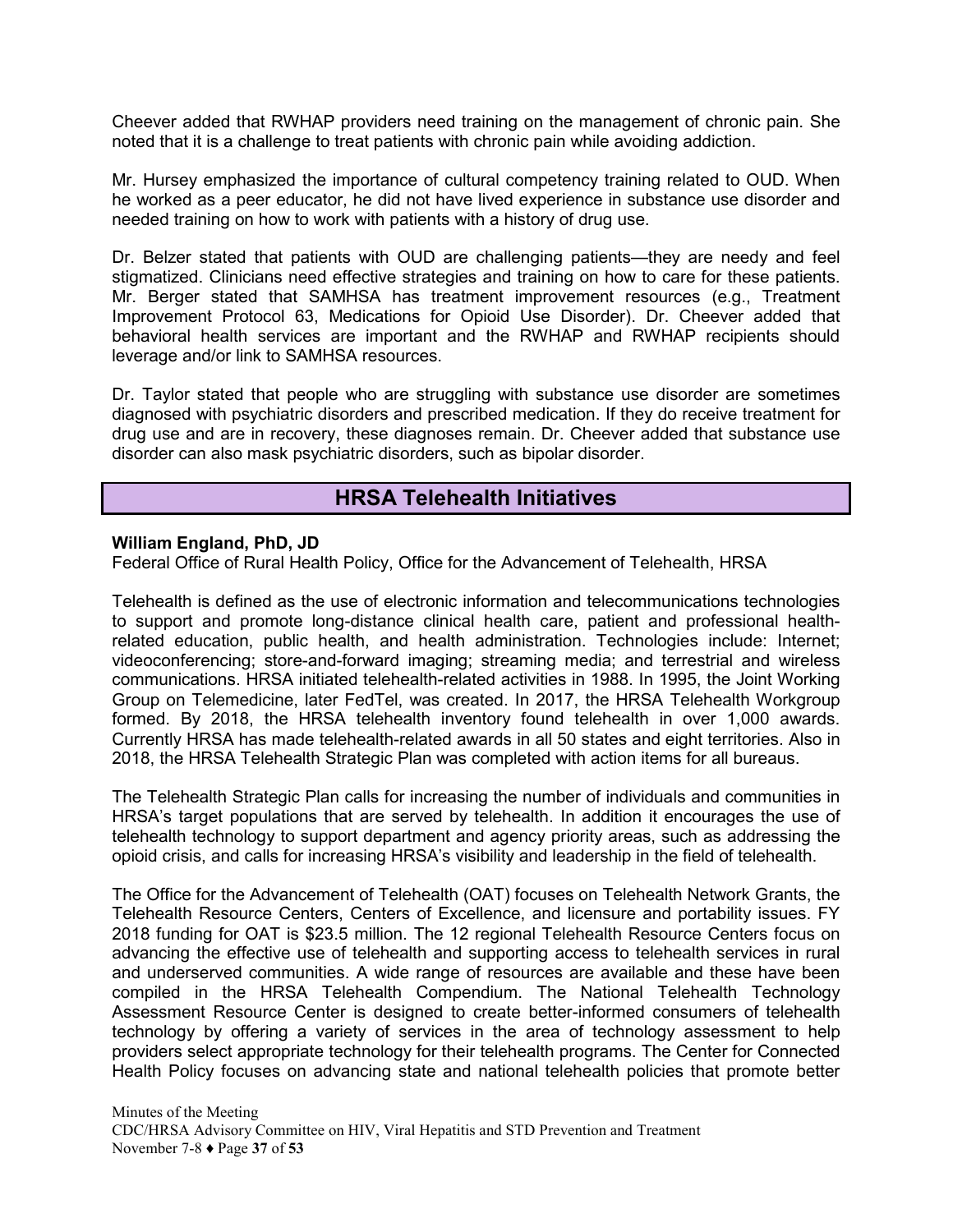systems of care, improved health outcomes, and provide greater access to quality, affordable care. It tracks state telehealth laws and policies (e.g., Medicaid programs, reimbursement)).

OAT also collects data related to telehealth, including data related to why telehealth is not being used. The most common reason is technology issues, followed by the provider not seeing a need for telehealth (these providers are primarily in urban areas). Many other providers report that they are in the process of implementing it or researching telehealth. Cost of implementation is also a significant issue. Broadband issues remain a barrier in rural areas.

Other Federal agencies are working to expand telehealth. In October 2018, CMS announced that it is working to promote beneficiary access to telehealth, but the Medicare fee-for-service program (Medicare Advantage) telehealth benefit is narrowly defined and includes restrictions on where beneficiaries receiving care via telehealth can be located. A new proposed rule would give Medicare Advantage plans more flexibility to offer government-funded telehealth benefits to all their enrollees, whether they live in rural or urban areas. It would also allow greater ability for Medicare Advantage enrollees to receive telehealth from places like their homes, rather than requiring them to go to a health care facility to receive telehealth services. Plans would also have greater flexibility to offer clinically-appropriate telehealth benefits that are not otherwise available to Medicare beneficiaries.

#### **Shannon McDevitt, MD, MPH**

Office of Policy and Program Development, HRSA BPHC

In 2017, 600 BPHC-funded community health centers (CHCs) were using telehealth approximately half of all CHCs. BPHC has supported the adoption of telehealth by allowing the use of supplemental funding over the last three years. However, barriers exist. These include the culture of the service area, the culture within the CHC, and competing priorities. In addition there is confusion over regulations, state laws, and challenges with reimbursement. Currently, CHCs are not reimbursed for serving as a site during telehealth interactions in the majority of states.

CHCs are using telehealth to provide mental health, primary care, and care for chronic conditions. An example of how telehealth is implemented is the hub and spoke model. For example, a PLWH is seen by a nurse practitioner in a health clinic. The nurse practitioner determines that the patient needs an evaluation and receives consent from the patient to make a video of the examination. After the examination, the video and data are sent to a specialist (e.g., infectious disease physician) at the "hub." The specialist watches the video and assesses the information. A prescription can then be sent directly to the patient's home.

HRSA is deeply invested in telehealth. For example, BPHC recently sent a letter to state and regional health care associations emphasizing the need to connect CHCs to telehealth in their jurisdictions and providing them with resources. In addition, BPHC promotes telehealth in its weekly primary healthcare digest. BPHC has also developed multiple resources to support the implementation of telehealth.

#### **Sherillyn Crooks, PA-C**

Office of HIV Training and Capacity Development, HRSA HAB

The mission of the Office of Training and Capacity Development (OTCD) is to strengthen and transform health care systems by supporting the development of leadership, evaluation,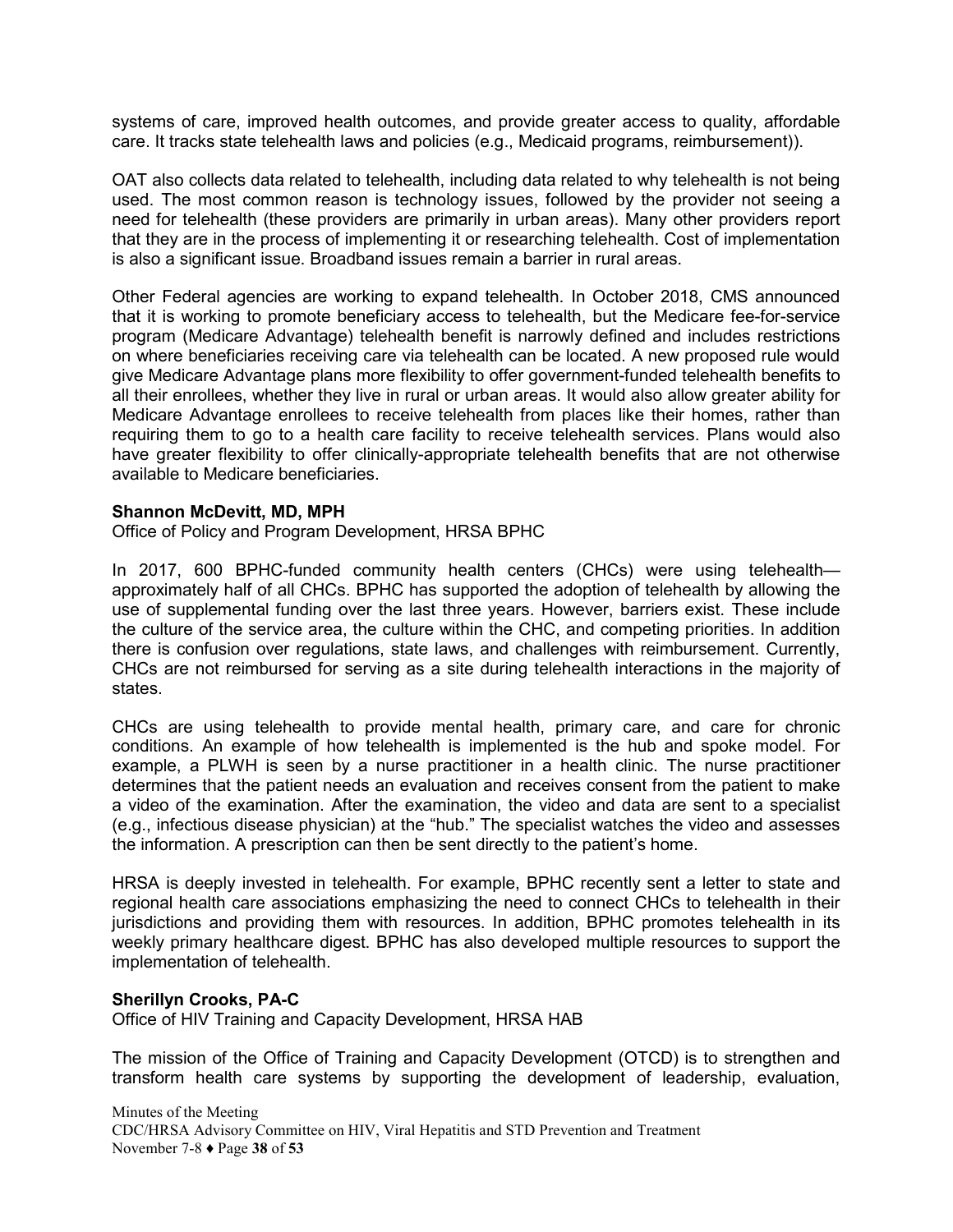training, and capacity development to assure the provision of high-quality HIV/AIDS prevention, care, and treatment. It is made up of three programs: AETC Program; SPNS; and the Global HIV Program.

The majority of OTCD telehealth activities are conducted through the AETCs. The National Clinical Consultation Center provides free, expert consultation to health care providers through phone and e-consultation. Various "warmlines" focus on HIV management, HCV, perinatal HIV, post-exposure prophylaxis, and substance use.

Via the AETCs, OTCD has implemented Project ECHO (Extension for Community Healthcare Outcomes). The model is designed to increase access to specialists in HIV care and treatment, especially in rural and underserved areas This virtual community of practice allows for case consulting and mentoring. There are mini-didactic clinical sessions accompanied by interactive discussions of individual provider cases. Interactive polling is also conducted to assess provider knowledge. An example is an ECHO collaborative in Jamaica and the Caribbean that includes 22 clinics.

HAB provides online learning opportunities to clinicians via the National HIV Curriculum as well as an online curriculum on HIV/HCV co-infection. There are multiple modules that allow selfpaced learning. Continuing education credits are available.

#### **Michael Murphree, LICSW**

Medical Advocacy and Outreach

Medical Advocacy and Outreach (MAO), which was formed in 1987, is based in Montgomery, Alabama, and covers 28 counties in the state. It provides HIV-related care; case management; PrEP and PEP; patient and provider education; food, housing and medication assistance; HIV and HCV testing; and outreach. This year it expanded beyond HIV-related services to include primary care, dental, behavioral health counseling, and wellness education.

In 2014 there were over 12,400 PLWH in the state and over 480 new cases were diagnosed in 2015. There are also high mortality rates for other disease such as stroke, diabetes, and cardiovascular disease. Much of the state is rural and there are very high rates of poverty. Additional challenges include a shortage of primary and specialty care clinicians, hospital closings in rural areas, limited transportation options, high numbers of uninsured in rural areas, stigma toward healthcare in rural areas (e.g., value privacy and independence), and technology limitations in rural areas.

In response to these needs and challenges, MAO relied on teams of four clinicians travelling in vans to rural sites. However, this resulted in staff spending a significant amount of time travelling—sometimes two hours each way—and were seeing only a small number of patients.

In 2010 MAO began to explore using telehealth and launched teleheath services in 2012. MAO implemented a telehealth direct care model. The physician is at the hub site and a nurse is with the patient at the satellite site. They are connected via videoconferencing and the nurse uses tools such as Bluetooth stethoscopes. Patients can request face-to-face appointments with a physician if that is their preference.

MAO is now providing the following services via telemedicine: medical care; individual psychotherapy and addictions counseling; pharmacological management; social work services;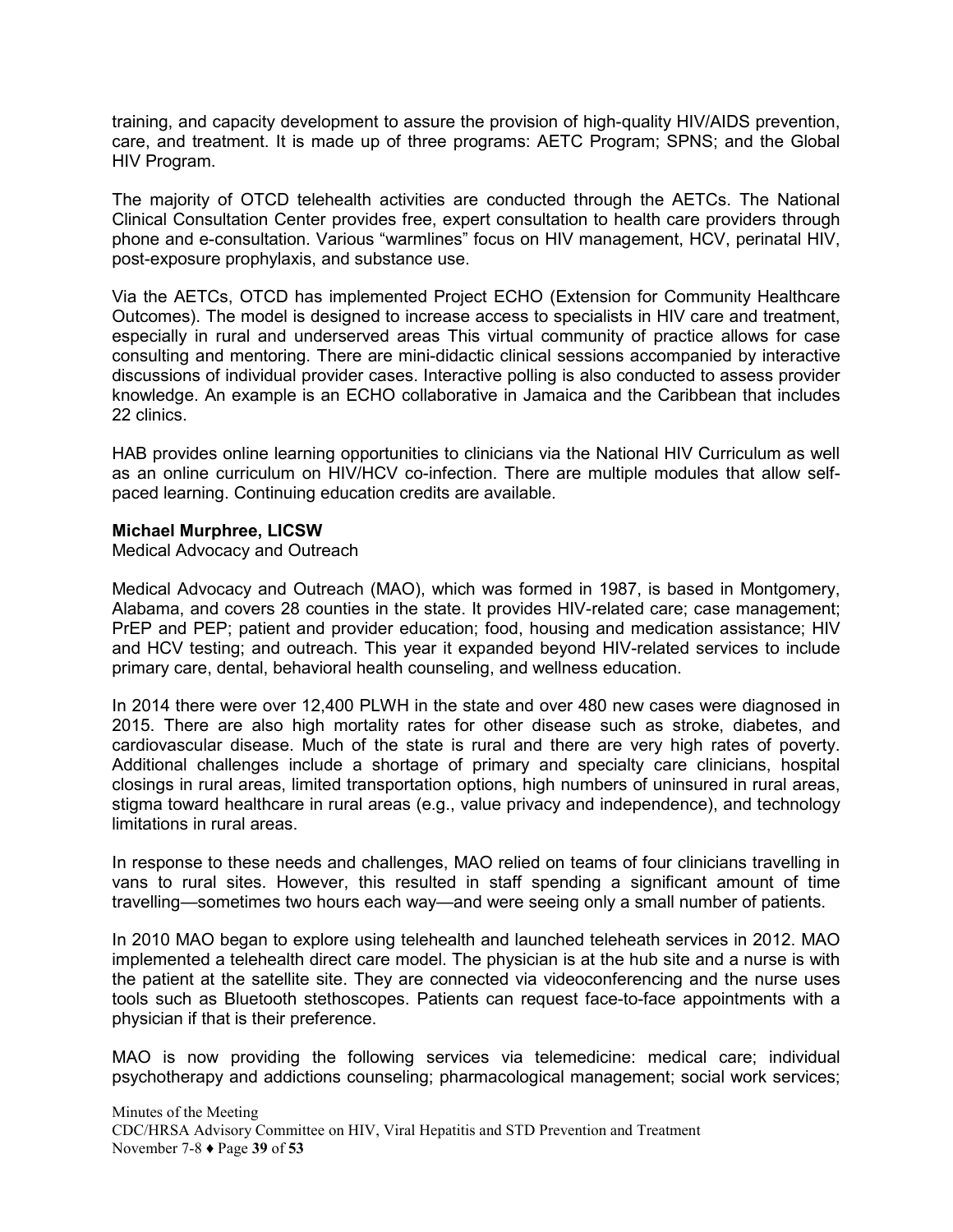and follow-up telehealth consultations with other providers. The model has been expanded to much of the service area and MAO is exploring the possibility of having nurses provide services to patients in their homes.

Currently approximately 25 percent of patients receive services via the telehealth model. For patients receiving care via telehealth, over 90 percent report that they are extremely satisfied with the services. For patients with HIV receiving care via telehealth, over 95 percent have achieved viral suppression and 94 percent have been retained in care.

Collaboration is essential to this model. MAO has received funding from AIDS United, Alabama Department of Health, and CDC. In the delivery of health services it collaborates with multiple local providers.

#### **Questions/Comments**

Dr. Mermin asked whether there are limitations of telehealth related to licensure. Dr. England stated that interstate commerce laws limit clinicians from practicing across state lines. The Veterans Administration has been able to address this issue. HRSA is working with the Federation of State Medical Boards, which has developed a model that allows physicians to practice in multiple states. Dr. England noted that clinicians do need to pay a fee to each state to practice in the jurisdiction. Various disciplines (e.g., physicians, psychologists) have models for practicing telehealth across jurisdictions. Dr. England added that there are many other considerations that vary from state to state, such as written consent for telehealth treatment. HRSA is tracking all states related to telehealth (e.g., reimbursement and other legal issues).

Dr. Anderson stated that state borders are a significant issue. Data indicate that patients receiving care in another state are difficult to retain in care. She asked how the CHAC should frame a recommendation related to expanding the use of telehealth. Dr. England stated that this has been an issue for more than 30 years and it is very complicated.

Dr. Mera asked about the clinics that stated they did not need telehealth and whether this is a valid assessment of whether it is feasible and would improve the quality of care. Dr. McDevitt stated that many CHCs do not understand the benefits of telehealth and the available modalities. More education and technical assistance are necessary.

Dr. Havens asked whether MAO is receiving fee-for-service payments. Mr. Murphree stated that RWHAP/Medicaid/Medicare pay at parity. Blue Cross/Blue Shield is also paying at parity. Private insurance has recognized that this is quality care and there are few providers accessible to these patients. These services keep these patients from seeking care in the ED.

### <span id="page-39-0"></span>**Development of Guidance for Universal HCV Screening among Pregnant Women and All Adults**

#### **Paul Weidle, PharmD, MPH**

Division of Viral Hepatitis, NCHHSTP, CDC

CDC's Division of Viral Hepatitis is in the process of Grading of Recommendations Assessment, Development, and Evaluation (GRADEing) evidence for universal HCV screening among 1)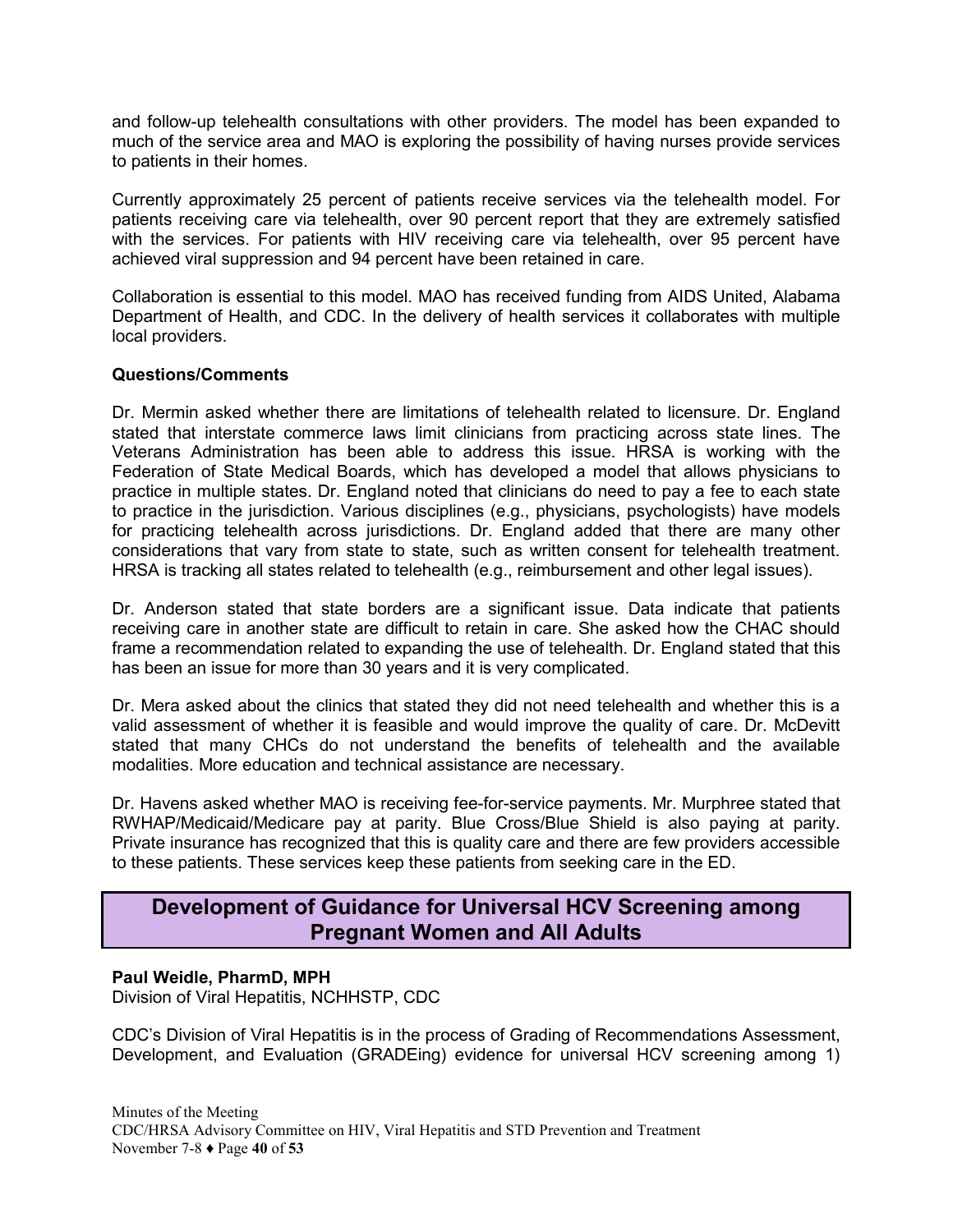pregnant women and 2) all adults. The Population, Intervention, Comparator, Outcome (PICO) questions addressed by this process are:

- Does universal screening for HCV infection among pregnant women, compared to riskbased screening, reduce morbidity and mortality among mothers and their children?
- Does universal screening for HCV infection among adults aged 18 years and older compared to risk-based screening reduce morbidity and mortality?

As part of this process, a systematic literature review was conducted. There are few studies that directly compare universal screening to risk-based screening, resulting in limited evidence. For pregnant women, 1,498 titles/abstracts were reviewed and only one study was eligible to GRADE. For adults, 4,838 titles/abstracts were reviewed and review of full text is underway.

There are many factors not addressed through the evidence review that need to be considered. These include:

- When should testing take place (e.g., age-based, no defined age)?
- Should the recommendations be setting-/provider-/prevalence-based?
- What are the logistical issues to be considered or overcome (e.g., provider burden)?
- Will final guideline wording translate easily into clinical decision support tools?

CDC would like to engage experts to ensure a wide range of perspectives and input into the decision-making process. The CHAC can play a role in obtaining this input and identifying stakeholders to participate in a CHAC workgroup. Stakeholders include: patients, primary care providers; federal partners; professional organizations, and others.

Next steps in the process are: 1) complete evidence review and provide findings to CHAC workgroup by February 2019; 2) CHAC workgroup reviews evidence and formulated recommendations (February – May 2019); and 3); presentation and discussion of workgroup recommendations at May 2019 CHAC meeting. Following discussions, CHAC members would make a final consensus endorsement/opposition of workgroup recommendations to be considered by the CDC.

#### **Questions/Comments**

Dr. Havens stated that the CHAC HCV Workgroup has been expanded and already includes many of the stakeholders identified by Dr. Weidle. CDR Sarah Schillie from the CDC is already involved with the workgroup. The workgroup has already developed some initial recommendations related to screening pregnant women. There has been a high level of interest in this topic and it is important to engage all stakeholders. Dr. Weidle asked that the workgroup provide input on the factors not addressed through the evidence review (see above). Dr. Mermin stated that as the process progresses, CDC will identify the appropriate role for the CHAC workgroup and that CDC can provide a report on the process at the May 2019 CHAC meeting.

Dr. Taylor raised the issue of conflict of interest in reviewing the recommendations given that the medications that may be used to treat pregnant women are produced by Gilead and that Gilead has funded the clinical trials of treatment of pregnant women with HCV. Dr. Haven stated that it is necessary to identify who should be involved in vetting workgroup members for conflict of interest.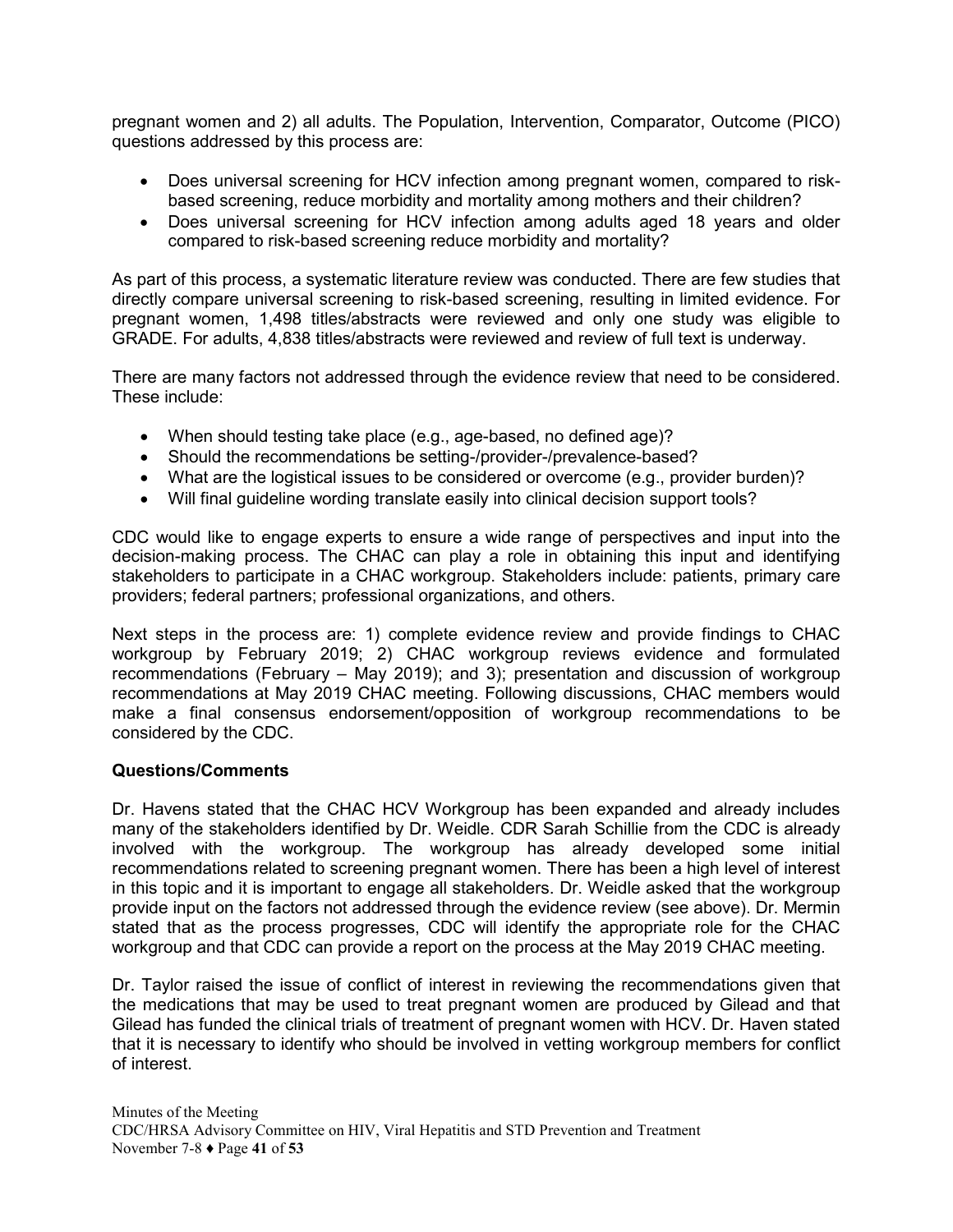Dr. Taylor stated that for pregnant women with HCV infection, treatment of the hepatitis C is not their most important health concern. HCV is a marker for drug use. These women need treatment for their substance use disorder, they need MAT.

### **Hepatitis C Workgroup Update**

#### <span id="page-41-0"></span>**Peter Havens, MD, MS**

Children's Hospital of Wisconsin

The workgroup has been focused on integrating HIV and hepatitis diagnosis, treatment, and prevention into the federal response to the opioid crisis. This work started at the May 2018 CHAC meeting with CHAC proposing to provide guidance regarding the national response to increases in HIV and viral hepatitis in people who inject drugs in the United States. Successful models of care have been developed by the RWHAP and these should be integrated into the response to the opioid crisis. The workgroup has drafted, reviewed, and revised recommendations focus on: 1) correctional facilities; 2) CMS; and 3) federally qualified health centers (FQHCs).

#### **Corrections/Department of Justice**

Any jurisdiction that receives federal funding for law enforcement should be required to follow out the following activities.

- Test all prisoners for HIV, initiate treatment for those infected, and arrange for ongoing treatment at the time of release from the correctional facility.
- Test all prisoners for HCV and treat all prisoners with current infection (antibody and RNA positive).
- Test all prisoners for hepatitis B virus (HBV), evaluate need for treatment and arrange for ongoing treatment at the time of release from the correctional facility.
- Vaccinate all prisoners for hepatitis A virus (HAV) and HBV.
- Offer integrated services for care of prisoners with opioid use disorder, including MAT/OST and harm reduction programs that include access to brand new needles and syringes via needle/syringe exchange programs and pharmacy over-the-counter sales of syringes without a prescription.

#### **Centers for Medicare and Medicaid Services**

- CMS needs to continue Medicaid benefits during short-term incarceration so that patients with HIV, HCV, and HBV can receive uninterrupted, appropriate treatment.
- CMS needs to modify current restrictions on HCV treatment so that all persons with HCV can be treated at the time of diagnosis. This can perhaps best be done by working with HCV affinity groups.

#### **Bureau of Primary Health Care**

- The BPHC should require that FQHCs establish a system of care to diagnose and treat all persons with HCV. This could follow the model of the RWHAP described above, and would include:
	- o Administrative activities

Minutes of the Meeting CDC/HRSA Advisory Committee on HIV, Viral Hepatitis and STD Prevention and Treatment November 7-8 ♦ Page **42** of **53**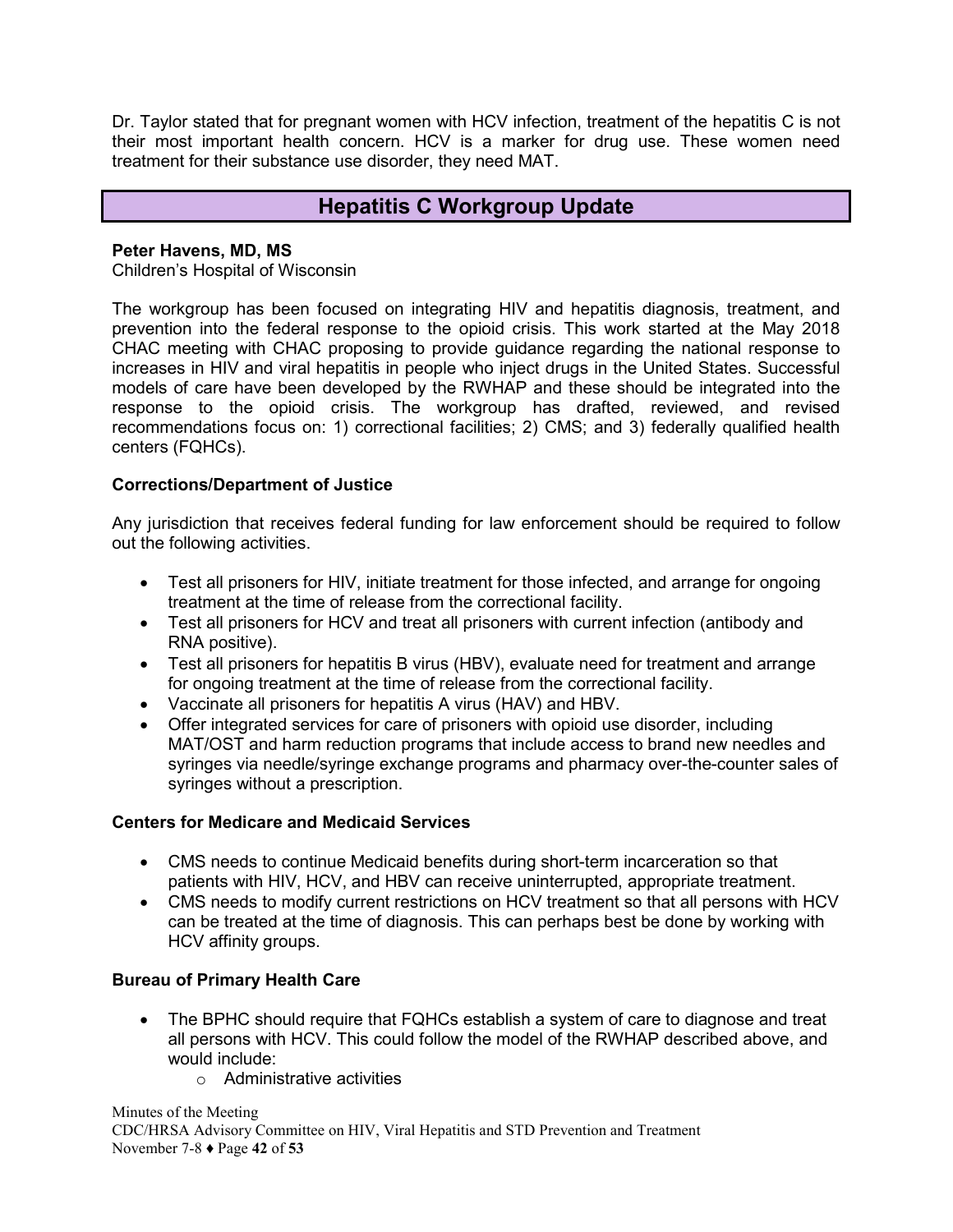- **Establish quality measures for a system of HCV care;**
- Require reporting by FQHCs to assure compliance to the quality measures; and
- Review the distribution of FQHC HCV services based on CDC data showing greatest need re: opioid and HCV epidemic activity.
- o Programmatic activities
	- Develop screening/diagnostic programs with a designated single point of contact to receive/review results, a patient navigator or community health worker to get patients into care, and a drug use counselor for support from the time of HCV diagnosis;
	- Ensure availability of clinicians trained in HCV evaluation and treatment options who can prescribe appropriate medications and follow-up testing, and evaluate for and provide care for cirrhosis, with a pharmacist to support the treatment program; and
	- **Employ a case manager or pharmacist to procure the medications.**
- Include nurses, pharmacists, treatment case managers, and/or community health workers to follow patients through to the end of therapy and support medication adherence.

#### **Other Considerations**

- MAT/opioid substitution therapy (OST), and harm reduction through syringe and needle exchange programs need to be integrated into this Federal effort in community and correctional settings.
- Opioid treatment centers should have easy access to vaccines, and develop on-site programs to deliver such vaccines. This may require development of novel vaccine distribution programs to assure an adequate vaccine supply for such use.

Dr. Havens noted that the American Association for the Study of Liver Disease (AASLD) and IDSA have made the following recommendation: All pregnant women should be tested for HCV infection, ideally at the initiation of prenatal care.

#### **Questions/Comments**

Dr. Havens asked to whom should the CHAC send the recommendations related to the opioid crisis. Dr. Cheever stated that a letter should be sent to the Secretary, who will distribute the recommendations to the appropriate agency for response.

Dr. Stoner asked if all the recommendations are equally important or if they should be prioritized. Dr. Havens stated that they are all equally important.

#### **CHAC Action**

Dr. Anderson made a motion that a letter presenting the recommendation related to the opioid crisis be sent to the HHS Secretary. CHAC members will have 10 days to provide comments on the current document and submit them to Dr. Havens. Seconded: Dr. Taylor Passed unanimously.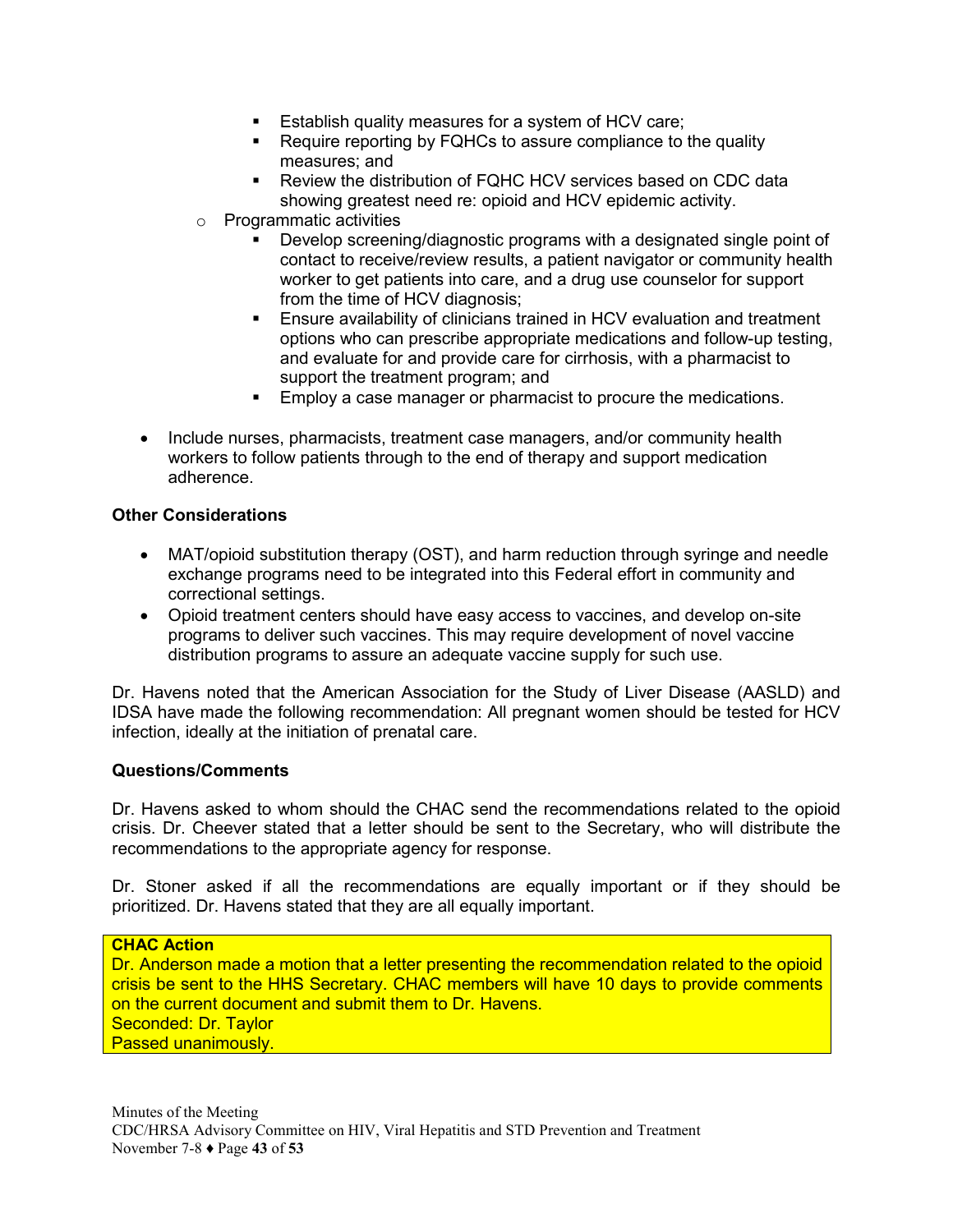### **STD Workgroup Update**

<span id="page-43-0"></span>**Susan Philip, MD, MPH** San Francisco Department of Health **Bradley Stoner, MD, PhD** Washington University School of Medicine

Drs. Philip and Stoner provided an update on the workgroups activities.

- Conducted workgroup conference call to review clinical practice guidelines.
- Conducted workgroup conference call related to 2017 surveillance data to identify priority areas.
- Explored opportunities for CDC/HRSA alignment related to STDs and to increase support for providers through resources such as the HRSA-supported NCCC and the CDC-supported prevention network. This alignment could also include performance measures.
- Considered a CHAC recommendation for a national STD plan and how to move this forward.
- Continued to focus on congenital syphilis.
- Addressed drug pricing issues and the need to engage FDA and other agencies, especially around 340B pricing. Penicillin G Benzathine has become more available but this has resulted in increased cost. Availability must be increased and cost reduced. This must be addressed by HRSA and CDC.

While the workgroup considered disbanding following development of the clinical practice guidelines, it decided to remain active given the probability of STD-related issues arising.

#### **Questions/Comments**

Dr. Havens stated that current rates of congenital syphilis are similar to the highest rates of perinatal HIV. However, there does not seem to be similar concern or an urgency to address congenital syphilis—which can result in significant harm to the infant. Dr. Stoner stated that CDC has been working on this issue.

Dr. Cheever stated that HAB could do a presentation at the next meeting on collaborative activities with CDC.

**CHAC Action** Include presentation on HRSA/CDC coordination on STDs at May 2019 meeting.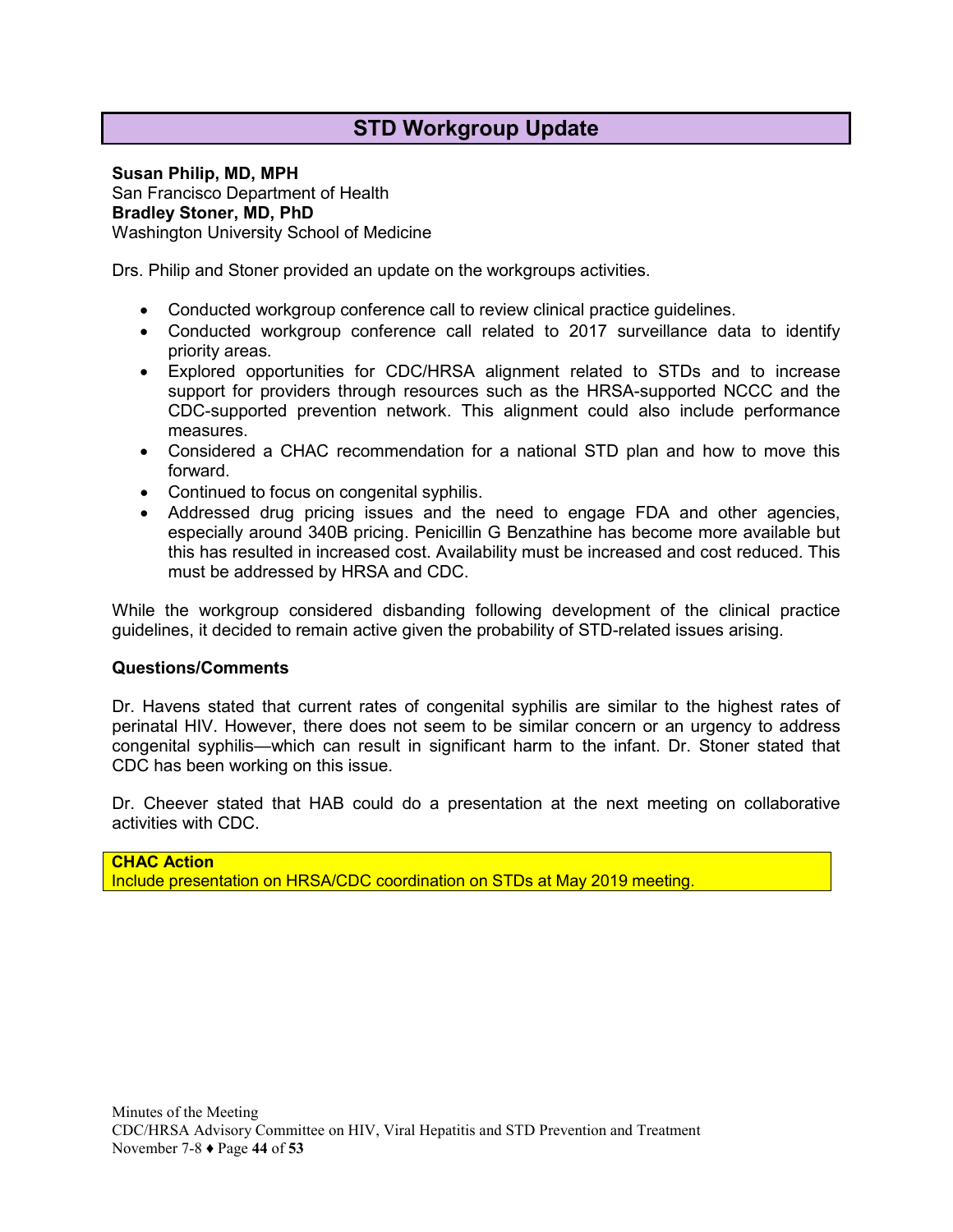### **RWHAP Reauthorization Workgroup Update**

<span id="page-44-0"></span>**Jennifer Kates, PhD** Kaiser Family Foundation **Greg Millet, MPH** AmfAR

The workgroup was established in May 2018 and is charged with proposing recommendations for submission to and consideration by the HHS Secretary and HRSA/HAB. Key issues to consider:

- Why reauthorize? What are the advantages and disadvantages of reauthorizing?
- What happens if RWHAP is not reauthorized?
- If it is reauthorized, what changes should be made?
	- o Expand the scope (e.g., to include HCV, PrEP)?
	- o Change funding methodologies?
	- o Account for the Affordable Care Act?
	- o Modernize and standardize legislative language/definitions?
	- o Incorporate a goal of ending the AIDS epidemic?
	- o Other issues?

HRSA has provided language to justify reauthorization.

*"The Administration looks forward to working with Congress to reauthorize the RWHAP to ensure that Federal funds are allocated to address the changing landscape of HIV across the United States.*

*The Budget request proposes statutory changes through Ryan White HIV/AIDS Program authorization to the RWHAP Part A and B funding methodologies. These changes would allow HRSA to utilize a data driven framework to distribute RWHAP Part A and B funding to ensure that funds are allocated to populations experiencing high or increasing levels of HIV infections/diagnoses, such as minority populations, while continuing to support Americans that are already living with HIV across the nation. This approach would reduce burden for recipients and increase HHS's ability to effectively focus resources for HIV care, treatment, and support needs in funded cities and states based on need, geography, data quality, and performance.*

*The Budget request also proposes statutory changes to the Ryan White authorization intended to simplify, modernize and standardize certain statutory requirements and definitions to be consistent across the RWHAP Parts and to reduce burden when an organization receives funding from multiple RWHAP Parts. These changes would align and consolidate the slightly differing provisions and eliminate those provisions that are no longer current."*

The workgroup has questions for the CHAC's consideration.

- What should the CHAC provide to HHS and HRSA?
- Should the CHAC adopt a position on reauthorization?
- Reauthorization principles?
- Recommended language changes?
- Other issues?

Minutes of the Meeting CDC/HRSA Advisory Committee on HIV, Viral Hepatitis and STD Prevention and Treatment November 7-8 ♦ Page **45** of **53**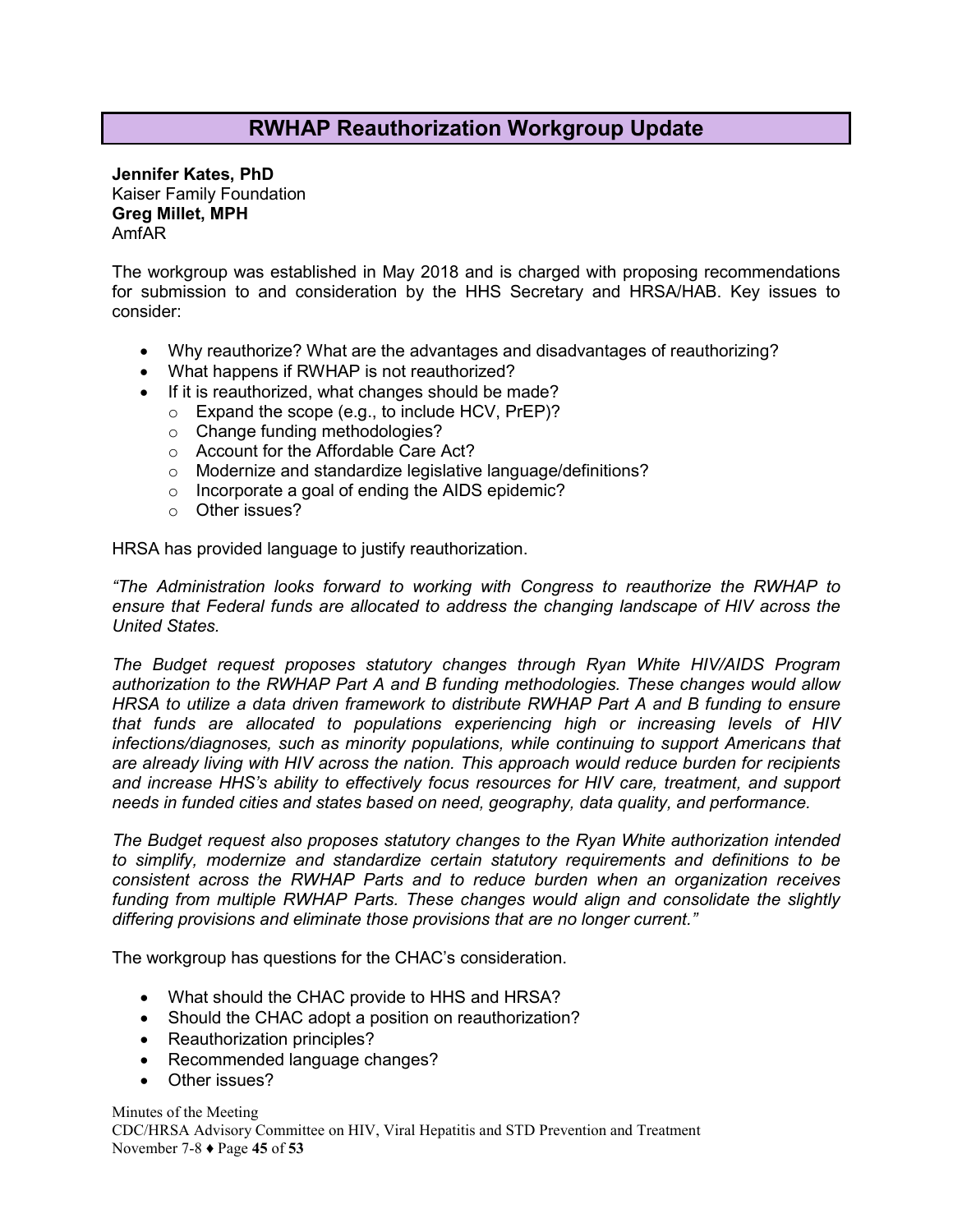The workgroup will continue to consult with experts and review relevant documents and provide feedback to the CHAC.

#### **Questions/Comments**

Dr. Stoner asked whether ADAP falls all under reauthorization and whether the workgroup will focus on the role of ADAP in achieving the goals of NHAS. Dr. Kates stated that ADAP cannot currently be used for PrEP. To fund PrEP through RWHAP would require a change in legislation since RWHAP is focused on PLWH. There is also a need to look at the role of CHCs in PrEP.

### **HIV and Aging Workgroup Update**

#### <span id="page-45-0"></span>**Richard Aleshire, MSW, ACSW**

Washington State Department of Health **Susan Robilotto, DO** Division of Metropolitan and State HIV/AIDS Programs, HRSA HAB

The purposes of the workgroup is to understand the potential effects of aging with HIV and behavioral and physical health issues using data from the RSR and interviews with leading experts. The workgroup will also work to determine areas where the RWHAP can leverage resources to support PLWH. Initial steps include a literature review and interviews with subject matter experts including physicians, researchers, geriatricians, case managers, and communitybased providers.

Questions for subject matter experts are listed below.

- Describe your staffing model and approach to clinical services for older adults living with HIV?
- Describe your recent research and findings as it pertains to older adults living with HIV?
- What are the top three challenges or issues your program faces with providing HIV care services to older adults?
- What are the top three challenges or issues revealed in research/ your research with respect to the provision of HIV care services to older adults?
- What successful strategies have you identified for addressing HIV, social, behavioral health, and other services through your program for older adults?
- How can the Ryan White HIV/AIDS Program better support programs to meet the agespecific needs of older adults living with HIV?

In addition to these questions, the workgroup has suggested questions for specific specialties.

Considerations related to geriatricians and pharmacists that HAB could explore are listed below.

- Understand their common roles and responsibilities within the clinic;
- Understand limitations of roles and responsibilities within the clinic;
- Learn the availability of professionals throughout United States; and
- Study the different models for including these professionals and/or their skills within the health care team.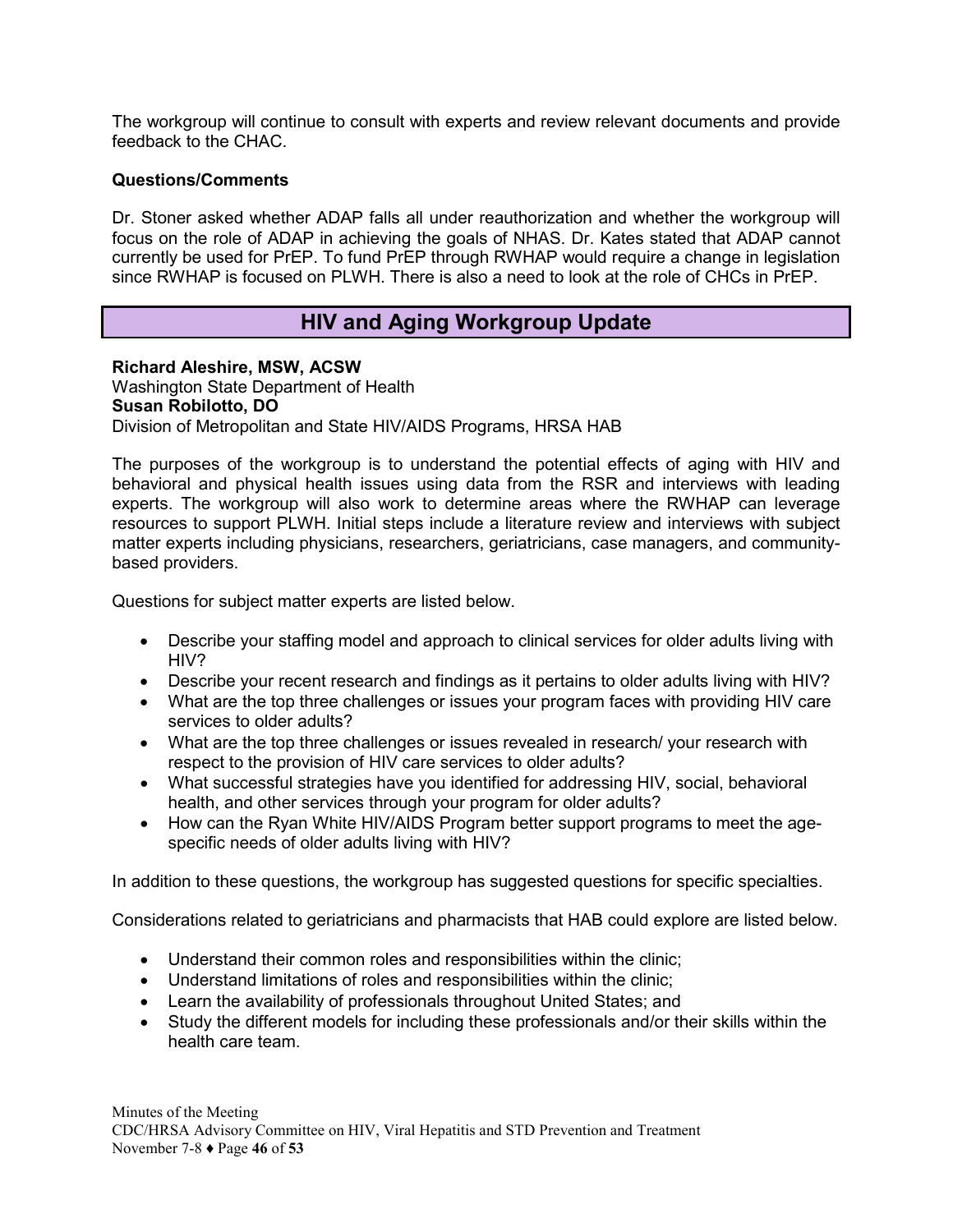In addition, CDC and HRSA need to explore ways to make connections with community-level providers. To explore these connections the workgroup recommends:

- Gain familiarity with existing resources for the aging population; and
- Refer to and utilize existing resources for the aging population.

#### **Questions/Comments**

Dr. Havens asked how would the list of things to do for geriatric PLWH be different from a list provided to primary care providers caring for geriatric patients. There are current guidelines for aging patients. Maybe for PLWH general recommendations should just be applied at a younger age? Mr. Aleshire stated that there are some items that are specific to PLWH. Dr. Anderson stated that she added some items related to frailty (bone health) and PAP screening since women living with HIV should be screened more frequently. Mr. Aleshire added that some screenings are recommended earlier and more frequently for PLWH,

Dr. Cheever stated that aging issues should be addressed in primary care and that addressing the needs aging PLWH is a new issue for HIV clinics. HAB needs to work with RWHAP recipients to help them develop services that address aging.

Dr. Havens stated that these considerations be added to existing federal treatment guidelines. Dr. Cheever stated that this would have to be done by federal committee responsible for updating treatment guidelines.

Ms. Leonard asked about the importance of mental health care for aging PLWH, which is not reflected in the presentation. Mr. Aleshire stated that the workgroup is considering this issue.

Mr. Millett stated that there is no need to reinvent the wheel in terms of recommendations for this aging PLWH. While there are issues of drug interaction, chronic inflammation, and bone health, these should all be addressed in existing guidelines.

Dr. Taylor stated that visits for PLWH are becoming more spaced out. However, geriatric patients need more frequent appointments and many RWHAP clinics do not have geriatricians on staff. There needs to be a way to connect these patients to geriatric care. Connecting them through telehealth would be a good use of resources and good for patients.

Mr. Hursey stated that the long-term impact of ART needs to be studied, as does the impact of bone density, mental health, and cognitive decline as PLWH age.

Dr. Cheever stated that the workgroup's work is very helpful to HAB as it works with recipients to better serve aging RWHAP clients. It is necessary to think of services like home visits by occupational therapists to evaluate the safety of the home.

#### **Business Session**

<span id="page-46-0"></span>Dr. Anderson opened the business session by reminding CHAC members that two motions have already been approved, one to form a CHAC workgroup on the NHAS and another to send a letter to the Secretary with the recommendations of the HCV workgroup. She opened the session up for further discussion.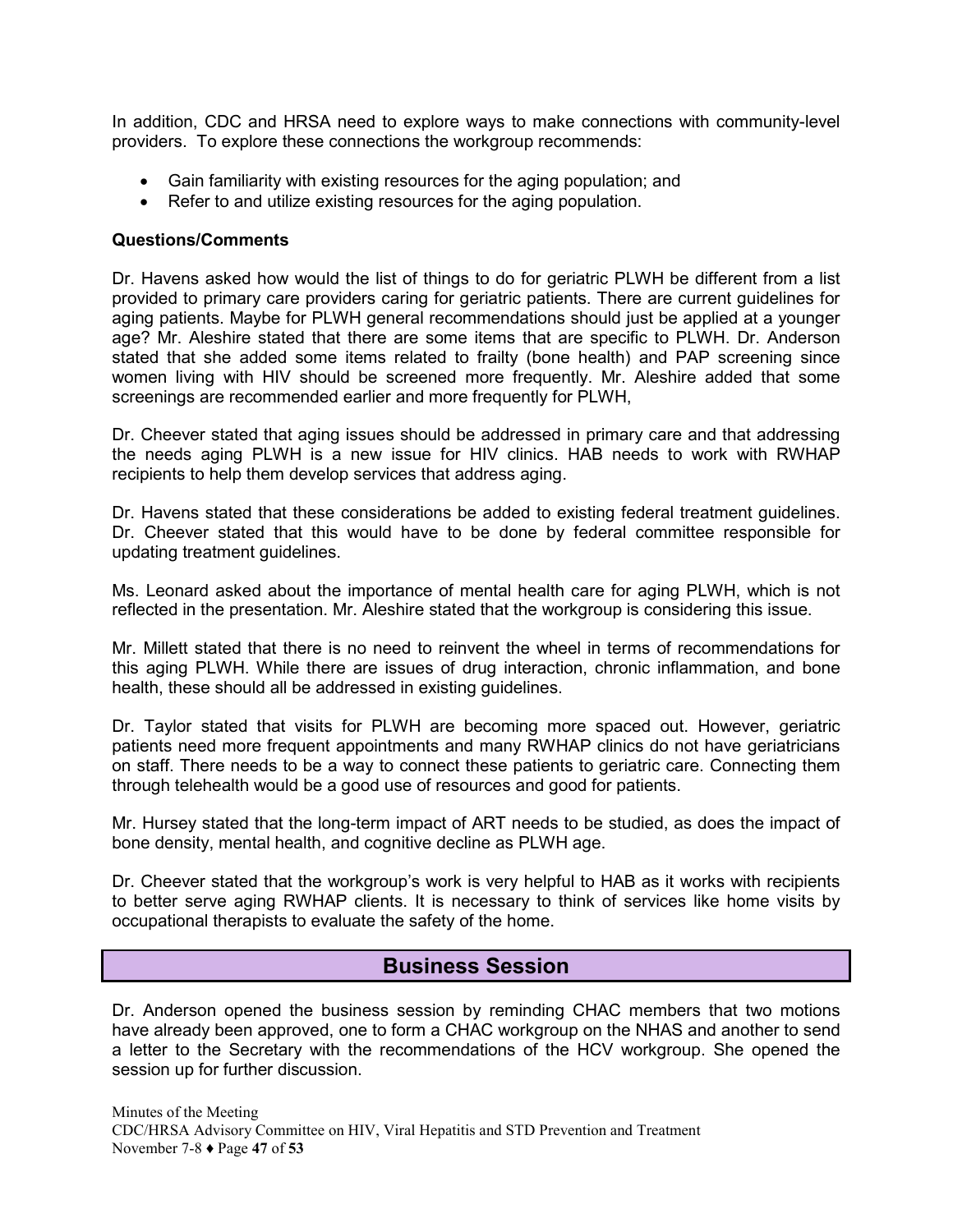Dr. Mera stated that if there was an FDA-approved treatment for HCV in pregnant women there would be no discussion about universal screening or pregnant women. While the conflict of interest related to Gilead is valid, this should not drive the discussion of whether universal screening of pregnant women is a valid approach. Dr. Mermin stated that women need to know if they have HCV and pregnancy is an opportunity to screen.

Dr. Taylor stated that at the last CHAC meeting there was discussion of the bottleneck between screening and confirmatory testing of HCV infection. One-step HCV testing is available and being used in Australia. Is there a way to move the FDA toward approval of this testing? She asked if FDA could make a presentation on availability of diagnostic tools at the May 2019 meeting. Dr. Mermin stated that it takes time and is costly to gain FDA approval, especially since these test are in a more difficult class than other diagnostic tests since they were developed for screening the blood supply. The high cost prohibits companies from submitting applications for approval. FDA has had meetings and received recommendations to reduce the regulations. If the final rule has been made a presentation would be appropriate.

Dr. Taylor added that she does not support screening for pregnant women until there is a recommendation that all adults are screened and this screening is done in the context of access to full reproductive health care. In Kentucky, there is now a law requiring screening of pregnant women but there are barriers to accessing treatment for Medicaid recipients. There is also limited access to MAT. In general, there is very limited access to HCV treatment but pregnant women are considered more worthy than other women such as women not of child-bearing potential. The message that is being conveyed is that in terms of screening, HIV and HVC are the same. This is not true. HCV is a marker for other conditions such as injections drug use. All of these conditions, drug use, alcohol addition, smoking, should be treated. For these women, HCV is often the least pressing of their health concerns. They are not the population most in need of treatment.

Dr. Anderson stated that one of the arguments for screening pregnant women is that it is a point of contact with the health care system. It is not related to treatment but is more an issue of identification and linkage to care.

Dr. Stoner stated that since blood is being drawn, HCV screening should be conducted.

Dr. Taylor stated that these screenings may result in pregnant women being prioritized for treatment for HCV rather than all women being treated. If there are limited resources, given that these younger women are not at high risk for advanced liver disease, it seems as though women of childbearing potential may be treated to decrease the already low rate of perinatal transmission rather than treating them for their own health benefit. There should be universal screening for all adults.

Dr. Mera stated that screening of pregnant women may lead to screening of all adults. AASLD and IDSA both recommend it.

Dr. Havens asked for clarification on CDC's position. Is CDC asking for universal screening for all adults as well as screening for pregnant women? Dr. Mermin stated that CDC is focused on aged-based screening for adults and recommended populations due to risk. CDC will need to develop guidelines and will consult the CHAC in the development of these guidelines.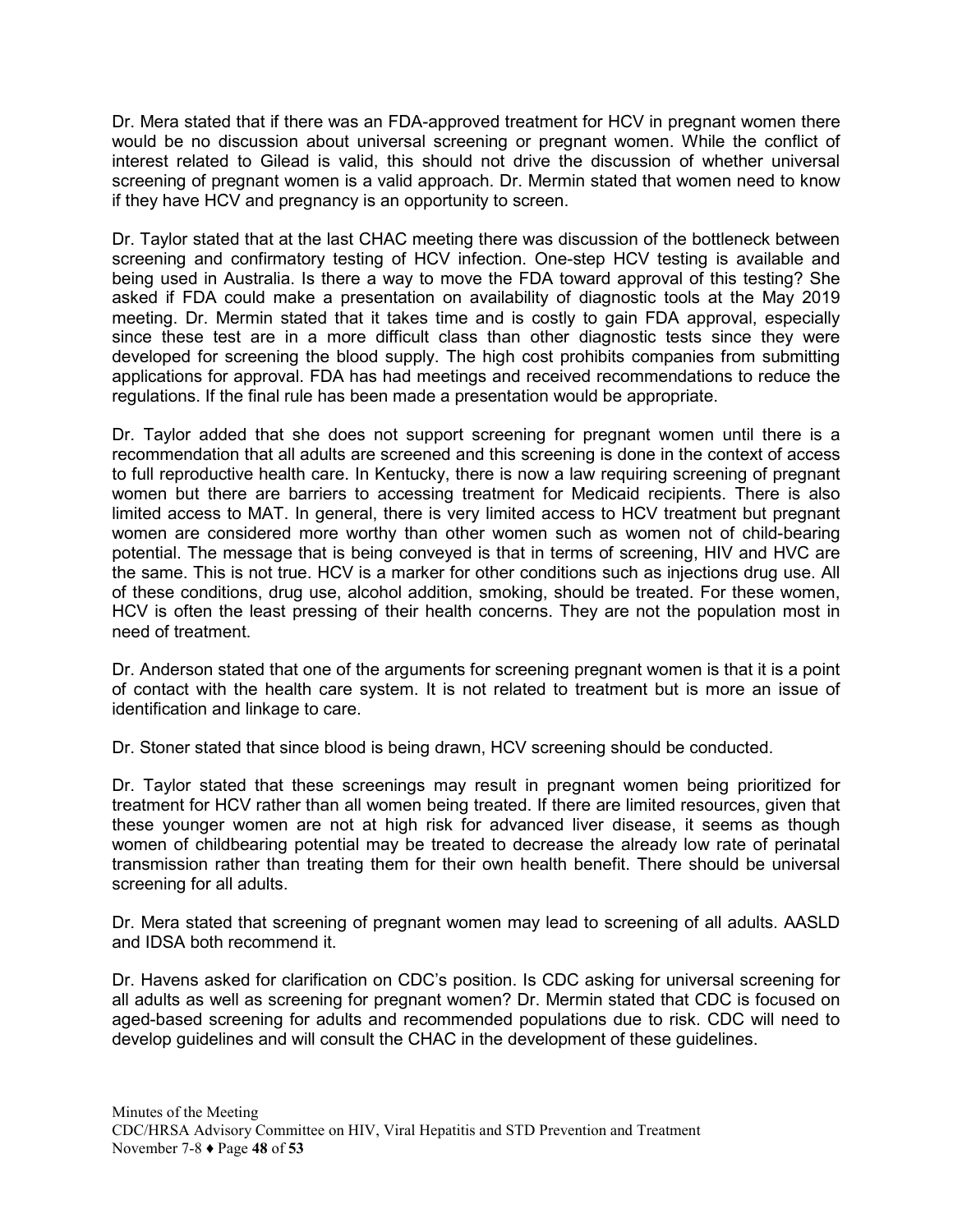### **Closing Session**

<span id="page-48-0"></span>Dr. Cheever thanked CHAC members for their service. The meetings for 2019 are:

May 22-23, Atlanta November 13-14, Rockville.

The CHAC meeting was adjourned at 1:45 pm ET.

#### **CHAC CO-CHAIRS' CERTIFICATION**

I hereby certify that to the best of my knowledge, the foregoing Minutes of the proceedings are accurate and complete.

Jean R, Anderson, MD, Co-Chair CDC/HRSA Advisory Committee on HIV, Viral Hepatitis and STD Prevention and **Treatment** 

(Date) H. Dawn Fukuda, ScM, Co-Chair CDC/HRSA Advisory Committee on HIV, Viral Hepatitis and STD Prevention and **Treatment** (Date)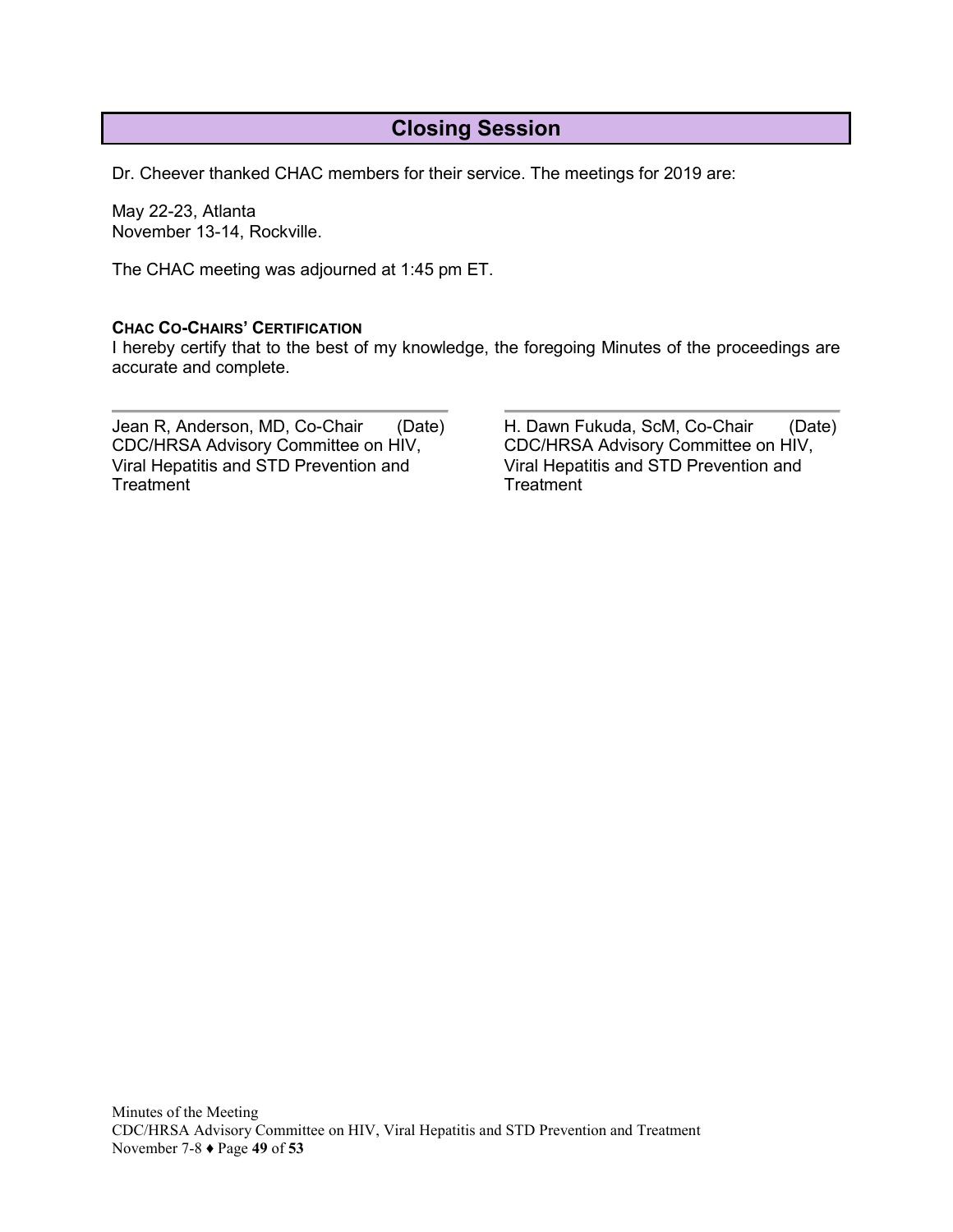



# **Attachment 1: List of Participants**

#### <span id="page-49-0"></span>**CHAC Members Present**

Dr. Jean Anderson, Co-Chair Mr. Richard Aleshire Dr. Marvin Belzer Ms. Debra Hauser Dr. Peter Havens Mr. Devin Hursey Dr. Jennifer Kates Ms. Amy Leonard Dr. Jorge Mera Mr. Greg Millett Dr. Susan Philip Dr. Michael Saag Ms. Linda Scruggs Dr. Bradley Stoner Dr. Lynn Taylor

#### **CHAC Member Absent**

Ms. Dawn Fukuda, Co-Chair

#### **CHAC Ex-Officio Members Present**

Dr. Pradip Akolkar U.S. Food and Drug Administration

Mitchell Berger Substance Abuse and Mental Health Services Administration

Dr. Paul Gaist Office of AIDS Research National Institutes of Health

Mr. Richard Haverkate Indian Health Service

Minutes of the Meeting Ms. Kaye Hayes Office of HIV/AIDS and Infectious Disease Policy, U.S. Department of Health and Human Services

Dr. Richard Wild (Alternate for Dr. Andrey Ostrovsky) Centers for Medicare & Medicaid Services

#### **CHAC Ex-Officio Members Absent**

Dr. Iris Mabry-Hernandez Agency for Healthcare Research and **Quality** 

#### **CHAC Designated Federal Officers**

Dr. Laura Cheever HRSA/HAB Associate Administrator

Dr. Jonathan Mermin CDC/NCHHSTP Director

#### **Federal Agency Attendees**

Ms. Stacey Atkins Ms. Cyntnice Bellamy Ms. Pamela Belton CDR. Holly Berilla Dr. Gail Bolan Ms. Jillian Causey Ms. Stephanie Chan Andre Chappel Mr. Gary Cook Ms. Corrina Dan Ms. Shanna Dell Ms. Antigone Dempsey Mr. Michael Evanson Mr. Nathan Fecih LCDR Jessica Fox Ms. Tanya Geiger Mr. Jim Haner Ms. Anne Haresian Ms. Heather Hauck Dr. Letha Healey Mr. Steven Holmand Ms. Connie Jorstad

CDC/HRSA Advisory Committee on HIV, Viral Hepatitis and STD Prevention and Treatment November 7-8 ♦ Page **50** of **53**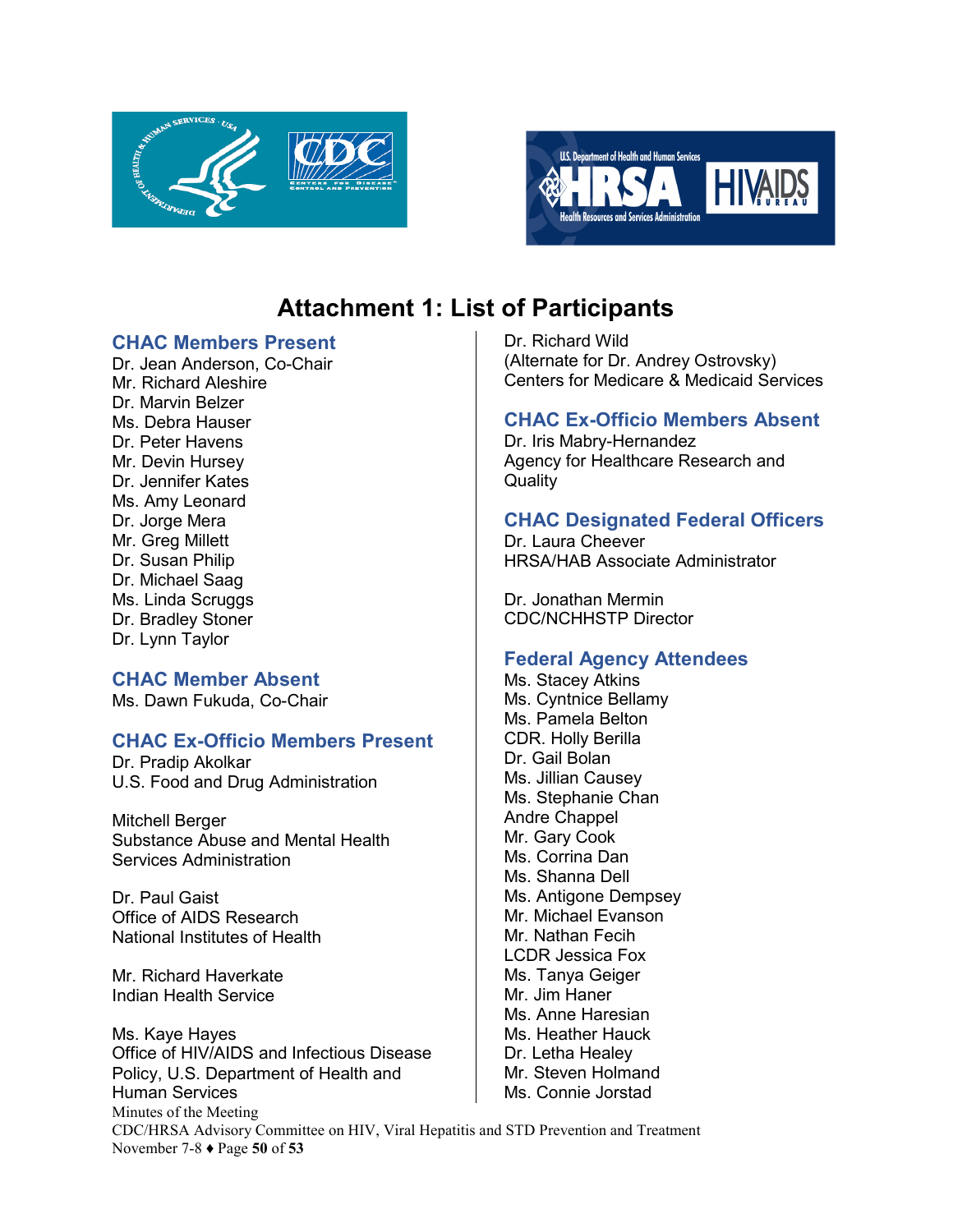Ms. Amelia Knalil Dr. Eugene McCray Ms. Tracy Matthews J. Morris Ms. Chan Nguyen Ms. Alexa Ofori Mr. R. Chris Redwood Ms. Melanie Ross Ms. Margie Scott-Cseh Dr. Judith Steinberg Ms. April Stubbs-Smith Ms. Caroline Talev Ms. Tanchica Terry Ms. Kelly Weld

#### **Guest Presenters**

Ms Clover Barnes District of Columbia Department of Health

Dr. Tammy Beckham Acting Director, HHS, OHAIDP

Ms. Nancy Campbell Johns Hopkins Medical Center

Mr. Glenn Clark Division of State HIV/AIDS Programs, HRSA HAB

Ms. Stacy Cohen Branch Chief, HRSA/HAB Division of Policy and Data

Ms. Sherrillyn Crooks Office of HIV Training and Capacity Development, HRSA HAB

Dr. William England Federal Office of Rural Health Policy, Office for the advancement of Telehealth

Ms. Kaye Hayes HHS, OHAIDP

Ms. Monique Hitch, DCHAP, HRSA HAB

Dr. Shannon McDevitt Bureau of Primary Health Care, HRSA Dr. Mahyar Mofidi DCHAP, HRSA HAB

Ms. Johanne Morne New York State Department of Health

Mr. Michael Murphree Medical Advocacy and Outreach

Ms. Susan Robilotto HRSA, HAB

Dr. George Sigounas HRSA Administrator

Dr. Paul Wiedle Division of Viral Hepatitis, NCHHSTP, CDC

Ms. Elise Young, Division of Community HIV/AIDS Programs, HRSA HAB

Mr. Steven Young Division of Metropolitan HIV/AIDS Programs, HRSA HAB

Minutes of the Meeting CDC/HRSA Advisory Committee on HIV, Viral Hepatitis and STD Prevention and Treatment November 7-8 ♦ Page **51** of **53**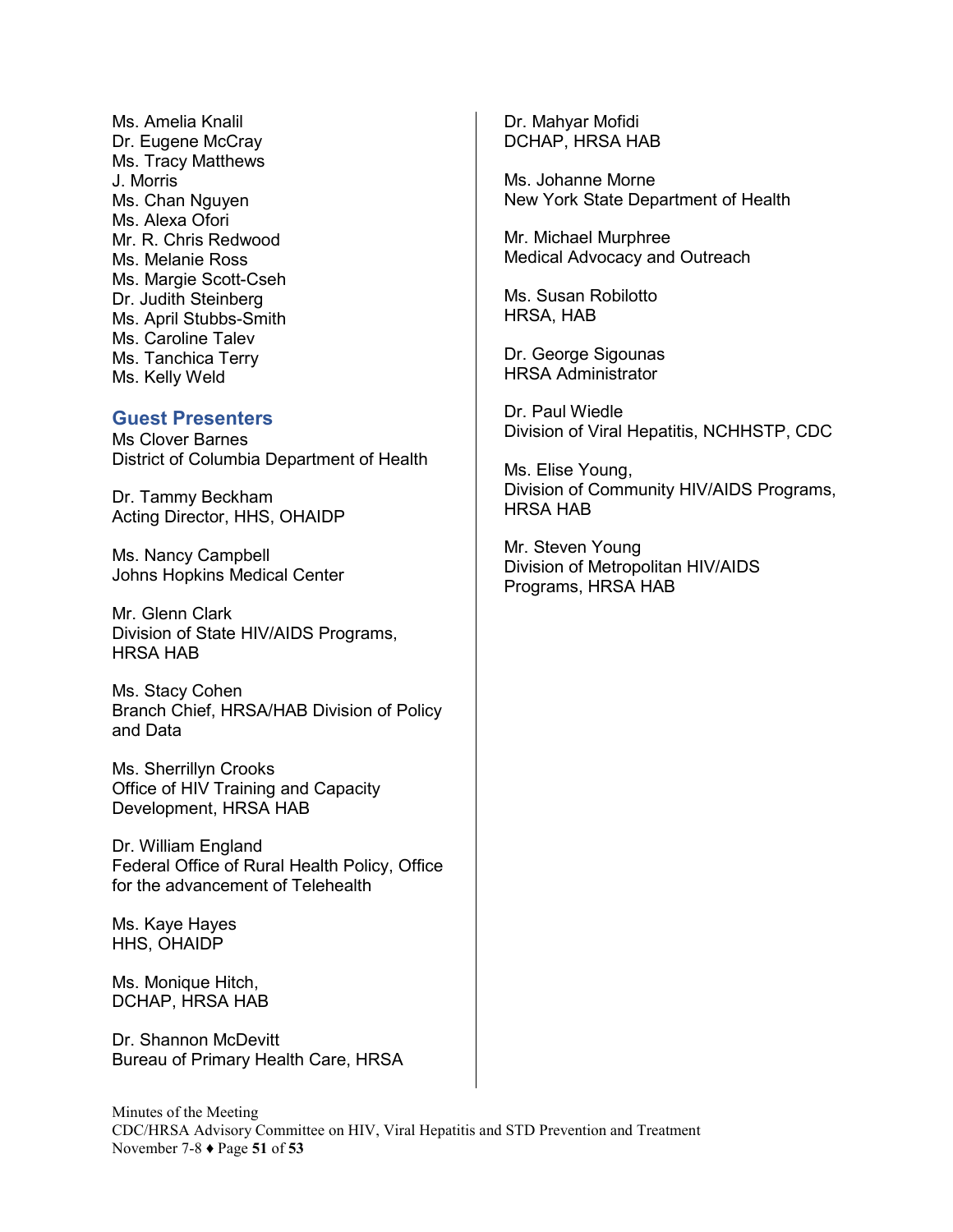



# **Attachment 2: Glossary of Acronyms**

<span id="page-51-0"></span>

| <b>ADAP</b>     | AIDS Drug Assistance Program                                          |
|-----------------|-----------------------------------------------------------------------|
| <b>ADR</b>      | <b>ADAP Data Report</b>                                               |
| <b>AETC</b>     | AIDS Education and Training Center                                    |
| <b>ART</b>      | <b>Antiretroviral Therapy</b>                                         |
| <b>BPG</b>      | Penicillin G Benzathine                                               |
| <b>BPHC</b>     | Bureau of Primary Health Care                                         |
| <b>CBO</b>      | Community-based Organization                                          |
| <b>CDC</b>      | Centers for Disease Control and Prevention                            |
| <b>CEBACC</b>   | Center for Engaging Black MSM Across the Care Continuum               |
| <b>CHAC</b>     | CDC/HRSA Advisory Committee on HIV, Viral Hepatitis and STD           |
|                 | <b>Prevention and Treatment</b>                                       |
| <b>CHC</b>      | <b>Community Health Center</b>                                        |
| <b>CHW</b>      | <b>Community Health Worker</b>                                        |
| <b>CMS</b>      | <b>Centers for Medicare and Medicaid Services</b>                     |
| <b>DASH</b>     | Divisional of Adolescent and School Health                            |
| <b>DFO</b>      | Designated Federal Officer                                            |
| E <sub>2i</sub> | Evidence-Informed Interventions to Improve Health Outcomes among PLWH |
| <b>EMA</b>      | Eligible Metropolitan Area                                            |
| <b>ED</b>       | <b>Emergency Department</b>                                           |
| <b>FACA</b>     | <b>Federal Advisory Committee Act</b>                                 |
| <b>FY</b>       | <b>Fiscal Year</b>                                                    |
| <b>GRADE</b>    | Grading of Recommendations Assessment, Development, and Evaluation    |
| <b>HAB</b>      | <b>HIV/AIDS Bureau</b>                                                |
| <b>HCV</b>      | <b>Hepatitis C Virus</b>                                              |
| Heplisav-B      | <b>Hepatitis B Vaccine</b>                                            |
| <b>HIV</b>      | Human Immunodeficiency Virus                                          |
| <b>HIVMA</b>    | <b>HIV Medicine Association</b>                                       |
| <b>HHS</b>      | U.S. Department of Health and Human Services                          |
| <b>HRSA</b>     | <b>Health Resources and Services Administration</b>                   |
| ID              | <b>Infectious Disease</b>                                             |
| <b>IDSA</b>     | Infectious Disease Society of America                                 |
| <b>IPV</b>      | Intimate Partner Violence                                             |
| IT              | <b>Information Technology</b>                                         |
| <b>LGBTQ</b>    | Lesbian, Gay, Bisexual, Transgender, and Questioning                  |
| <b>MAO</b>      | Medical Advocacy and Outreach                                         |
| MAT             | <b>Medication Assisted Therapy</b>                                    |
| <b>MCHB</b>     | Maternal and Child Health Bureau                                      |
| <b>MOCHA</b>    | <b>Methodist Hospital Cancer Health Application</b>                   |

Minutes of the Meeting

CDC/HRSA Advisory Committee on HIV, Viral Hepatitis and STD Prevention and Treatment November 7-8 ♦ Page **52** of **53**